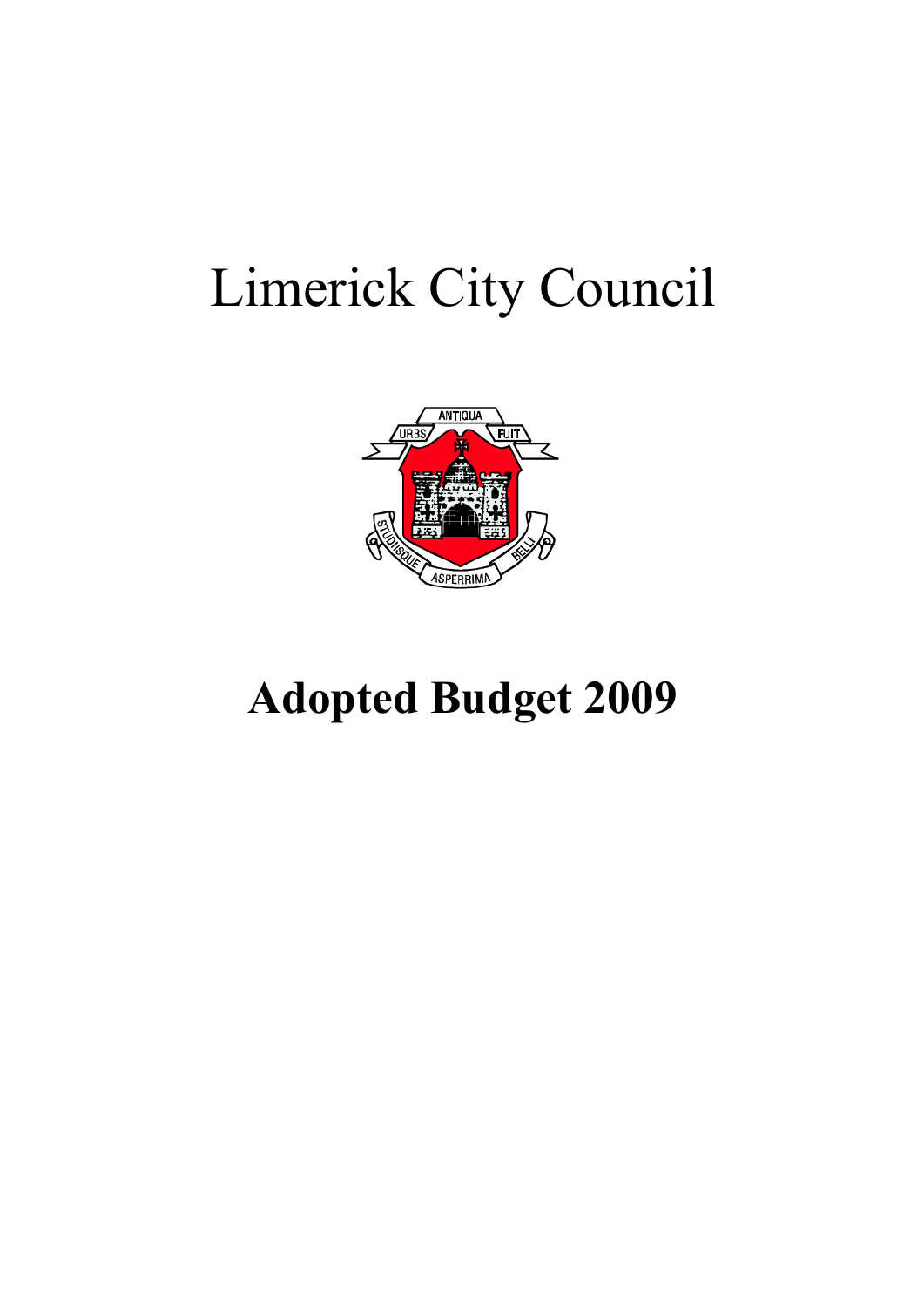## **LIMERICK CITY COUNCIL**

## **ADOPTED BUDGET 2009**

| - CALCULATION OF ANNUAL RATE ON VALUATION<br><b>TABLE A</b>                     |                    |                                 |                                                    |               |                                                                                              |               |
|---------------------------------------------------------------------------------|--------------------|---------------------------------|----------------------------------------------------|---------------|----------------------------------------------------------------------------------------------|---------------|
|                                                                                 |                    | <b>Summary per Table A 2009</b> |                                                    |               |                                                                                              |               |
| <b>Summary by Service Division</b>                                              | <b>Expenditure</b> | <b>Income</b>                   | <b>Estimated Net</b><br><b>Expenditure</b><br>2009 |               | <b>Estimated</b><br><b>Outturn 2008</b><br>(as restated)<br><b>Net</b><br><b>Expenditure</b> |               |
|                                                                                 | €                  | €                               | €                                                  | $\frac{0}{0}$ | €                                                                                            | $\frac{0}{0}$ |
| Gross Revenue Expenditure & Income                                              |                    |                                 |                                                    |               |                                                                                              |               |
| Housing and Building                                                            | 16,240,436         | 12,351,328                      | 3,889,108                                          | 9.3%          | 5,146,777                                                                                    | 12.3%         |
| Road Transport & Safety                                                         | 13,252,956         | 7,646,902                       | 5,606,055                                          | 13.4%         | 5,573,413                                                                                    | 13.3%         |
| <b>Water Services</b>                                                           | 14,980,811         | 11,025,217                      | 3,955,593                                          | 9.5%          | 4,168,368                                                                                    | 10.0%         |
| Development Management                                                          | 5,055,795          | 1,434,977                       | 3,620,819                                          | 8.7%          | 3,686,886                                                                                    | 8.8%          |
| <b>Environmental Services</b>                                                   | 19,737,125         | 7,410,151                       | 12,326,974                                         | 29.6%         | 11,473,086                                                                                   | 27.4%         |
| <b>Recreation and Amenity</b>                                                   | 6,673,528          | 532,462                         | 6,141,066                                          | 14.7%         | 6,692,688                                                                                    | 16.0%         |
| Agriculture, Education, Health & Welfare                                        | 6,377,907          | 6,185,554                       | 192,353                                            | 0.5%          | 434,468                                                                                      | 1.0%          |
| Miscellaneous Services                                                          | 6,429,069          | 455,651                         | 5,973,418                                          | 14.3%         | 4,689,156                                                                                    | 11.2%         |
|                                                                                 | 88,747,627         | 47,042,242                      | 41,705,385                                         | 100.0%        | 41,864,842                                                                                   | 100.0%        |
| + County Charge                                                                 |                    |                                 |                                                    |               |                                                                                              |               |
| - County Charge                                                                 |                    |                                 |                                                    |               |                                                                                              |               |
| Provision for Debit Balance                                                     |                    |                                 |                                                    |               |                                                                                              |               |
| Adjusted Gross Expenditure & Income (A)                                         | 88,747,627         | 47,042,242                      | 41,705,385                                         |               | 41,864,842                                                                                   |               |
| <b>Financed by Other Income/Credit Balances</b><br>Provision for Credit Balance |                    |                                 |                                                    |               |                                                                                              |               |
| Local Government Fund / General Purpose Grant                                   |                    | 11,400,504                      | 11,400,504                                         |               | 12,258,369                                                                                   |               |
| <b>Sub</b> - Total<br><b>(B)</b>                                                |                    |                                 | 11,400,504                                         |               | 29,606,473                                                                                   |               |
| <b>Amount of Rates to be Levied</b><br>$C = (A-B)$                              |                    |                                 | 30,304,881                                         |               |                                                                                              |               |
| <b>Net Effective Valuation</b><br>D                                             |                    |                                 | 396,362                                            |               |                                                                                              |               |
| <b>General Annual Rate on Valuation</b><br>C/D                                  |                    |                                 | 76.4576                                            |               |                                                                                              |               |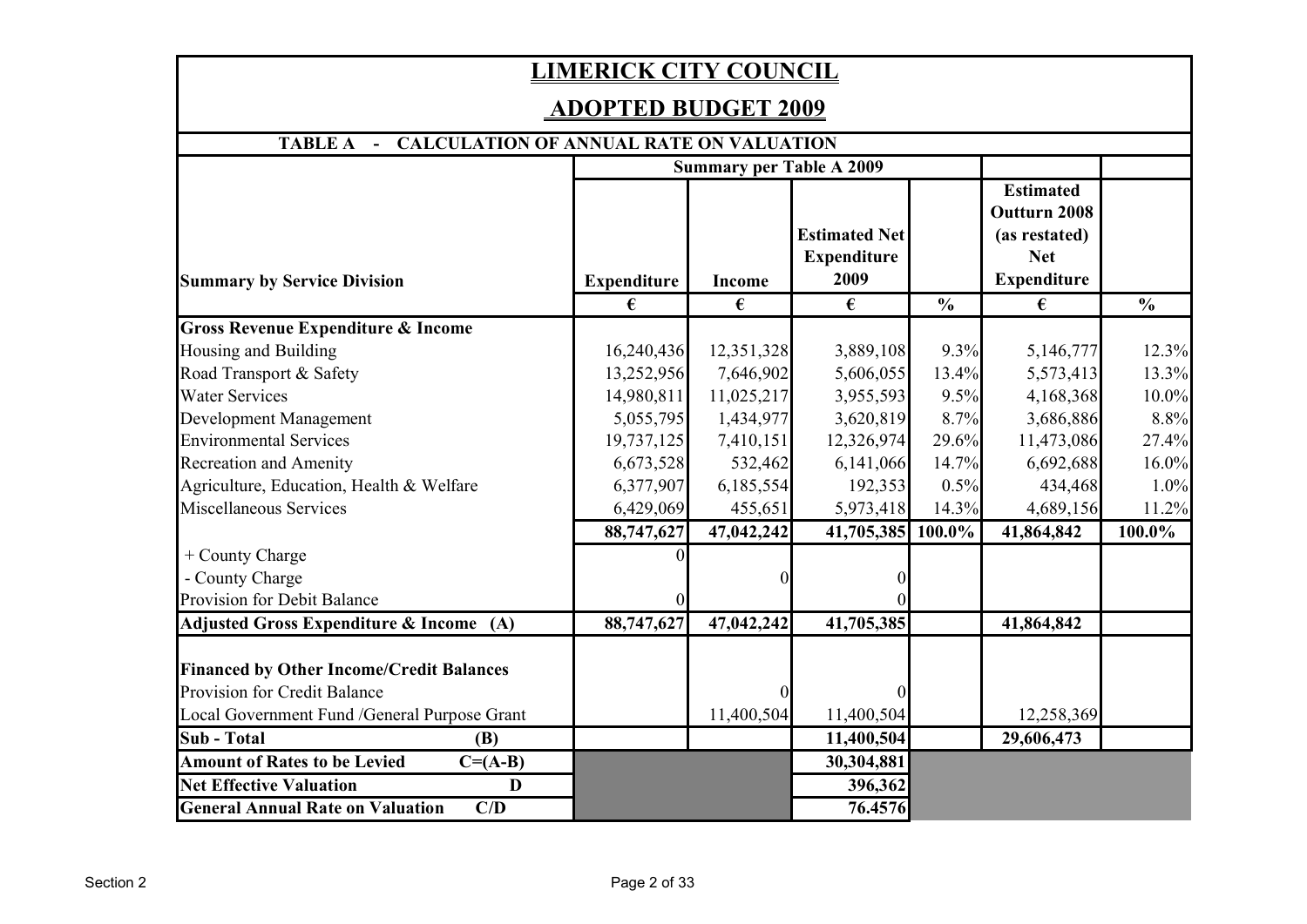|            | <b>Table B</b>                                  |                    |                                |                   | Expenditure & Income for 2009 and Estimated Outturn for 2008 |                    |                    |                   |                  |
|------------|-------------------------------------------------|--------------------|--------------------------------|-------------------|--------------------------------------------------------------|--------------------|--------------------|-------------------|------------------|
|            |                                                 |                    |                                | 2009              |                                                              |                    | 2008 (as restated) |                   |                  |
|            |                                                 | <b>Expenditure</b> |                                |                   | <b>Income</b>                                                | <b>Expenditure</b> |                    | Income            |                  |
|            |                                                 |                    | <b>Adopted by Estimated by</b> | <b>Adopted by</b> | <b>Estimated by</b>                                          | <b>Adopted by</b>  | <b>Estimated</b>   | <b>Adopted by</b> | <b>Estimated</b> |
|            | <b>Division &amp; Services</b>                  | Council            | Manager                        | Council           | Manager                                                      | Council            | <b>Outturn</b>     | Council           | Outturn          |
|            |                                                 | €                  | €                              | €                 | €                                                            | €                  | €                  | €                 | €                |
|            |                                                 |                    |                                |                   |                                                              |                    |                    |                   |                  |
|            | <b>Housing and Building</b>                     |                    |                                |                   |                                                              |                    |                    |                   |                  |
| Code       |                                                 |                    |                                |                   |                                                              |                    |                    |                   |                  |
| A01        | Maintenance/Improvement of LA Housing Units     | 5,310,391          | 5,315,048                      | 251,628           | 251,628                                                      | 5,126,763          | 5,563,158          | 151,609           | 151,609          |
| A02        | Housing Assessment, Allocation and Transfer     | 531,396            | 531,396                        | 15,974            | 15,974                                                       | 463,859            | 585,593            | 56,498            | 56,498           |
| A03        | Housing Rent and Tenant Purchase Administration | 706,849            | 707,001                        | 6,295,639         | 6,295,639                                                    | 1,225,673          | 1,025,308          | 6,076,318         | 6,104,318        |
| A04        | Housing Community Development Support           | 826,242            | 827,218                        | 478,540           | 478,540                                                      | 916,747            | 756,714            | 219,262           | 219,262          |
| A05        | Administration of Homeless Service              | 2,681,204          | 2,681,510                      | 2,314,276         | 2,314,276                                                    | 2,799,554          | 2,455,679          | 2,398,146         | 2,054,271        |
| A06        | Support to Housing Capital Prog.                | 1,501,578          | 1,501,912                      | 21,337            | 21,337                                                       | 1,365,980          | 1,510,983          | 11,793            | 11,793           |
| A07        | <b>RAS</b> Programme                            | 2,906,461          | 2,906,620                      | 2,802,381         | 2,802,381                                                    | 2,930,391          | 2,133,175          | 2,816,893         | 2,019,677        |
| A08        | <b>Housing Loans</b>                            | 874,036            | 874,082                        | 160,208           | 160,208                                                      | 1,099,449          | 1,101,093          | 135,775           | 200,716          |
| A09        | <b>Housing Grants</b>                           | 665,511            | 665,570                        | 3,566             | 3,566                                                        | 666,781            | 666,780            | 2,754             | 2,754            |
| A11        | Agency & Recoupable Services                    | 236,768            | 236,768                        | 7,779             | 7,779                                                        | 154,588            | 172,817            | 3,624             | 3,624            |
|            | <b>Service Division Total</b>                   | 16,240,436         | 16,247,125                     | 12,351,328        | 12,351,328                                                   | 16,749,787         | 15,971,300         | 11,872,673        | 10,824,523       |
|            | <b>Code Road Transport &amp; Safety</b>         |                    |                                |                   |                                                              |                    |                    |                   |                  |
| <b>B01</b> | NP Road - Maintenance and Improvement           | 1,190,482          | 1,190,829                      | 1,471,745         | 1,471,745                                                    | 1,609,497          | 1,630,109          | 1,762,873         | 1,762,873        |
| <b>B02</b> | NS Road - Maintenance and Improvement           | 187,419            | 187,462                        | 35,782            | 35,782                                                       | 288,941            | 247,054            | 27,000            | 27,000           |
| <b>B03</b> | Regional Road - Maintenance and Improvement     | 4,286,655          | 4,289,375                      | 732,693           | 732,693                                                      | 3,525,777          | 3,026,810          | 740,862           | 740,862          |
| <b>B04</b> | Local Road - Maintenance and Improvement        | 990,996            | 991,007                        | 5,424             | 5,424                                                        | 1,701,630          | 2,008,504          | 5,382             | 5,382            |
| <b>B05</b> | Public Lighting                                 | 1,476,698          | 1,476,898                      | 1,007             | 1,007                                                        | 1,133,652          | 1,240,848          | 2,183             | 2,183            |
| <b>B06</b> | Traffic Management Improvement                  | 1,920,848          | 1,921,504                      | 495,800           | 495,800                                                      | 1,662,479          | 1,817,066          | 504,059           | 504,059          |
| <b>B07</b> | Road Safety Engineering Improvement             | 213,873            | 213,993                        | 1,412,019         | 1,412,019                                                    | 279,308            | 198,780            | 1,536,992         | 1,536,992        |
| <b>B08</b> | Road Safety Promotion/Education                 | 591,839            | 591,905                        | 16,531            | 16,531                                                       | 675,135            | 620,507            | 17,047            | 17,047           |
| <b>B09</b> | Car Parking                                     | 1,190,106          | 1,190,624                      | 2,766,992         | 2,766,992                                                    | 1,503,899          | 1,267,238          | 2,372,780         | 2,420,780        |
| <b>B10</b> | Support to Roads Capital Prog.                  | 446,320            | 446,320                        | 8,033             | 8,033                                                        | 219,925            | 336,903            | 2,058             | 2,058            |
| <b>B11</b> | Agency & Recoupable Services                    | 757,721            | 757,748                        | 700,876           | 700,876                                                      | 772,884            | 808,888            | 594,684           | 610,060          |
|            | <b>Service Division Total</b>                   | 13,252,956         | 13,257,666                     | 7,646,902         | 7,646,902                                                    | 13,373,128         | 13,202,708         | 7,565,920         | 7,629,296        |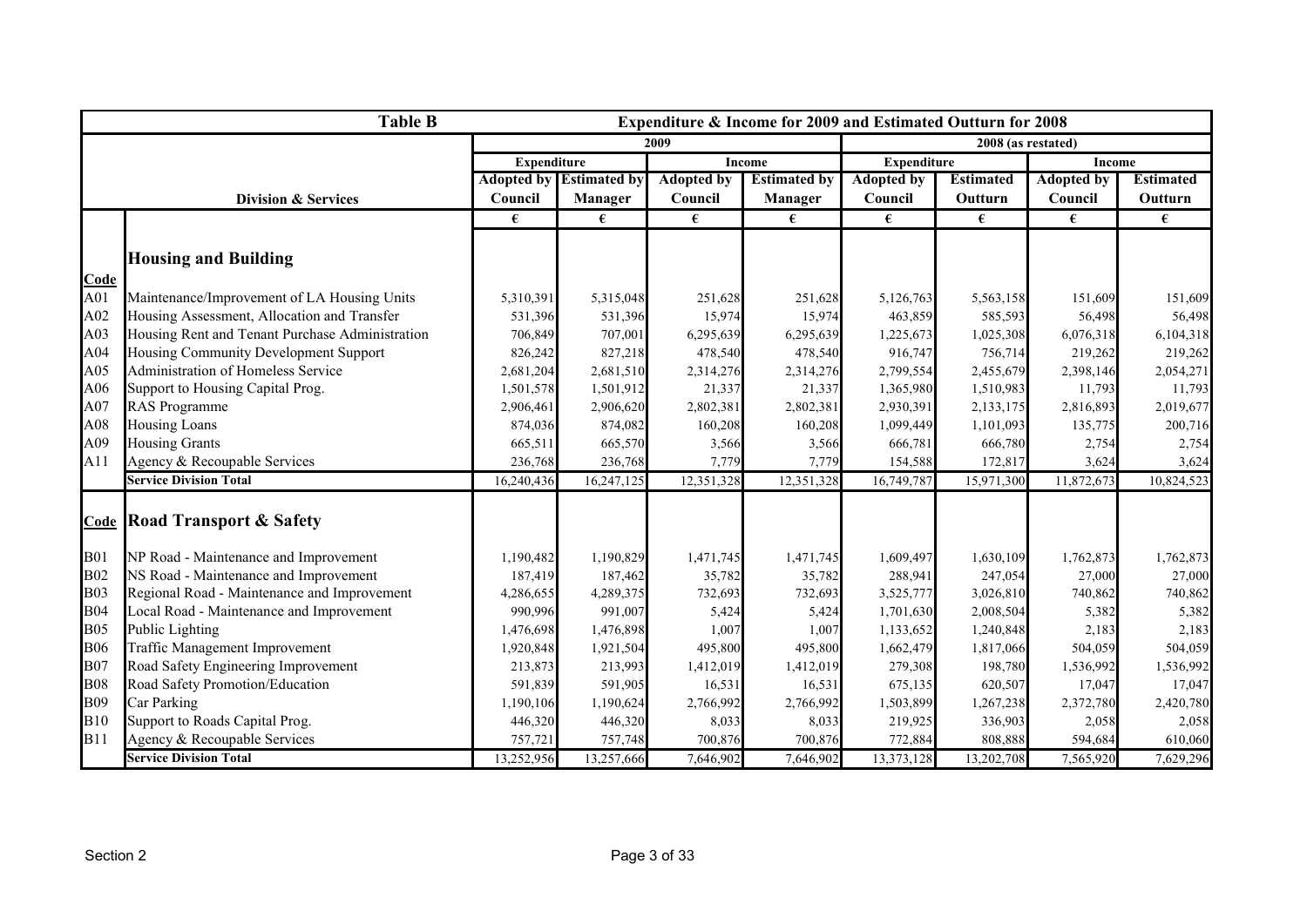|                 | <b>Table B</b>                              |                    |                                |                   | Expenditure & Income for 2009 and Estimated Outturn for 2008 |                                     |                    |                   |                  |
|-----------------|---------------------------------------------|--------------------|--------------------------------|-------------------|--------------------------------------------------------------|-------------------------------------|--------------------|-------------------|------------------|
|                 |                                             |                    |                                | 2009              |                                                              |                                     | 2008 (as restated) |                   |                  |
|                 |                                             | <b>Expenditure</b> |                                |                   | <b>Income</b>                                                | <b>Expenditure</b><br><b>Income</b> |                    |                   |                  |
|                 |                                             |                    | <b>Adopted by Estimated by</b> | <b>Adopted by</b> | <b>Estimated by</b>                                          | <b>Adopted by</b>                   | <b>Estimated</b>   | <b>Adopted by</b> | <b>Estimated</b> |
|                 | <b>Division &amp; Services</b>              | Council            | Manager                        | Council           | <b>Manager</b>                                               | Council                             | Outturn            | Council           | Outturn          |
|                 |                                             | €                  | €                              | €                 | €                                                            | €                                   | €                  | €                 | €                |
|                 | <b>Water Services</b>                       |                    |                                |                   |                                                              |                                     |                    |                   |                  |
| Code            |                                             |                    |                                |                   |                                                              |                                     |                    |                   |                  |
| CO <sub>1</sub> | <b>Water Supply</b>                         | 7,610,593          | 7,613,588                      | 6,042,749         | 6,042,749                                                    | 6,941,696                           | 6,830,941          | 5,787,490         | 5,665,541        |
| CO <sub>2</sub> | Waste Water Treatment                       | 6,556,320          | 6,556,997                      | 4,887,512         | 4,887,512                                                    | 6,679,542                           | 6,937,558          | 5,335,767         | 4,813,113        |
| CO <sub>3</sub> | Collection of Water and Waste Water Charges | 452,885            | 452,949                        | 8,535             | 8,535                                                        | 682,901                             | 679,456            | 9,304             | 9,304            |
| CO <sub>4</sub> | <b>Public Conveniences</b>                  | 87,907             | 87,934                         |                   |                                                              | 88,421                              | 88,390             | 10,000            | 10,000           |
| CO <sub>5</sub> | Admin of Group and Private Installations    |                    |                                |                   |                                                              |                                     |                    |                   |                  |
| C <sub>06</sub> | Support to Water Capital Programme          | 231,089            | 231,089                        | 5,319             | 5,319                                                        | 164,063                             | 191,663            | 1,943             | 1,943            |
| CO7             | Agency & Recoupable Services                | 42,017             | 42,067                         | 81,104            | 81,104                                                       | 84,229                              | 107,467            | 132,943           | 167,207          |
|                 | <b>Service Division Total</b>               | 14,980,811         | 14,984,623                     | 11,025,217        | 11,025,217                                                   | 14,640,853                          | 14,835,476         | 11,277,447        | 10,667,108       |
|                 |                                             |                    |                                |                   |                                                              |                                     |                    |                   |                  |
|                 | <b>Code Development Management</b>          |                    |                                |                   |                                                              |                                     |                    |                   |                  |
|                 |                                             |                    |                                |                   |                                                              |                                     |                    |                   |                  |
| D <sub>01</sub> | Forward Planning                            | 775,283            | 775,333                        | 10,737            | 10,737                                                       | 794,858                             | 767,543            | 7,091             | 7,091            |
| D02             | Development Management                      | 1,284,979          | 1,285,569                      | 545,571           | 545,571                                                      | 1,270,860                           | 1,293,003          | 604,723           | 627,223          |
| D <sub>03</sub> | Enforcement                                 | 191,495            | 191,495                        | 5,087             | 5,087                                                        | 86,132                              | 152,005            | 1,163             | 1,163            |
| D <sub>04</sub> | Industrial & Commercial Facilities          | 32,689             | 32,705                         | 206               | 206                                                          | 26,404                              | 23,404             |                   |                  |
| D <sub>05</sub> | Tourism Development and Promotion           | 518,485            | 518,553                        | 193               | 193                                                          | 524,057                             | 540,362            |                   | 25               |
| D <sub>06</sub> | Community and Enterprise Function           | 938,393            | 938,809                        | 508,966           | 508,966                                                      | 974,265                             | 1,007,310          | 502,924           | 502,924          |
| D07             | <b>Unfinished Housing Estates</b>           | 20,434             | 20,434                         | 525               | 525                                                          | 11,618                              | 14,974             | 147               | 147              |
| D08             | <b>Building Control</b>                     | 71,347             | 71,388                         | 1,609             | 1,609                                                        | 27,487                              | 55,255             |                   | 66               |
| D09             | Economic Development and Promotion          | 126,389            | 126,403                        | 2,979             | 2,979                                                        | 64,773                              | 121,631            | 484               | 484              |
| D10             | <b>Property Management</b>                  | 450,652            | 450,959                        | 345,030           | 345,030                                                      | 716,984                             | 512,503            | 384,651           | 334,651          |
| D11             | Heritage and Conservation Services          | 186,274            | 186,328                        | 2,703             | 2,703                                                        | 166,213                             | 223,334            | 1,421             | 1,421            |
| D12             | Agency & Recoupable Services                | 459,375            | 459,452                        | 11,370            | 11,370                                                       | 453,157                             | 465,073            | 14,316            | 14,316           |
|                 | <b>Service Division Total</b>               | 5,055,795          | 5,057,428                      | 1,434,977         | 1,434,977                                                    | 5,116,808                           | 5,176,396          | 1,517,010         | 1,489,510        |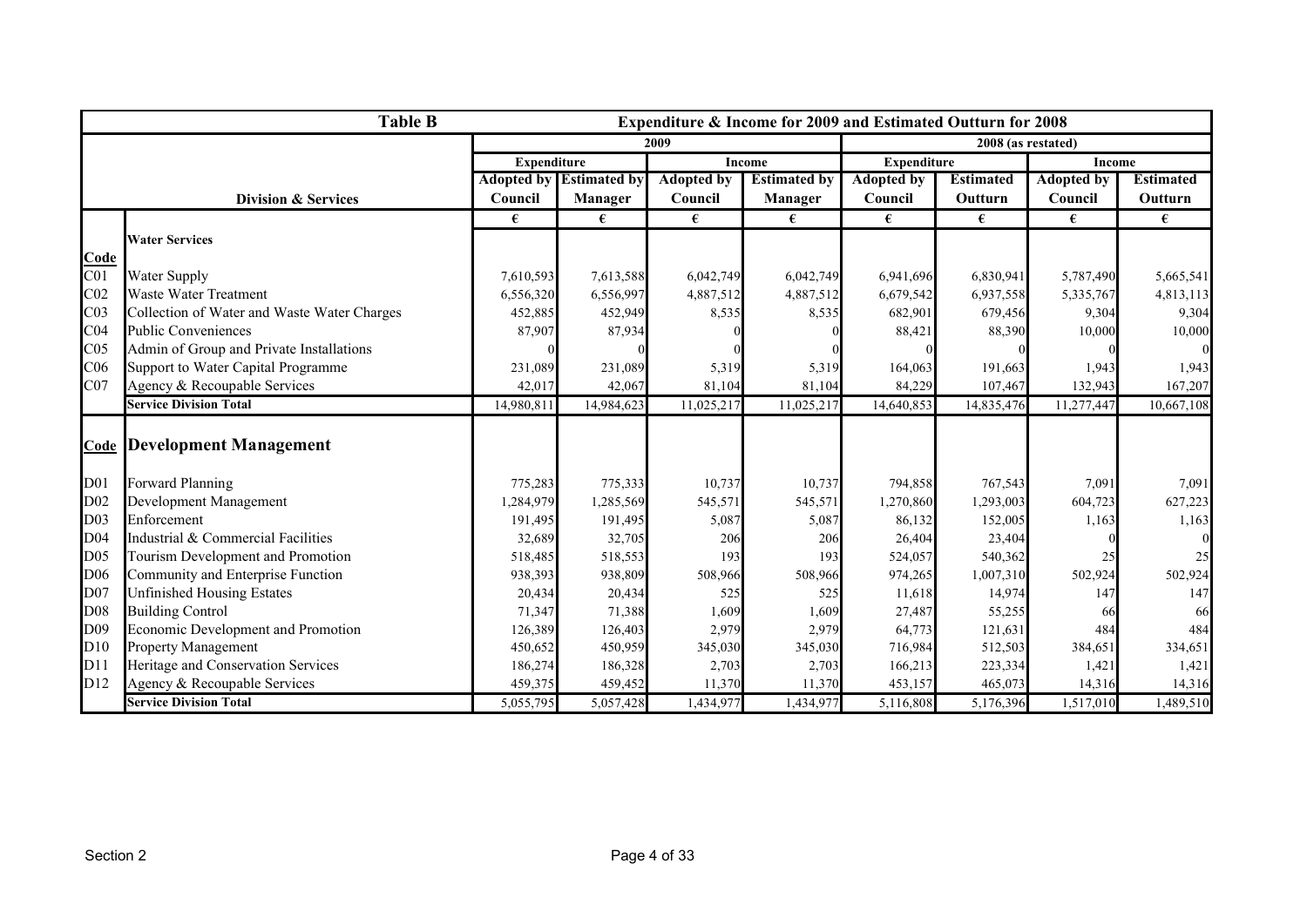|                 | <b>Table B</b>                                |                    |                                |                   | Expenditure & Income for 2009 and Estimated Outturn for 2008 |                    |                    |                   |                  |
|-----------------|-----------------------------------------------|--------------------|--------------------------------|-------------------|--------------------------------------------------------------|--------------------|--------------------|-------------------|------------------|
|                 |                                               |                    |                                | 2009              |                                                              |                    | 2008 (as restated) |                   |                  |
|                 |                                               | <b>Expenditure</b> |                                |                   | <b>Income</b>                                                | <b>Expenditure</b> |                    | Income            |                  |
|                 |                                               |                    | <b>Adopted by Estimated by</b> | <b>Adopted by</b> | <b>Estimated by</b>                                          | <b>Adopted by</b>  | <b>Estimated</b>   | <b>Adopted by</b> | <b>Estimated</b> |
|                 | <b>Division &amp; Services</b>                | Council            | <b>Manager</b>                 | Council           | Manager                                                      | Council            | Outturn            | Council           | Outturn          |
|                 |                                               | €                  | €                              | €                 | €                                                            | €                  | €                  | €                 | €                |
|                 |                                               |                    |                                |                   |                                                              |                    |                    |                   |                  |
|                 | <b>Code Environmental Services</b>            |                    |                                |                   |                                                              |                    |                    |                   |                  |
| E01             | Landfill Operation and Aftercare              | 128,747            | 128,953                        | 984               | 984                                                          | 155,054            | 151,054            | 1,407             | 1,407            |
| E02             | Recovery & Recycling Facilities Operations    | 209,921            | 210,110                        | 34,889            | 34,889                                                       | 199,690            | 196,945            | 36,641            | 36,641           |
| E03             | Waste to Energy Facilities Operations         |                    |                                |                   |                                                              |                    |                    |                   |                  |
| <b>E04</b>      | Provision of Waste to Collection Services     | 813,599            | 813,674                        | 21,390            | 21,390                                                       | 708,975            | 735,780            | 12,397            | 12,397           |
| E05             | <b>Litter Management</b>                      | 719,317            | 719,676                        | 102,789           | 102,789                                                      | 777,447            | 756,270            | 86,814            | 86,814           |
| E06             | <b>Street Cleaning</b>                        | 4,062,607          | 4,063,742                      | 94,007            | 94,007                                                       | 3,897,337          | 3,719,155          | 121,328           | 121,328          |
| E <sub>07</sub> | Waste Regulations, Monitoring and Enforcement | 277,748            | 277,753                        | 196,922           | 196,922                                                      | 247,694            | 292,492            | 195,887           | 195,887          |
| <b>E08</b>      | Waste Management Planning                     | 167,437            | 167,444                        | 84,023            | 84,023                                                       | 170,982            | 170,982            | 83,435            | 83,435           |
| E09             | Maintenance of Burial Grounds                 | 638,232            | 638,681                        | 299,865           | 299,865                                                      | 625,507            | 624,167            | 293,595           | 293,595          |
| E10             | Safety of Structures and Places               | 248,265            | 248,721                        | 99,415            | 99,415                                                       | 285,318            | 258,500            | 110,373           | 100,373          |
| E11             | Operation of Fire Service                     | 8,957,344          | 8,959,715                      | 6,054,703         | 6,054,703                                                    | 9,203,267          | 8,960,873          | 6,525,094         | 6,272,094        |
| E12             | <b>Fire Prevention</b>                        | 30,765             | 30,765                         | 167,476           | 167,476                                                      | 12,502             | 24,234             | 186,500           | 186,500          |
| E13             | Water Quality, Air and Noise Pollution        | 136,219            | 136,380                        | 45,837            | 45,837                                                       | 142,028            | 141,820            | 41,818            | 66,818           |
| E14             | Agency & Recoupable Servicess                 | 3,346,923          | 3,347,947                      | 207,850           | 207,850                                                      | 3,045,103          | 3,040,103          | 142,000           | 142,000          |
|                 | <b>Service Division Total</b>                 | 19,737,125         | 19,743,562                     | 7,410,151         | 7,410,151                                                    | 19,470,903         | 19,072,375         | 7,837,288         | 7,599,288        |
|                 | <b>Recreation &amp; Amenity</b>               |                    |                                |                   |                                                              |                    |                    |                   |                  |
| F01             | Leisure Facilities Operations                 | 575,413            | 575,433                        |                   |                                                              | 334,305            | 454,305            |                   |                  |
| F02             | Operation of Library and Archival Service     | 2,697,373          | 2,699,294                      | 163,585           | 163,585                                                      | 3,204,621          | 3,190,559          | 190,480           | 190,480          |
| F03             | <b>Outdoor Leisure Areas Operations</b>       | 2,042,321          | 2,043,234                      | 47,441            | 47,441                                                       | 1,970,974          | 1,998,408          | 39,516            | 39,516           |
| F04             | Community Sport and Recreational Development  | 87,890             | 87,969                         |                   |                                                              | 133,207            | 135,195            |                   |                  |
| F <sub>05</sub> | Operation of Arts Programme                   | 1,270,531          | 1,271,957                      | 260,436           | 260,436                                                      | 1,386,327          | 1,461,200          | 255,983           | 255,983          |
| F06             | Agency & Recoupable Services                  |                    |                                | 61,000            | 61,000                                                       |                    |                    | 61,000            | 61,000           |
|                 | <b>Service Division Total</b>                 | 6,673,528          | 6,677,888                      | 532,462           | 532,462                                                      | 7,029,433          | 7,239,666          | 546,979           | 546,979          |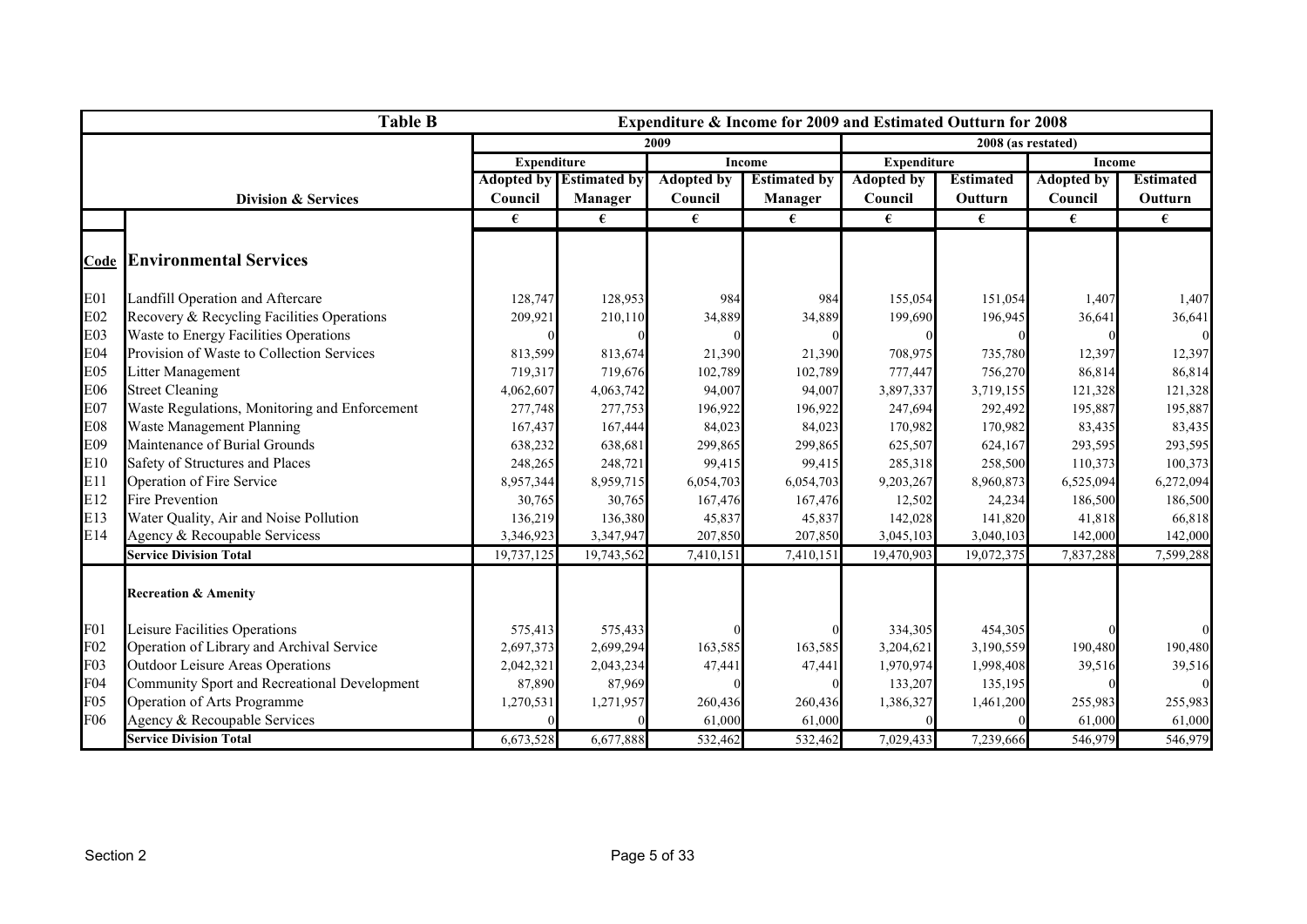|                 | <b>Table B</b>                                  |                    |                                |                   | Expenditure & Income for 2009 and Estimated Outturn for 2008 |                    |                    |                   |                  |
|-----------------|-------------------------------------------------|--------------------|--------------------------------|-------------------|--------------------------------------------------------------|--------------------|--------------------|-------------------|------------------|
|                 |                                                 |                    |                                | 2009              |                                                              |                    | 2008 (as restated) |                   |                  |
|                 |                                                 | <b>Expenditure</b> |                                |                   | <b>Income</b>                                                | <b>Expenditure</b> |                    | <b>Income</b>     |                  |
|                 |                                                 |                    | <b>Adopted by Estimated by</b> | <b>Adopted by</b> | <b>Estimated by</b>                                          | <b>Adopted by</b>  | <b>Estimated</b>   | <b>Adopted by</b> | <b>Estimated</b> |
|                 | <b>Division &amp; Services</b>                  | Council            | <b>Manager</b>                 | Council           | <b>Manager</b>                                               | Council            | Outturn            | Council           | Outturn          |
|                 |                                                 | €                  | €                              | €                 | €                                                            | €                  | €                  | €                 | €                |
|                 |                                                 |                    |                                |                   |                                                              |                    |                    |                   |                  |
|                 |                                                 |                    |                                |                   |                                                              |                    |                    |                   |                  |
|                 | Code Agriculture, Education, Health & Welfare   |                    |                                |                   |                                                              |                    |                    |                   |                  |
| G01             | <b>Land Drainage Costs</b>                      |                    |                                |                   |                                                              |                    |                    |                   |                  |
| G <sub>02</sub> | Operation and Maintenance of Piers and Harbours |                    |                                | 12,000            | 12,000                                                       |                    |                    | 12,000            | 12,000           |
| G03             | <b>Coastal Protection</b>                       |                    |                                |                   |                                                              |                    |                    |                   |                  |
| G04             | Veterinary Service                              | 188,353            | 188,353                        | 94,000            | 94,000                                                       | 547,125            | 547,125            | 290,913           | 290,913          |
| G <sub>05</sub> | <b>Educational Support Services</b>             | 6,189,554          | 6,189,554                      | 6,079,554         | 6,079,554                                                    | 5,912,017          | 7,319,278          | 5,716,578         | 7,129,032        |
| G06             | Agency & Recoupable Services                    |                    |                                |                   |                                                              | 11                 | 11                 |                   |                  |
|                 | <b>Service Division Total</b>                   | 6,377,907          | 6,377,907                      | 6,185,554         | 6,185,554                                                    | 6,459,153          | 7,866,414          | 6,019,491         | 7,431,945        |
|                 |                                                 |                    |                                |                   |                                                              |                    |                    |                   |                  |
|                 |                                                 |                    |                                |                   |                                                              |                    |                    |                   |                  |
|                 | <b>Code Miscellaneous Services</b>              |                    |                                |                   |                                                              |                    |                    |                   |                  |
| H <sub>01</sub> | Profit/Loss Machinery Account                   | 604,215            | 604,610                        | 8,470             | 8,470                                                        | 371,646            | 369,017            | 19,519            | 19,519           |
| H <sub>02</sub> | Profit/Loss Stores Account                      | 59,335             | 59,457                         | 3,837             | 3,837                                                        | 33,458             | 39,642             | 3,462             | 3,462            |
| H03             | <b>Adminstration of Rates</b>                   | 3,282,172          | 3,311,385                      | 168,870           | 168,870                                                      | 2,488,068          | 2,931,068          | 131,410           | 251,410          |
| H04             | <b>Franchise Costs</b>                          | 241,993            | 242,054                        | 2,899             | 2,899                                                        | 107,035            | 107,035            | 375               | 375              |
| H05             | Operation of Morgue and Coroner Expenses        | 56,419             | 56,517                         | 590               | 590                                                          | 65,463             | 72,934             | 895               | 895              |
| H06             | Weighbridges                                    | 15,919             | 15,999                         |                   |                                                              | 34,965             | 31,074             |                   |                  |
| H07             | Operation of Markets and Casual Trading         | 12,616             | 12,616                         | 186               | 186                                                          | 57,865             | 57,865             | 25,170            | 25,170           |
| H08             | Malicious Damage                                |                    |                                |                   |                                                              |                    |                    |                   |                  |
| H09             | Local Representation/Civic Leadership           | 1,187,766          | 1,188,845                      | 14,499            | 14,499                                                       | 1,160,796          | 1,131,730          | 14,083            | 14,083           |
| H10             | <b>Motor Taxation</b>                           | 595,687            | 595,953                        | 14,424            | 14,424                                                       | 642,440            | 644,725            | 16,342            | 16,342           |
| H11             | Agency & Recoupable Services                    | 372,946            | 372,951                        | 241,875           | 241,875                                                      | 18,998             | 18,998             | 373,669           | 383,669          |
|                 | <b>Service Division Total</b>                   | 6,429,069          | 6,460,387                      | 455,651           | 455,651                                                      | 4,980,734          | 5,404,088          | 584,932           | 714,932          |
|                 | <b>OVERALL TOTAL</b>                            | 88,747,627         | 88,806,586                     | 47,042,242        | 47,042,242                                                   | 87,820,798         | 88,768,424         | 47,221,741        | 46,903,582       |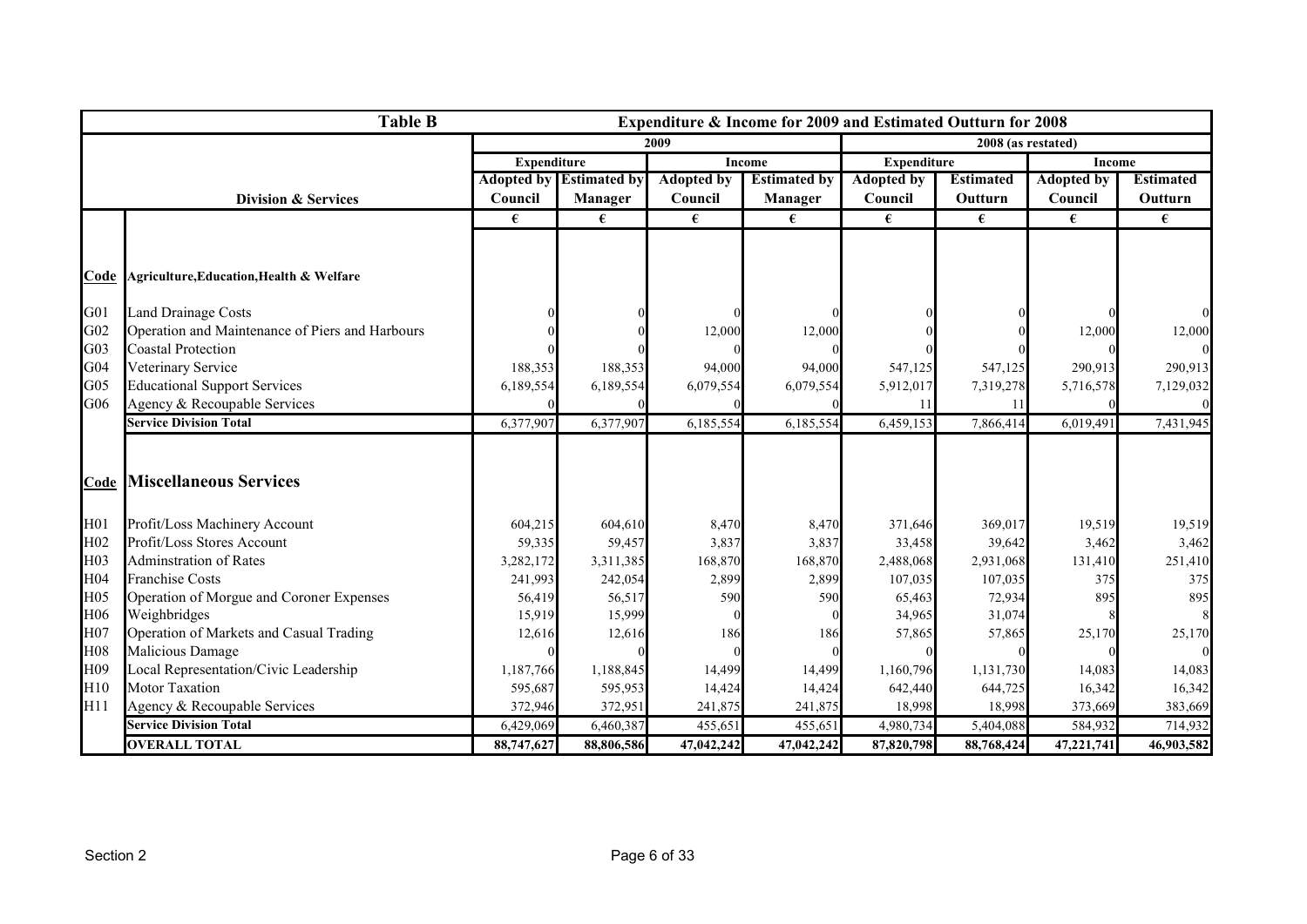| <b>Table D</b>                                  |                                                      |  |  |  |  |
|-------------------------------------------------|------------------------------------------------------|--|--|--|--|
| <b>SERVICES</b>                                 | <b>ANALYSIS OF BUDGET 2009 INCOME FROM GOODS AND</b> |  |  |  |  |
| <b>Source of Income</b>                         | 2009<br>€                                            |  |  |  |  |
| <b>Rents from Houses</b>                        | 5,445,000                                            |  |  |  |  |
| Housing Loans Interest & Charges                | 416,400                                              |  |  |  |  |
| Parking Fines/Charges                           | 2,705,000                                            |  |  |  |  |
| <b>Commercial Water</b>                         | 3,068,975                                            |  |  |  |  |
| Domestic Waste Water                            |                                                      |  |  |  |  |
| <b>Commercial Waste Water</b>                   | 1,776,524                                            |  |  |  |  |
| <b>Planning Fees</b>                            | 487,700                                              |  |  |  |  |
| Sale/leasing of other property/Industrial Sites | 372,586                                              |  |  |  |  |
| <b>Domestic Refuse</b>                          |                                                      |  |  |  |  |
| <b>Commercial Refuse</b>                        | 0                                                    |  |  |  |  |
| <b>Landfill Charges</b>                         | 0                                                    |  |  |  |  |
| Fire Charges                                    | 315,787                                              |  |  |  |  |
| Recreation / Amenity/Culture                    |                                                      |  |  |  |  |
| Library Fees/Fines                              |                                                      |  |  |  |  |
| Agency Services & Repayable Works               | 84,000                                               |  |  |  |  |
| <b>Local Authority Contributions</b>            | 11,124,360                                           |  |  |  |  |
| Superannuation                                  | 1,110,000                                            |  |  |  |  |
| Misc. (Detail)                                  | 1,497,458                                            |  |  |  |  |
| <b>TOTAL</b>                                    | 28,403,791                                           |  |  |  |  |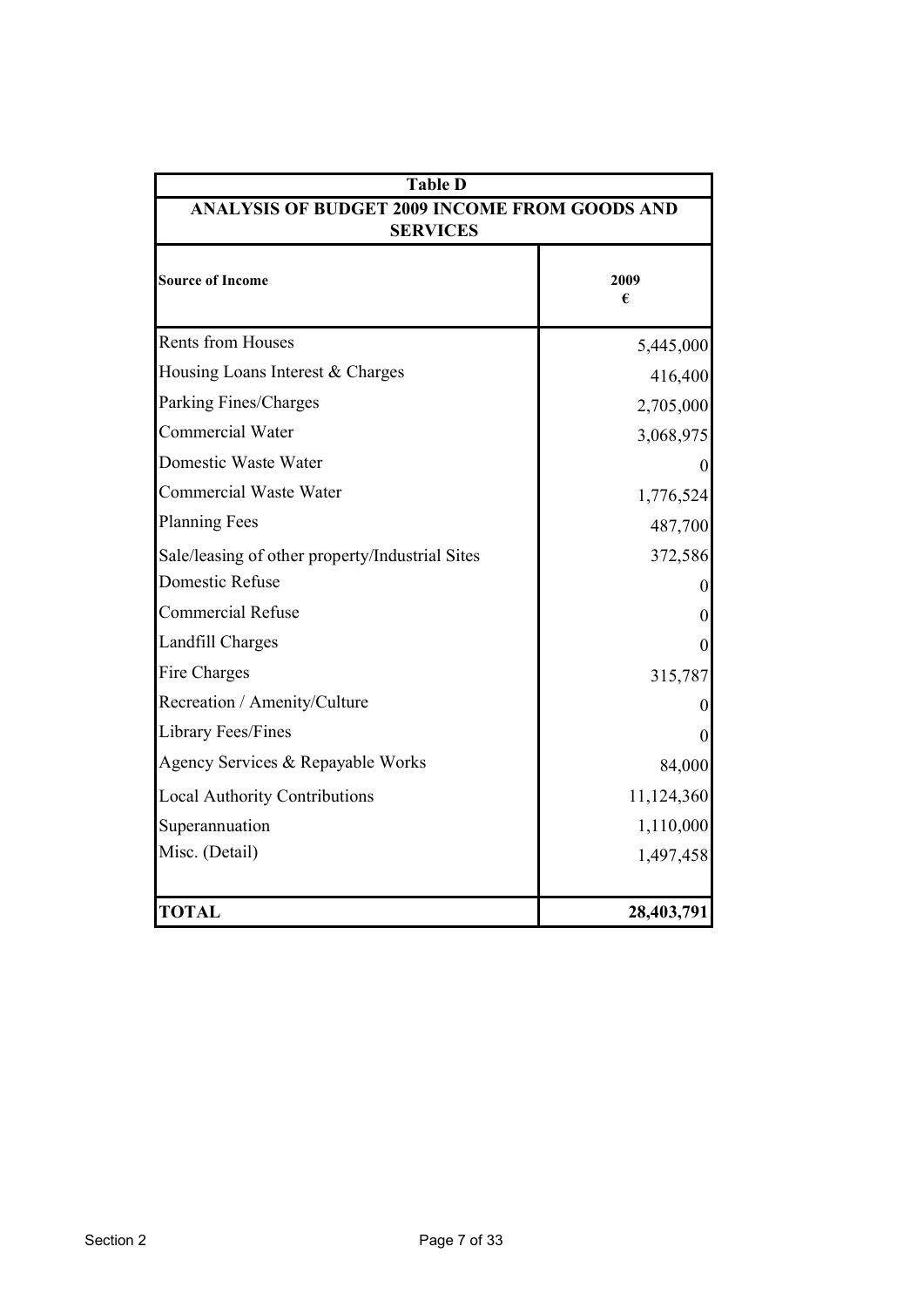| <b>Table E</b>                                                         |                       |
|------------------------------------------------------------------------|-----------------------|
| ANALYSIS OF BUDGET INCOME 2009 FROM GRANTS AND SUBSIDIES               |                       |
| Department of the Environment, Heritage and<br><b>Local Government</b> | $\overline{\epsilon}$ |
| Housing and Building                                                   | 6,012,453             |
| Road Transport & Safety                                                | 3,145,100             |
| <b>Water Services</b>                                                  | 878,000               |
| Development Management                                                 | 488,116               |
| <b>Environmental Services</b>                                          | 305,250               |
| Recreation and Amenity                                                 | 25,000                |
| Agriculture, Education, Health & Welfare                               | 65,000                |
| Miscellaneous Services                                                 | 20,059                |
|                                                                        | 10,938,977            |
| <b>Other Departments and Bodies</b>                                    |                       |
| <b>NRA</b>                                                             | 950,000               |
| Arts, Sports & Tourism                                                 | $\Omega$              |
| <b>DTO</b>                                                             | $\theta$              |
| Social & Family Affairs                                                | 298,000               |
| Defence                                                                | 82,219                |
| <b>Education and Science</b>                                           | 6,009,554             |
| <b>Library Council</b>                                                 | $\boldsymbol{0}$      |
| Arts Council                                                           | 224,700               |
| <b>Transport and Marine</b>                                            | 80,000                |
| Justice Equality and Law Reform                                        | 50,000                |
| Agriculture Fisheries and Food                                         | O                     |
| Non-Dept HFA and BMW                                                   | $\boldsymbol{0}$      |
| Other                                                                  | 5,000                 |
|                                                                        | 7,699,473             |
| <b>Total Grants &amp; Subsidies</b>                                    | 18,638,451            |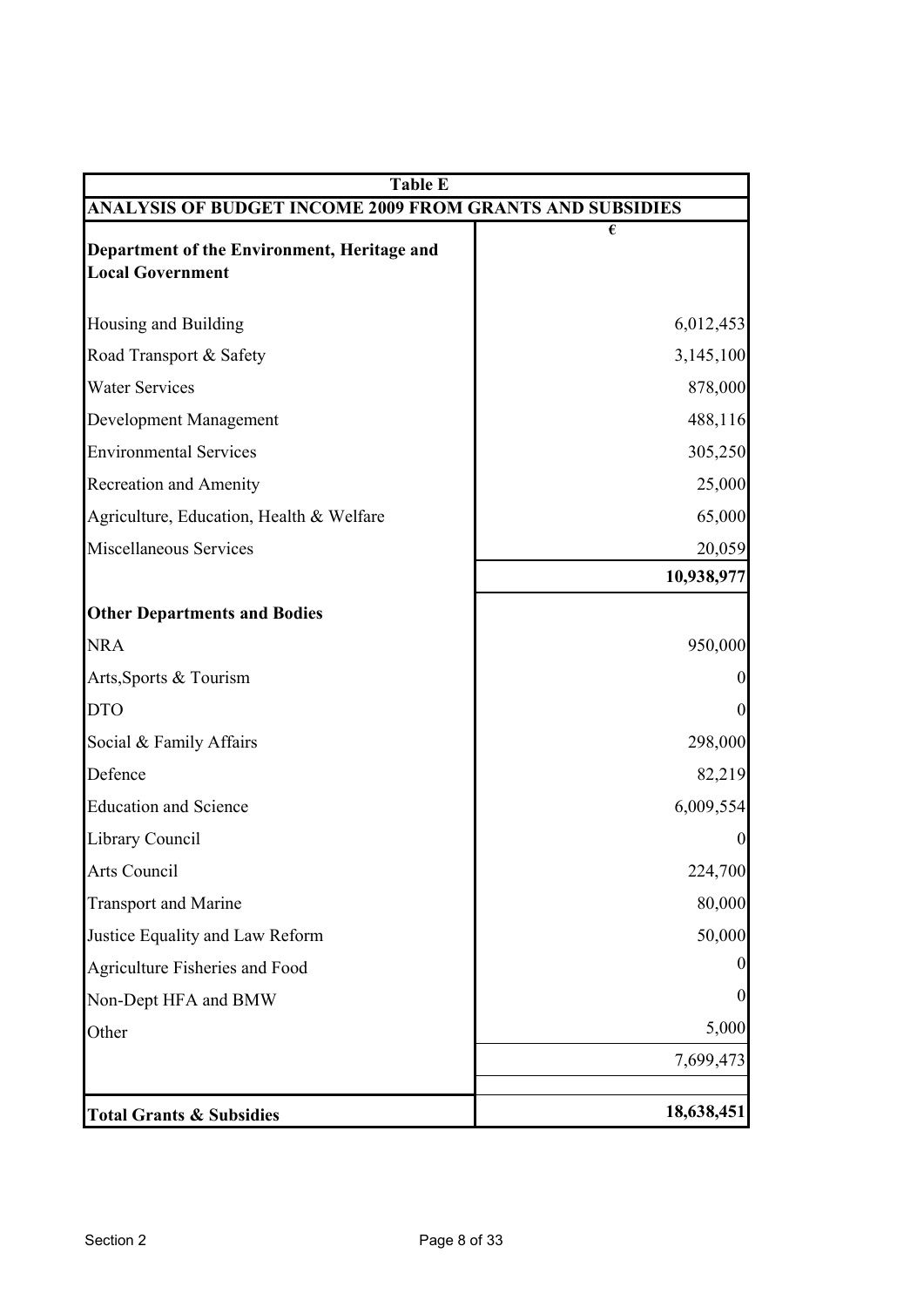|                |                                                                        | <b>HOUSING AND BUILDING</b>  |                                       |                              |                             |
|----------------|------------------------------------------------------------------------|------------------------------|---------------------------------------|------------------------------|-----------------------------|
|                |                                                                        | 2009                         |                                       | 2008 (as restated)           |                             |
|                | <b>Expenditure by Service and Sub-Service</b>                          | <b>Adopted by</b><br>Council | <b>Estimated by</b><br><b>Manager</b> | <b>Adopted by</b><br>Council | <b>Estimated</b><br>Outturn |
| Code           |                                                                        | $\overline{\epsilon}$        | €                                     | $\overline{\epsilon}$        | $\overline{\epsilon}$       |
| A0101          | Maintenance of LA Housing Units                                        | 3,348,177                    | 3,348,177                             | 3,538,520                    | 3,831,797                   |
| A0102          | Maintenance of Traveller Accommodation Units                           | 330,000                      | 330,000                               | 95,000                       | 179,952                     |
| A0103<br>A0104 | <b>Traveller Accommodation Management</b><br><b>Estate Maintenance</b> | 121,462<br>120,000           | 121,462<br>120,000                    | $\theta$<br>211,098          | 58,166<br>211,098           |
| A0199          | <b>Service Support Costs</b>                                           | 1,390,752                    | 1,395,409                             | 1,282,145                    | 1,282,145                   |
|                | <b>Maintenance/Improvement of LA Housing</b>                           | 5,310,391                    | 5,315,048                             | 5,126,763                    | 5,563,158                   |
| A0201          | Assessment of Housing Needs, Allocs. & Trans.                          | 360,394                      | 360,394                               | 242,794                      | 364,527                     |
| A0299          | Service Support Costs                                                  | 171,002                      | 171,002                               | 221,066                      | 221,066                     |
|                | <b>Housing Assessment, Allocation and</b>                              |                              |                                       |                              |                             |
|                | <b>Transfer</b>                                                        | 531,396                      | 531,396                               | 463,859                      | 585,593                     |
| A0301          | Debt Management & Rent Assessment                                      | 495,158                      | 495,158                               | 863,893                      | 663,528                     |
| A0399          | Service Support Costs                                                  | 211,691                      | 211,843                               | 361,780                      | 361,780                     |
|                | <b>Housing Rent and Tenant Purchase</b>                                |                              |                                       |                              |                             |
|                | <b>Administration</b>                                                  | 706,849                      | 707,001                               | 1,225,673                    | 1,025,308                   |
| A0401<br>A0402 | Housing Estate Management<br>Tenancy Management                        | 419,870<br>$\Omega$          | 419,870<br>0                          | 338,189<br>$_{0}$            | 338,156<br>$\overline{0}$   |
| A0403          | Social and Community Housing Service                                   |                              |                                       |                              | $\Omega$                    |
| A0499          | <b>Service Support Costs</b>                                           | 406,372                      | 407,348                               | 578,558                      | 418,558                     |
|                | <b>Housing Community Development</b>                                   |                              |                                       |                              |                             |
|                | <b>Support</b>                                                         | 826,242                      | 827,218                               | 916,747                      | 756,714                     |
| A0501<br>A0502 | Homeless Grants Other Bodies<br>Homeless Service                       | 2,394,162<br>$\theta$        | 2,394,162<br>0                        | 2,500,003<br>0               | 2,156,128<br>$\overline{0}$ |
| A0599          | Service Support Costs                                                  | 287,041                      | 287,348                               | 299,551                      | 299,551                     |
|                | <b>Administration of Homeless Service</b>                              | 2,681,204                    | 2,681,510                             | 2,799,554                    | 2,455,679                   |
| A0601          | <b>Technical and Administrative Support</b>                            | 244,237                      | 244,237                               | 345,302                      | 290,305                     |
| A0602          | Loan Charges                                                           | 547,503                      | 547,503                               | 499,387                      | 499,387                     |
| A0699          | Service Support Costs                                                  | 709,838                      | 710,172                               | 521,291                      | 721,291                     |
|                | <b>Support to Housing Capital Prog.</b>                                | 1,501,578                    | 1,501,912                             | 1,365,980                    | 1,510,983                   |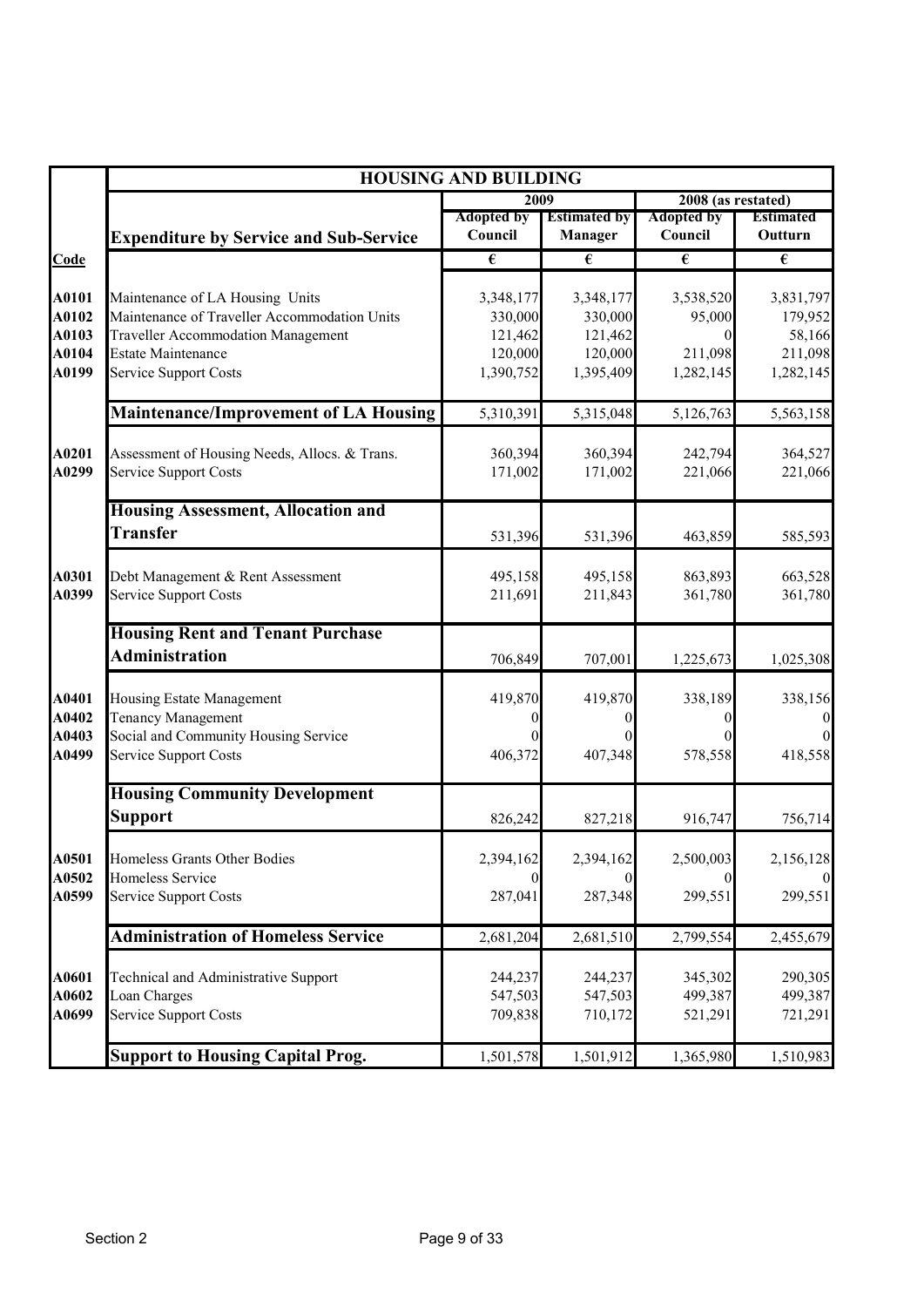|                                                    |                                                                                                                                                                                                 |                                                       | <b>HOUSING AND BUILDING</b>           |                                           |                                                                               |  |  |  |
|----------------------------------------------------|-------------------------------------------------------------------------------------------------------------------------------------------------------------------------------------------------|-------------------------------------------------------|---------------------------------------|-------------------------------------------|-------------------------------------------------------------------------------|--|--|--|
|                                                    |                                                                                                                                                                                                 | 2009                                                  |                                       | 2008 (as restated)                        |                                                                               |  |  |  |
|                                                    | <b>Expenditure by Service and Sub-Service</b>                                                                                                                                                   | <b>Adopted by</b><br>Council                          | <b>Estimated by</b><br><b>Manager</b> | <b>Adopted by</b><br>Council              | <b>Estimated</b><br>Outturn                                                   |  |  |  |
| <b>Code</b>                                        |                                                                                                                                                                                                 | €                                                     | €                                     | €                                         | $\overline{\epsilon}$                                                         |  |  |  |
| A0701<br>A0799                                     | <b>RAS</b> Operations<br><b>RAS Service Support Costs</b>                                                                                                                                       | 2,699,430<br>207,031                                  | 2,699,430<br>207,190                  | 2,656,113<br>274,278                      | 1,858,897<br>274,278                                                          |  |  |  |
|                                                    | <b>RAS Programme</b>                                                                                                                                                                            | 2,906,461                                             | 2,906,620                             | 2,930,391                                 | 2,133,175                                                                     |  |  |  |
| A0801<br>A0802<br>A0803                            | Loan Interest and Other Charges<br>Debt Management Housing Loans<br><b>Service Support Costs</b>                                                                                                | 636,587<br>136,379<br>101,070                         | 636,587<br>136,379<br>101,115         | 857,781<br>105,903<br>135,765             | 854,576<br>110,752<br>135,765                                                 |  |  |  |
|                                                    | <b>Housing Loans</b>                                                                                                                                                                            | 874,036                                               | 874,082                               | 1,099,449                                 | 1,101,093                                                                     |  |  |  |
| A0901<br>A0902<br>A0903<br>A0904<br>A0905<br>A0999 | <b>Disabled Persons Grants</b><br>Loan Charges DPG/ERG<br><b>Essential Repair Grants</b><br>Other Housing Grant Payments<br><b>Mobility Aids Housing Grants</b><br><b>Service Support Costs</b> | 260,000<br>$\theta$<br>280,000<br>$\theta$<br>125,511 | 260,000<br>280,000<br>125,570         | 250,000<br>280,001<br>$\Omega$<br>136,780 | 250,000<br>$\boldsymbol{0}$<br>$\mathbf{0}$<br>280,000<br>$\Omega$<br>136,780 |  |  |  |
|                                                    | <b>Housing Grants</b>                                                                                                                                                                           | 665,511                                               | 665,570                               | 666,781                                   | 666,780                                                                       |  |  |  |
| A1101<br>A1199                                     | Agency & Recoupable Service<br><b>Service Support Costs</b>                                                                                                                                     | 10,000<br>226,768                                     | 10,000<br>226,768                     | 19,000<br>135,588                         | 19,000<br>153,817                                                             |  |  |  |
|                                                    | <b>Agency &amp; Recoupable Services</b>                                                                                                                                                         | 236,768                                               | 236,768                               | 154,588                                   | 172,817                                                                       |  |  |  |
|                                                    | <b>Service Division Total</b>                                                                                                                                                                   | 16,240,436                                            | 16,247,125                            | 16,749,787                                | 15,971,300                                                                    |  |  |  |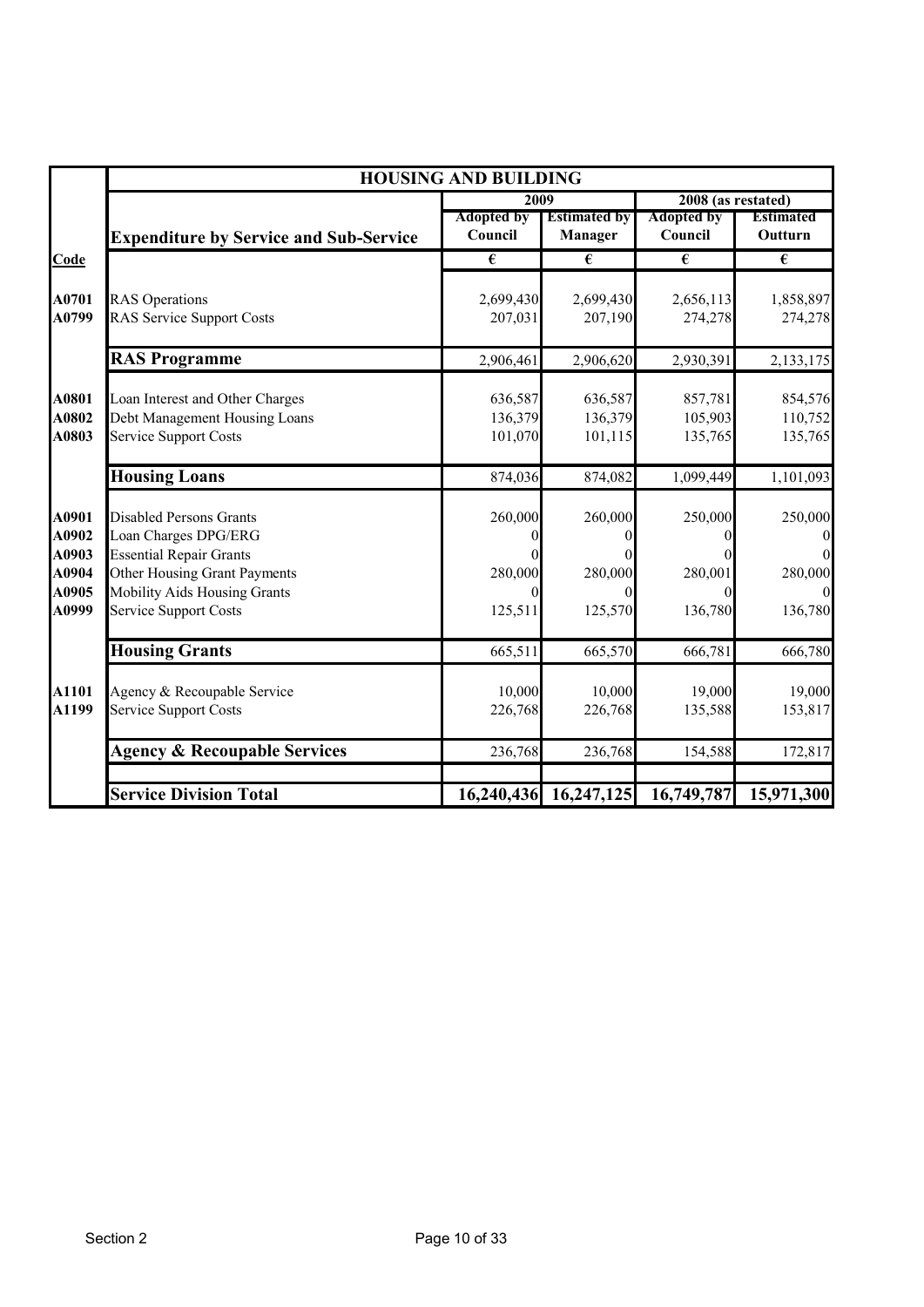|                                                                                                                                                      | <b>HOUSING AND BUILDING</b>     |                                 |                                 |                                                 |
|------------------------------------------------------------------------------------------------------------------------------------------------------|---------------------------------|---------------------------------|---------------------------------|-------------------------------------------------|
|                                                                                                                                                      | 2009                            |                                 |                                 | 2008                                            |
| <b>Income by Source</b>                                                                                                                              | <b>Adopted by</b><br>Council    | <b>Estimated by</b><br>Manager  | <b>Adopted by</b><br>Council    | Estimated<br>Outturn                            |
|                                                                                                                                                      | €                               | €                               | €                               | €                                               |
| <b>Government Grants &amp; Subsidies</b>                                                                                                             |                                 |                                 |                                 |                                                 |
| Environment, Heritage & Local Government<br>Other                                                                                                    | 6,012,453<br>1,000              | 6,012,453<br>1,000              | 5,772,184<br>1,000              | 4,631,093<br>1,000                              |
| <b>Total Grants &amp; Subsidies</b><br>(a)                                                                                                           | 6,013,453                       | 6,013,453                       | 5,773,184                       | 4,632,093                                       |
| <b>Goods and Services</b>                                                                                                                            |                                 |                                 |                                 |                                                 |
| Rents from houses<br>Housing Loans Interest & Charges<br>Superannuation<br>Agency Services & Repayable Works<br><b>Local Authority Contributions</b> | 5,445,000<br>416,400<br>164,294 | 5,445,000<br>416,400<br>164,294 | 5,322,000<br>343,800<br>132,265 | 5,350,000<br>408,741<br>132,265<br>$\mathbf{0}$ |
| Other income                                                                                                                                         | 312,182                         | 312,182                         | 301,424                         | 301,424                                         |
| <b>Total Goods and Services</b><br>(b)                                                                                                               | 6,337,876                       | 6,337,876                       | 6,099,489                       | 6,192,430                                       |
| <b>Total Income</b><br>$c=(a+b)$                                                                                                                     | 12,351,328                      | 12,351,328                      | 11,872,673                      | 10,824,523                                      |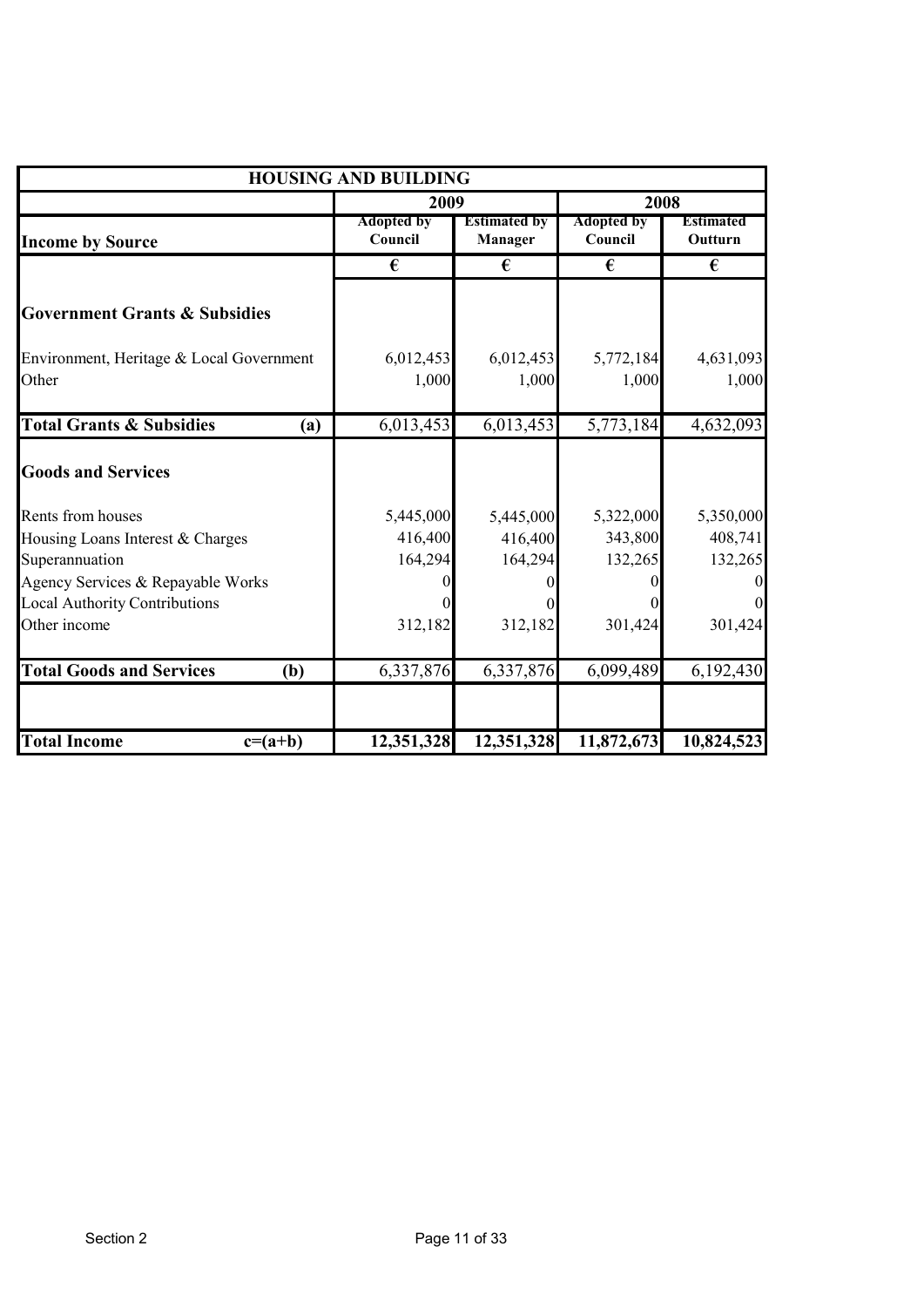|              |                                                                     | <b>ROAD TRANSPORT &amp; SAFETY</b> |                     |                       |                       |
|--------------|---------------------------------------------------------------------|------------------------------------|---------------------|-----------------------|-----------------------|
|              |                                                                     | 2009                               |                     | 2008 (as restated)    |                       |
|              |                                                                     | <b>Adopted by</b>                  | <b>Estimated by</b> | <b>Adopted by</b>     | <b>Estimated</b>      |
|              | <b>Expenditure by Service and Sub-Service</b>                       | Council                            | <b>Manager</b>      | Council               | Outturn               |
| Code         |                                                                     | $\pmb{\epsilon}$                   | €                   | $\overline{\epsilon}$ | $\overline{\epsilon}$ |
| <b>B0101</b> | NP - Surface Dressing                                               | 580,621                            | 580,621             | 1,000,000             | 1,060,000             |
| B0102        | NP - Pavement Overlay/Reconstruction                                |                                    |                     |                       |                       |
| B0103        | NP - Winter Maintenance                                             | 18,428                             | 18,428              | 17,000                | 33,650                |
|              | B0104 NP - Bridge Maintenance (Eirspan)                             | 8,000                              | 8,000               | 10,000                | 8,000                 |
| B0105        | NP - General Maintenance                                            | 255,778                            | 255,778             | 202,217               | 248,179               |
|              | B0106 NP - General Improvements Works                               |                                    |                     | 100,000               | 30,000                |
| B0199        | <b>Service Support Costs</b>                                        | 327,654                            | 328,001             | 280,280               | 250,280               |
|              | <b>National Primary Road - Maintenance and</b>                      |                                    |                     |                       |                       |
|              | Improvement                                                         | 1,190,482                          | 1,190,829           | 1,609,497             | 1,630,109             |
|              |                                                                     |                                    |                     |                       |                       |
| B0201        | NS - Surface Dressing                                               |                                    |                     |                       |                       |
| B0202        | NS - Overlay/Reconstruction                                         |                                    |                     |                       |                       |
| B0203        | NS - Overlay/Reconstruction - Urban                                 |                                    |                     |                       |                       |
| B0205        | B0204 NS - Winter Maintenance                                       | 2,993                              | 2,993               | 3,000                 | 2,886                 |
|              | NS - Bridge Maintenance (Eirspan)<br>B0206 NS - General Maintenance |                                    |                     | 27,000                | 35,290                |
| B0207        | NS - General Improvement Works                                      |                                    |                     |                       |                       |
| B0299        | Service Support Costs                                               | 184,426                            | 184,469             | 258,941               | 208,878               |
|              |                                                                     |                                    |                     |                       |                       |
|              | <b>National Secondary Road - Maintenance</b>                        |                                    |                     |                       |                       |
|              | and Improvement                                                     | 187,419                            | 187,462             | 288,941               | 247,054               |
| B0301        | Regional Roads Surface Dressing                                     | 1,300,000                          | 1,300,000           | 575,000               | 206,891               |
| B0302        | Reg Rd Surface Rest/Road Reconstruction/Overlay                     | 1,440,716                          | 1,440,716           | 702,604               | 1,506,007             |
| B0303        | Regional Road Winter Maintenance                                    |                                    |                     |                       |                       |
| B0304        | Regional Road Bridge Maintenance                                    |                                    |                     |                       |                       |
| B0305        | Regional Road General Maintenance Works                             | 154,865                            | 154,865             | 1,050,575             | 126,396               |
| B0306        | Regional Road General Improvement Works                             |                                    |                     |                       |                       |
| B0399        | <b>Service Support Costs</b>                                        | 1,391,074                          | 1,393,794           | 1,197,598             | 1,187,516             |
|              | <b>Regional Road - Improvement and</b>                              |                                    |                     |                       |                       |
|              | Maintenance                                                         | 4,286,655                          | 4,289,375           | 3,525,777             | 3,026,810             |
| B0401        | Local Road Surface Dressing                                         | $\Omega$                           | 0                   |                       |                       |
| B0402        | Local Rd Surface Rest/Road Reconstruction/Overlay                   | 25,000                             | 25,000              | 825,000               | 1,140,119             |
| B0403        | Local Roads Winter Maintenance                                      |                                    |                     |                       |                       |
| B0404        | Local Roads Bridge Maintenance                                      | $\Omega$                           |                     | 0                     |                       |
| B0405        | Local Roads General Maintenance Works                               | 140,000                            | 140,000             | 90,000                | 112,935               |
| B0406        | Local Roads General Improvement Works                               | 25,046                             | 25,046              | 25,000                | 18,870                |
| B0499        | <b>Service Support Costs</b>                                        | 800,950                            | 800,961             | 761,630               | 736,580               |
|              |                                                                     |                                    |                     |                       |                       |
|              | <b>Local Road - Maintenance and</b>                                 |                                    |                     |                       |                       |
|              | Improvement                                                         | 990,996                            | 991,007             | 1,701,630             | 2,008,504             |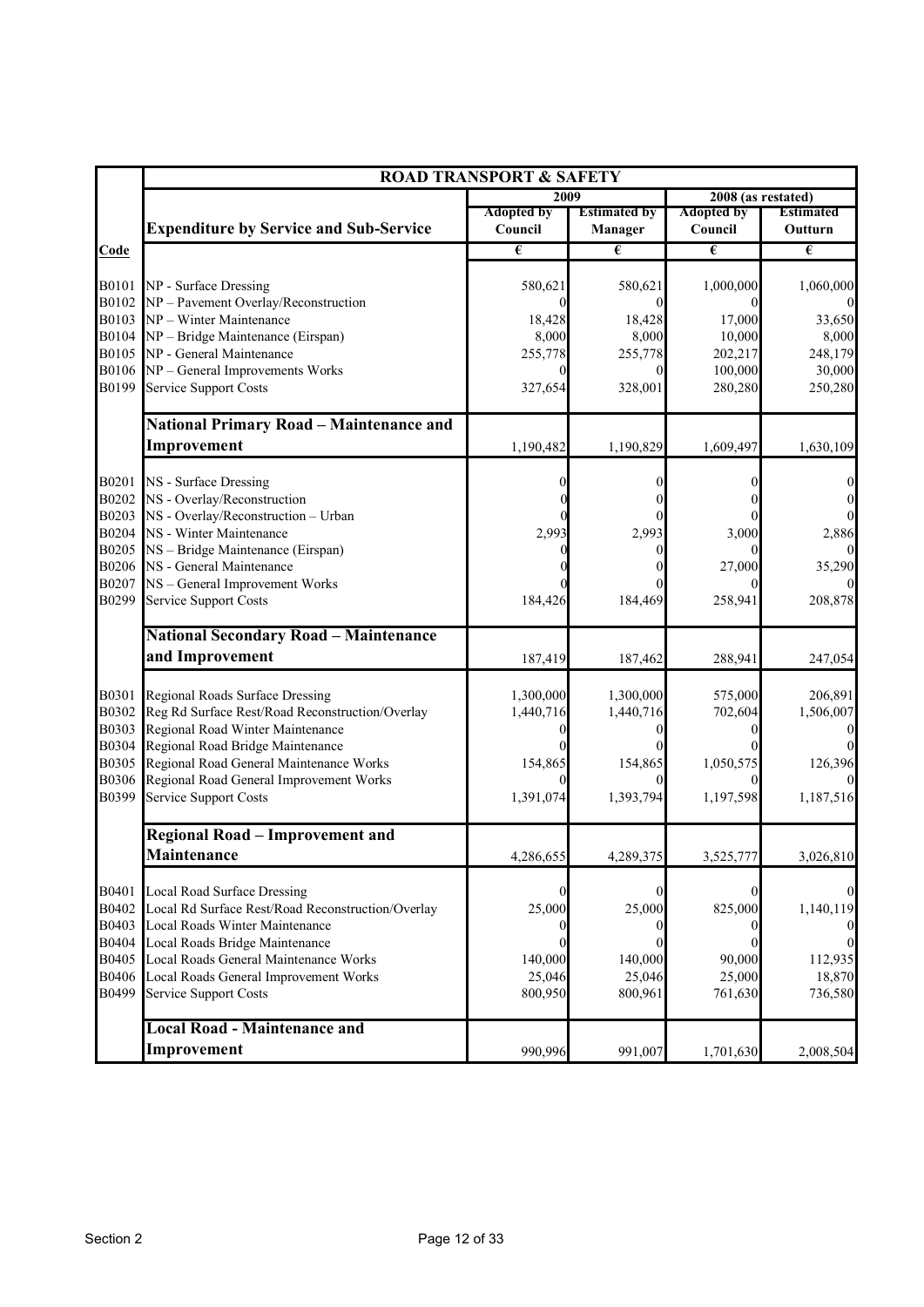|                |                                                             | <b>ROAD TRANSPORT &amp; SAFETY</b> |                                       |                              |                             |
|----------------|-------------------------------------------------------------|------------------------------------|---------------------------------------|------------------------------|-----------------------------|
|                |                                                             | 2009                               |                                       | 2008 (as restated)           |                             |
|                | <b>Expenditure by Service and Sub-Service</b>               | <b>Adopted by</b><br>Council       | <b>Estimated by</b><br><b>Manager</b> | <b>Adopted by</b><br>Council | <b>Estimated</b><br>Outturn |
| Code           |                                                             | $\epsilon$                         | $\overline{\epsilon}$                 | $\epsilon$                   | $\epsilon$                  |
| B0501          | Public Lighting Operating Costs                             | 1,314,000                          | 1,314,000                             | 944,000                      | 1,014,818                   |
| B0502          | Public Lighting Improvement                                 | 100,093                            | 100,093                               | 75,000                       | 111,378                     |
| B0599          | <b>Service Support Costs</b>                                | 62,605                             | 62,805                                | 114,652                      | 114,652                     |
|                | <b>Public Lighting</b>                                      | 1,476,698                          | 1,476,898                             | 1,133,652                    | 1,240,848                   |
| B0601          | <b>Traffic Management</b>                                   | 248,019                            | 248,019                               | 242,999                      | 245,255                     |
| B0602          | Traffic Maintenance                                         | 662,311                            | 662,311                               | 612,499                      | 666,756                     |
| B0603          | <b>Traffic Improvement Measures</b>                         | 816,091                            | 816,091                               | 640,000                      | 738,074                     |
| B0699          | <b>Service Support Costs</b>                                | 194,426                            | 195,083                               | 166,981                      | 166,981                     |
|                | <b>Traffic Management Improvement</b>                       | 1,920,848                          | 1,921,504                             | 1,662,479                    | 1,817,066                   |
| B0701          | Low Cost Remedial Measures                                  | 100,000                            | 100,000                               | 150,000                      | 90,292                      |
| B0702          | Other Engineering Improvements                              | 30,000                             | 30,000                                | 30,000                       | 19,268                      |
| B0799          | <b>Service Support Costs</b>                                | 83,873                             | 83,993                                | 99,308                       | 89,220                      |
|                | <b>Road Safety Engineering Improvements</b>                 | 213,873                            | 213,993                               | 279,308                      | 198,780                     |
| B0801          | School Wardens                                              | 410,039                            | 410,039                               | 473,559                      | 421,286                     |
| B0802          | Publicity and Promotion Road Safety                         | 17,000                             | 17,000                                | 15,000                       | 12,645                      |
| B0899          | <b>Service Support Costs</b>                                | 164,800                            | 164,866                               | 186,576                      | 186,576                     |
|                | <b>Road Safety Promotion/Education</b>                      | 591,839                            | 591,905                               | 675,135                      | 620,507                     |
| B0901          | Maintenance and Management of Car Parks                     |                                    | $\Omega$                              |                              | $\boldsymbol{0}$            |
| B0902          | <b>Operation of Street Parking</b>                          | 70,195                             | 70,195                                | 69,999                       | 69,146                      |
| B0903          | Parking Enforcement                                         | 826,787                            | 826,787                               | 1,050,073                    | 935,266                     |
| B0999          | Service Support Costs                                       | 293,124                            | 293,642                               | 383,826                      | 262,826                     |
|                | <b>Car Parking</b>                                          | 1,190,106                          | 1,190,624                             | 1,503,899                    | 1,267,238                   |
| B1001          | Administration of Roads Capital Programme                   | 30,000                             | 30,000                                | 25,000                       | 30,478                      |
| B1099          | <b>Service Support Costs</b>                                | 416,320                            | 416,320                               | 194,925                      | 306,425                     |
|                | <b>Support to Roads Capital Programme</b>                   | 446,320                            | 446,320                               | 219,925                      | 336,903                     |
|                |                                                             |                                    |                                       |                              |                             |
| B1101<br>B1199 | Agency & Recoupable Service<br><b>Service Support Costs</b> | 79,125<br>678,596                  | 79,125<br>678,623                     | 51,287<br>721,597            | 87,291<br>721,597           |
|                | <b>Agency &amp; Recoupable Services</b>                     | 757,721                            | 757,748                               | 772,884                      | 808,888                     |
|                |                                                             |                                    |                                       |                              |                             |
|                | <b>Service Division Total</b>                               | 13,252,956                         | 13,257,666                            | 13,373,128                   | 13,202,708                  |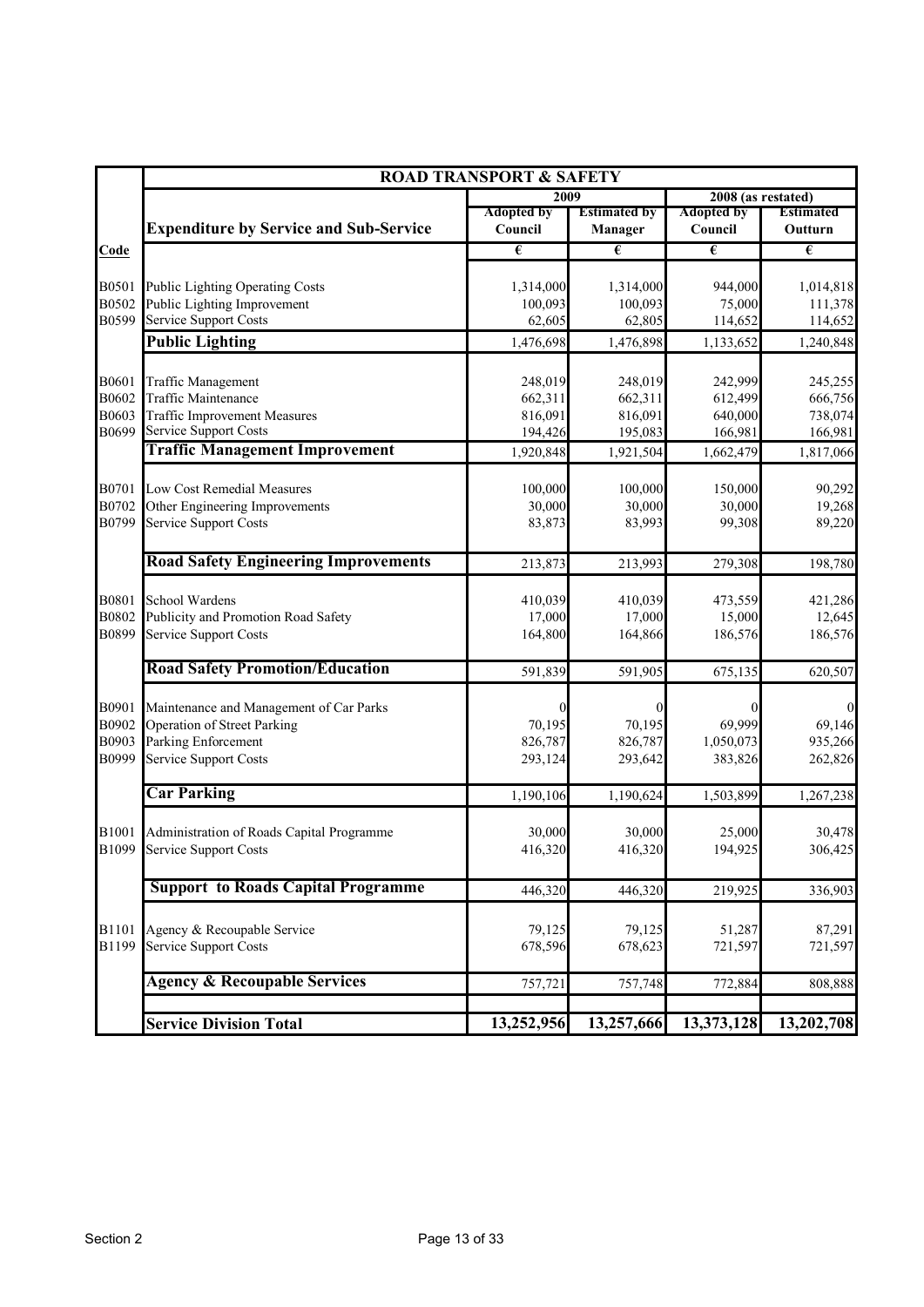| <b>ROAD TRANSPORT &amp; SAFETY</b>     |                              |                                |                              |                             |  |  |
|----------------------------------------|------------------------------|--------------------------------|------------------------------|-----------------------------|--|--|
|                                        |                              | 2009                           | 2008                         |                             |  |  |
| <b>Income by Source</b>                | <b>Adopted by</b><br>Council | <b>Estimated by</b><br>Manager | <b>Adopted by</b><br>Council | <b>Estimated</b><br>Outturn |  |  |
|                                        | €                            | €                              | €                            | €                           |  |  |
| <b>Government Grants</b>               |                              |                                |                              |                             |  |  |
| Environment, Heritage & Local          |                              |                                |                              |                             |  |  |
| Government                             | 3,145,100                    | 3,145,100                      | 3,300,100                    | 3,300,100                   |  |  |
| <b>NRA</b>                             | 950,000                      | 950,000                        | 1,237,000                    | 1,237,000                   |  |  |
| Arts, Sports & Tourism                 |                              | 0                              |                              | $\boldsymbol{0}$            |  |  |
| <b>DTO</b>                             |                              | 0                              |                              | $\mathbf{0}$                |  |  |
| Other                                  | 0                            | 0                              | $\theta$                     | $\boldsymbol{0}$            |  |  |
| <b>Total Grants &amp; Subsidies</b>    |                              |                                |                              |                             |  |  |
| (a)                                    | 4,095,100                    | 4,095,100                      | 4,537,100                    | 4,537,100                   |  |  |
| <b>Goods and Services</b>              |                              |                                |                              |                             |  |  |
| Parking Fines & Charges                | 2,705,000                    | 2,705,000                      | 2,305,000                    | 2,353,000                   |  |  |
| Superannuation                         | 136,539                      | 136,539                        | 119,820                      | 119,820                     |  |  |
| Agency Services & Repayable Works      | 10,000                       | 10,000                         | 10,000                       | 10,000                      |  |  |
| <b>Local Authority Contributions</b>   | 442,763                      | 442,763                        | 380,000                      | 310,772                     |  |  |
| Other income                           | 257,500                      | 257,500                        | 214,000                      | 298,604                     |  |  |
| <b>Total Goods and Services</b><br>(b) | 3,551,802                    | 3,551,802                      | 3,028,820                    | 3,092,196                   |  |  |
|                                        |                              |                                |                              |                             |  |  |
| <b>Total Income</b><br>$c=(a+b)$       | 7,646,902                    | 7,646,902                      | 7,565,920                    | 7,629,296                   |  |  |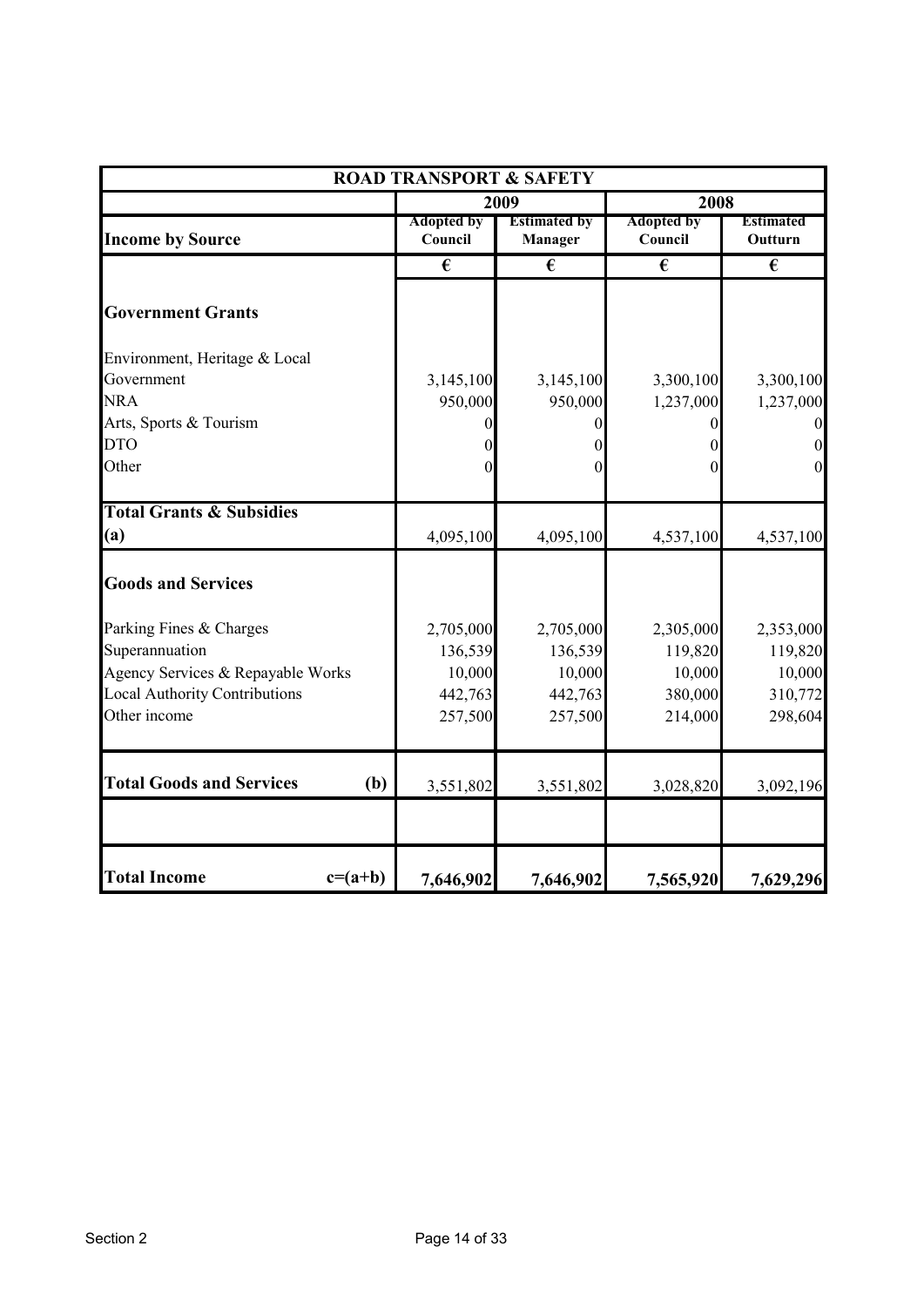|             | <b>WATER SERVICES</b>                                                                                                                                                                                |                                                                                              |                                       |                              |                                                                                        |
|-------------|------------------------------------------------------------------------------------------------------------------------------------------------------------------------------------------------------|----------------------------------------------------------------------------------------------|---------------------------------------|------------------------------|----------------------------------------------------------------------------------------|
|             |                                                                                                                                                                                                      |                                                                                              | 2009                                  | 2008 (as restated)           |                                                                                        |
|             | <b>Expenditure by Service and Sub-</b><br><b>Service</b>                                                                                                                                             | <b>Adopted by</b><br>Council                                                                 | <b>Estimated by</b><br><b>Manager</b> | <b>Adopted by</b><br>Council | <b>Estimated</b><br>Outturn                                                            |
| <b>Code</b> |                                                                                                                                                                                                      | $\overline{\epsilon}$                                                                        | $\overline{\epsilon}$                 | $\overline{\epsilon}$        | $\overline{\epsilon}$                                                                  |
|             | C0101 Water Plants and Networks<br>C0199 Service Support Costs                                                                                                                                       | 6,283,526<br>1,327,067                                                                       | 6,283,526<br>1,330,062                | 6,060,386<br>881,310         | 5,819,631<br>1,011,310                                                                 |
|             | <b>Water Supply</b>                                                                                                                                                                                  | 7,610,593                                                                                    | 7,613,588                             | 6,941,696                    | 6,830,941                                                                              |
|             | C0201 Waste Plants and Networks<br>C0299 Service Support Costs                                                                                                                                       | 6,198,814<br>357,506                                                                         | 6,198,814<br>358,183                  | 6,365,041<br>314,501         | 6,623,057<br>314,501                                                                   |
|             | <b>Waste Water Treatment</b>                                                                                                                                                                         | 6,556,320                                                                                    | 6,556,997                             | 6,679,542                    | 6,937,558                                                                              |
|             | C0301 Debt Management Water and Waste Water<br>C0399 Service Support Costs                                                                                                                           | 324,341<br>128,544                                                                           | 324,341<br>128,607                    | 478,146<br>204,754           | 474,702<br>204,754                                                                     |
|             | <b>Collection of Water and Waste Water</b><br><b>Charges</b>                                                                                                                                         | 452,885                                                                                      | 452,949                               | 682,901                      | 679,456                                                                                |
|             | Operation and Maintenance of Public<br>C0401 Conveniences<br>C0499 Service Support Costs                                                                                                             | 80,000<br>7,907                                                                              | 80,000<br>7,934                       | 80,000<br>8,421              | 79,969<br>8,421                                                                        |
|             | <b>Public Conveniences</b>                                                                                                                                                                           | 87,907                                                                                       | 87,934                                | 88,421                       | 88,390                                                                                 |
|             | C0501 Grants for Individual Installations<br>C0502 Grants for Water Group Schemes<br>C0503 Grants for Waste Water Group Schemes<br>C0504 Group Water Scheme Subsidies<br>C0599 Service Support Costs | $\boldsymbol{0}$<br>$\overline{0}$<br>$\overline{0}$<br>$\boldsymbol{0}$<br>$\boldsymbol{0}$ | 0<br>0<br>0<br>$\theta$               | 0<br>0<br>0<br>$\Omega$      | $\boldsymbol{0}$<br>$\mathbf{0}$<br>$\mathbf{0}$<br>$\boldsymbol{0}$<br>$\overline{0}$ |
|             | <b>Admin of Group and Private</b>                                                                                                                                                                    |                                                                                              |                                       |                              |                                                                                        |
|             | <b>Installations</b>                                                                                                                                                                                 | $\boldsymbol{0}$                                                                             | $\overline{0}$                        | 0                            | $\boldsymbol{0}$                                                                       |
|             | C0601 Technical Design and Supervision<br>C0699 Service Support Costs                                                                                                                                | $\theta$<br>231,089                                                                          | 231,089                               | 164,063                      | $\boldsymbol{0}$<br>191,663                                                            |
|             | <b>Support to Water Capital</b>                                                                                                                                                                      |                                                                                              |                                       |                              |                                                                                        |
|             | Programme                                                                                                                                                                                            | 231,089                                                                                      | 231,089                               | 164,063                      | 191,663                                                                                |
|             | C0701 Agency & Recoupable Service<br>C0799 Service Support Costs                                                                                                                                     | 2,279<br>39,738                                                                              | 2,279<br>39,788                       | 4,902<br>79,327              | 28,140<br>79,327                                                                       |
|             | <b>Agency &amp; Recoupable Services</b>                                                                                                                                                              | 42,017                                                                                       | 42,067                                | 84,229                       | 107,467                                                                                |
|             | <b>Service Division Total</b>                                                                                                                                                                        | ########                                                                                     | 14,984,623                            | 14,640,853                   | 14,835,476                                                                             |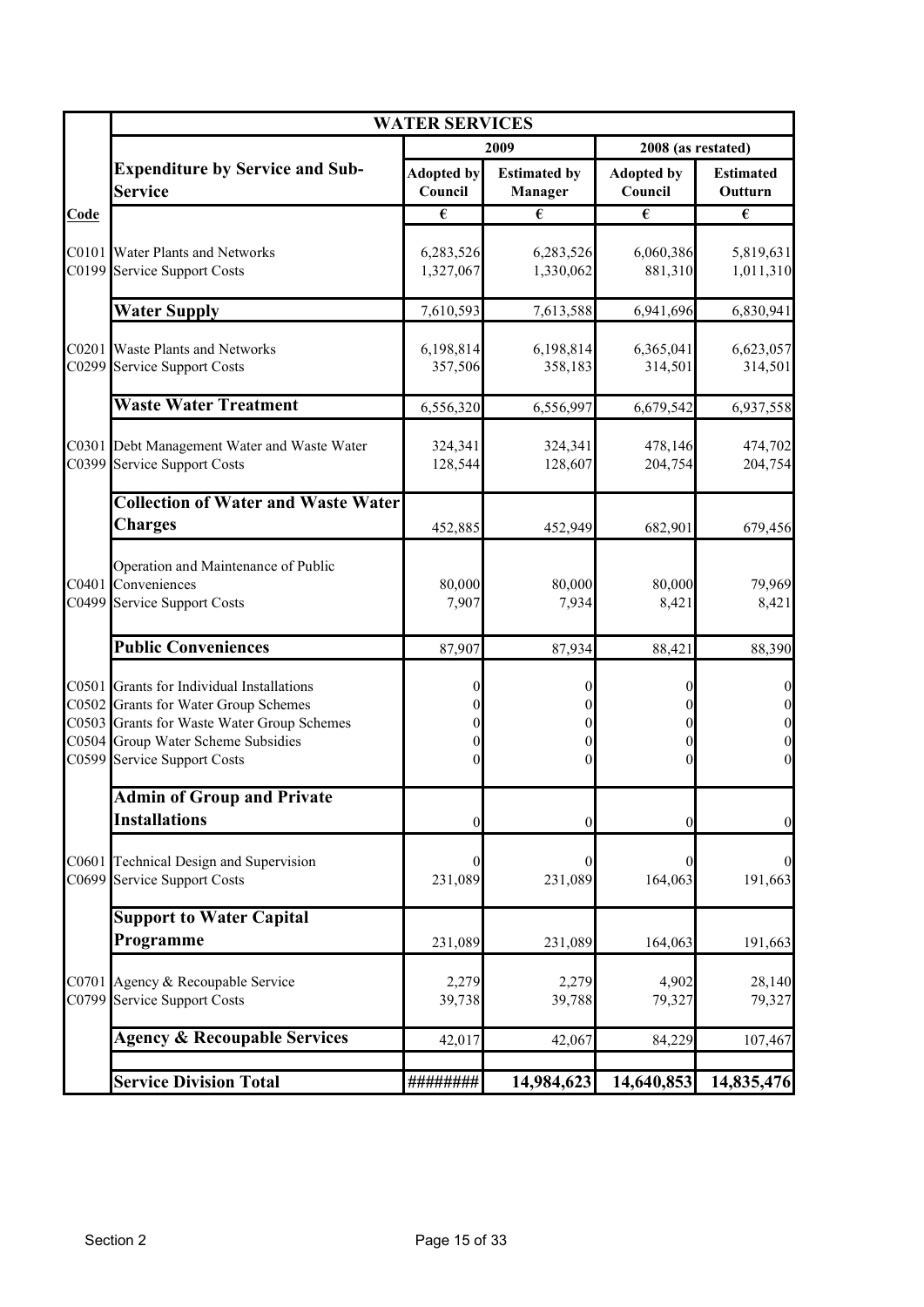| <b>WATER SERVICES</b>                      |                              |                                |                              |                             |  |
|--------------------------------------------|------------------------------|--------------------------------|------------------------------|-----------------------------|--|
|                                            |                              | 2009                           |                              | 2008                        |  |
| <b>Income by Source</b>                    | <b>Adopted by</b><br>Council | <b>Estimated by</b><br>Manager | <b>Adopted by</b><br>Council | <b>Estimated</b><br>Outturn |  |
|                                            | €                            | €                              | €                            | €                           |  |
| <b>Government Grants</b>                   |                              |                                |                              |                             |  |
| Environment, Heritage & Local Government   | 878,000                      | 878,000                        | 2,171,950                    | 978,000                     |  |
| Other                                      | $\Omega$                     | 0                              | $\Omega$                     | $\overline{0}$              |  |
| <b>Total Grants &amp; Subsidies</b><br>(a) | 878,000                      | 878,000                        | 2,171,950                    | 978,000                     |  |
| <b>Goods and Services</b>                  |                              |                                |                              |                             |  |
| <b>Commercial Water</b>                    | 3,068,975                    | 3,068,975                      | 2,438,986                    | 2,317,037                   |  |
| Domestic Waste Water                       | $\theta$                     | $\theta$                       | $\theta$                     | $\overline{0}$              |  |
| <b>Commercial Waste Water</b>              | 1,776,524                    | 1,776,524                      | 1,574,087                    | 1,495,383                   |  |
| Superannuation                             | 94,206                       | 94,206                         | 71,502                       | 71,502                      |  |
| Agency Services & Repayable Works          | 34,000                       | 34,000                         | 145,000                      | 103,264                     |  |
| <b>Local Authority Contributions</b>       | 5,027,511                    | 5,027,511                      | 4,819,922                    | 5,569,922                   |  |
| Other income                               | 146,000                      | 146,000                        | 56,000                       | 132,000                     |  |
| <b>Total Goods and Services</b><br>(b)     | 10,147,217                   | 10,147,217                     | 9,105,497                    | 9,689,108                   |  |
|                                            |                              |                                |                              |                             |  |
| <b>Total Income</b><br>$c=(a+b)$           | 11,025,217                   | 11,025,217                     | 11,277,447                   | 10,667,108                  |  |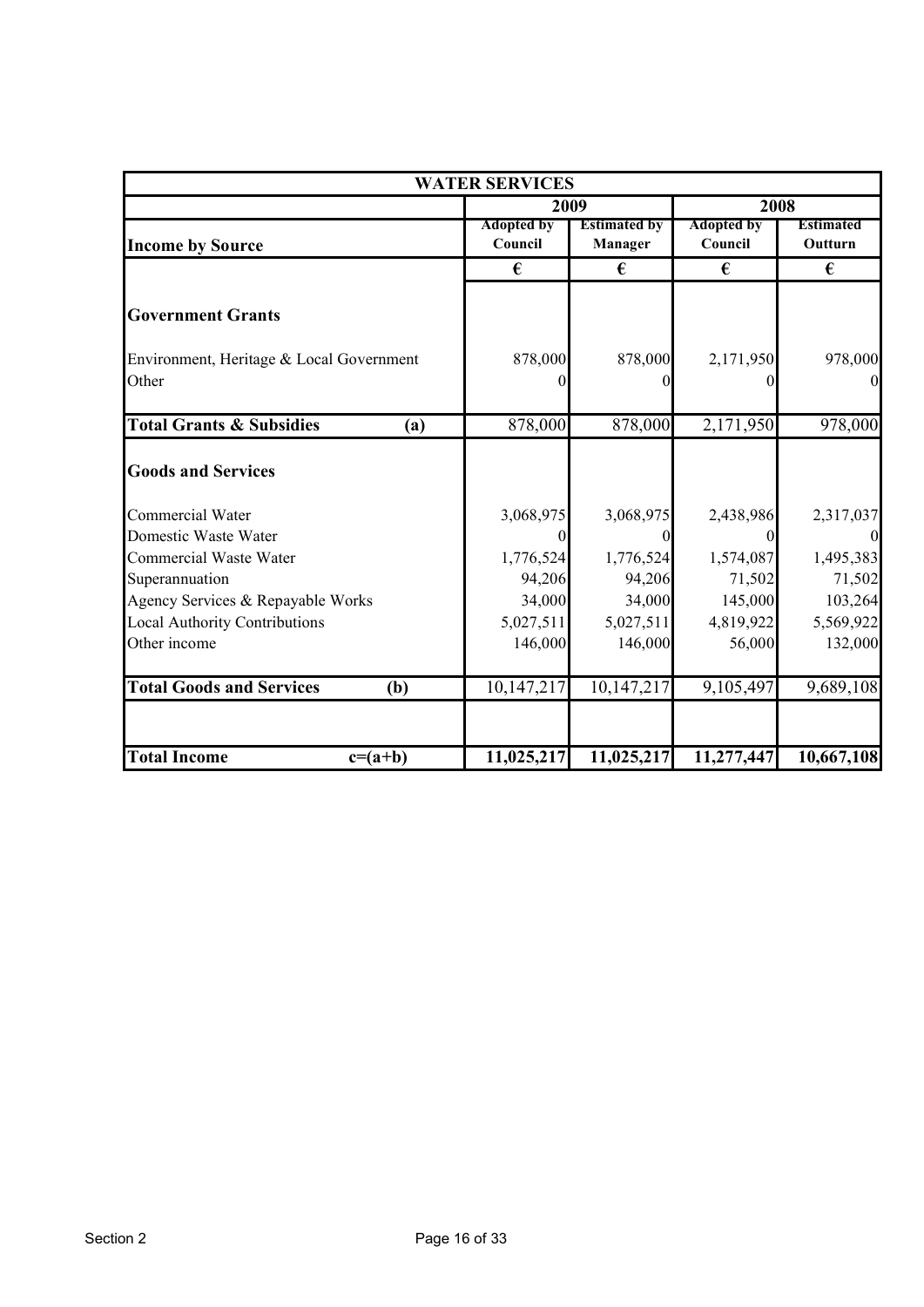|                                  | DEVELOPMENT MANAGEMENT                                                                                                                                           |                                                    |                                                    |                                                    |                                                       |  |
|----------------------------------|------------------------------------------------------------------------------------------------------------------------------------------------------------------|----------------------------------------------------|----------------------------------------------------|----------------------------------------------------|-------------------------------------------------------|--|
|                                  |                                                                                                                                                                  | 2009                                               |                                                    | 2008 (as restated)                                 |                                                       |  |
|                                  | <b>Expenditure by Service and Sub-</b><br><b>Service</b>                                                                                                         | <b>Adopted by</b><br>Council                       | <b>Estimated by</b><br>Manager                     | <b>Adopted by</b><br>Council                       | <b>Estimated</b><br>Outturn                           |  |
| Code                             |                                                                                                                                                                  | $\overline{\epsilon}$                              | $\overline{\epsilon}$                              | $\overline{\epsilon}$                              | $\overline{\epsilon}$                                 |  |
| D0101<br>D0199                   | <b>Statutory Plans and Policy</b><br><b>Service Support Costs</b>                                                                                                | 599,091<br>176,192                                 | 599,091<br>176,242                                 | 547,947<br>246,912                                 | 520,631<br>246,912                                    |  |
|                                  | <b>Forward Planning</b>                                                                                                                                          | 775,283                                            | 775,333                                            | 794,858                                            | 767,543                                               |  |
| D0201<br>D0299                   | <b>Planning Control</b><br><b>Service Support Costs</b>                                                                                                          | 821,896<br>463,083                                 | 821,896<br>463,673                                 | 743,354<br>527,506                                 | 765,497<br>527,506                                    |  |
|                                  | <b>Development Management</b>                                                                                                                                    | 1,284,979                                          | 1,285,569                                          | 1,270,860                                          | 1,293,003                                             |  |
| D0301<br>D0399                   | <b>Enforcement Costs</b><br><b>Service Support Costs</b>                                                                                                         | 123,716<br>67,780                                  | 123,716<br>67,780                                  | 33,506<br>52,626                                   | 99,379<br>52,626                                      |  |
|                                  | <b>Enforcement</b>                                                                                                                                               | 191,495                                            | 191,495                                            | 86,132                                             | 152,005                                               |  |
| D0401<br>D0403<br>D0404<br>D0499 | <b>Industrial Sites Operations</b><br>Management of & Contribs to Other<br><b>Commercial Facs</b><br>General Development Promotion Work<br>Service Support Costs | 5,000<br>25,000<br>2,689                           | 5,000<br>25,000<br>2,705                           | 25,000<br>1,404                                    | $\boldsymbol{0}$<br>$\overline{0}$<br>22,000<br>1,404 |  |
|                                  | <b>Industrial and Commercial Facilities</b>                                                                                                                      | 32,689                                             | 32,705                                             | 26,404                                             | 23,404                                                |  |
| D0501<br>D0502<br>D0599          | <b>Tourism Promotion</b><br><b>Tourist Facilities Operations</b><br>Service Support Costs                                                                        | 509,682<br>1,000<br>7,803                          | 509,682<br>1,000<br>7,871                          | 515,709<br>1,000<br>7,348                          | 532,588<br>426<br>7,348                               |  |
|                                  | <b>Tourism Development and Promotion</b>                                                                                                                         |                                                    |                                                    |                                                    |                                                       |  |
| D0601<br>D0602<br>D0603<br>D0699 | General Community & Enterprise Expenses<br><b>RAPID Costs</b><br>Social Inclusion<br><b>Service Support Costs</b>                                                | 518,485<br>343,729<br>210,826<br>67,525<br>316,313 | 518,553<br>343,729<br>210,826<br>67,525<br>316,728 | 524,057<br>302,634<br>218,070<br>79,368<br>374,193 | 540,362<br>319,999<br>251,271<br>61,847<br>374,193    |  |
|                                  | <b>Community and Enterprise Function</b>                                                                                                                         | 938,393                                            | 938,809                                            | 974,265                                            | 1,007,310                                             |  |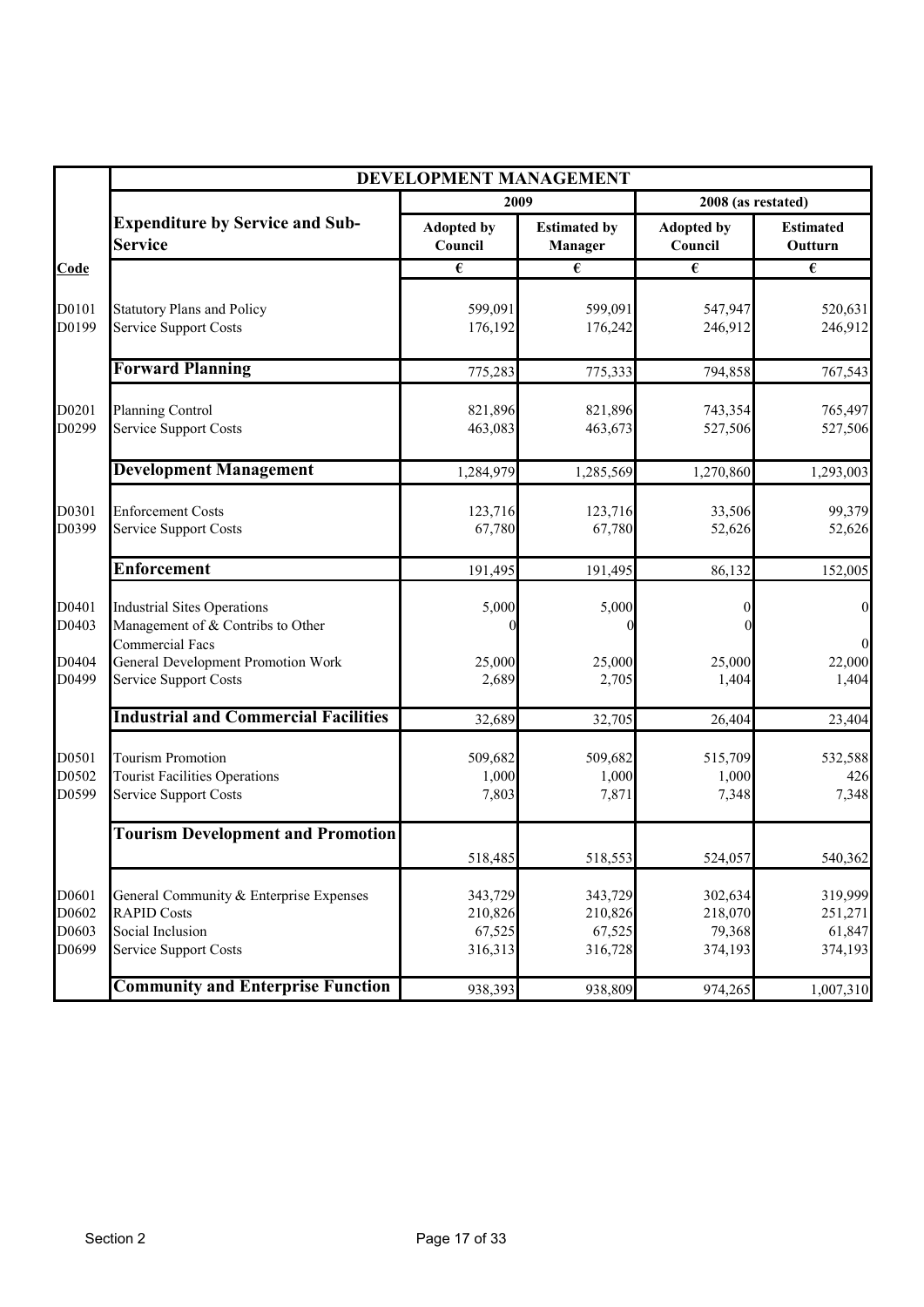|                | DEVELOPMENT MANAGEMENT                                     |                              |                                |                              |                             |
|----------------|------------------------------------------------------------|------------------------------|--------------------------------|------------------------------|-----------------------------|
|                |                                                            | 2009                         |                                | 2008 (as restated)           |                             |
|                | <b>Expenditure by Service and Sub-</b><br><b>Service</b>   | <b>Adopted by</b><br>Council | <b>Estimated by</b><br>Manager | <b>Adopted by</b><br>Council | <b>Estimated</b><br>Outturn |
| Code           |                                                            | $\overline{\epsilon}$        | $\overline{\epsilon}$          | $\overline{\epsilon}$        | $\overline{\epsilon}$       |
|                |                                                            |                              |                                |                              |                             |
| D0701<br>D0799 | <b>Unfinished Housing Estates</b><br>Service Support Costs | 12,780<br>7,654              | 12,780<br>7,654                | 4,226<br>7,392               | 7,582<br>7,392              |
|                |                                                            |                              |                                |                              |                             |
|                | <b>Unfinished Housing Estates</b>                          | 20,434                       | 20,434                         | 11,618                       | 14,974                      |
| D0801          | <b>Building Control Inspection Costs</b>                   | 8,997                        | 8,997                          | 8,997                        | 5,121                       |
| D0802          | <b>Building Control Enforcement Costs</b>                  | 39,122                       | 39,122                         | 1,889                        | 33,533                      |
| D0899          | <b>Service Support Costs</b>                               | 23,228                       | 23,269                         | 16,601                       | 16,601                      |
|                | <b>Building Control</b>                                    | 71,347                       | 71,388                         | 27,487                       | 55,255                      |
| D0901          | Urban and Village Renewal                                  |                              |                                | 13,958                       | 70,816                      |
| D0902          | <b>EU</b> Projects                                         | 72,461                       | 72,461                         |                              |                             |
| D0903          | Town Twinning                                              |                              |                                |                              |                             |
| D0904          | European Office                                            |                              |                                |                              |                             |
| D0905          | Economic Development & Promotion                           |                              |                                |                              |                             |
| D0999          | Service Support Costs                                      | 53,928                       | 53,942                         | 50,815                       | 50,815                      |
|                | <b>Economic Development and</b>                            |                              |                                |                              |                             |
|                | <b>Promotion</b>                                           | 126,389                      | 126,403                        | 64,773                       | 121,631                     |
| D1001          | <b>Property Management Costs</b>                           | 338,865                      | 338,865                        | 523,397                      | 318,915                     |
| D1099          | <b>Service Support Costs</b>                               | 111,787                      | 112,094                        | 193,587                      | 193,587                     |
|                |                                                            |                              |                                |                              |                             |
|                | <b>Property Management</b>                                 | 450,652                      | 450,959                        | 716,984                      | 512,503                     |
| D1101          | Heritage Services                                          |                              |                                |                              |                             |
| D1102          | <b>Conservation Services</b>                               | 87,500                       | 87,500                         | 90,000                       | 137,087                     |
| D1103          | <b>Conservation Grants</b>                                 | $\overline{0}$               | $\boldsymbol{0}$               | $\boldsymbol{0}$             | $\boldsymbol{0}$            |
| D1199          | <b>Service Support Costs</b>                               | 98,774                       | 98,828                         | 76,213                       | 86,247                      |
|                | <b>Heritage and Conservation Services</b>                  |                              |                                |                              |                             |
|                |                                                            | 186,274                      | 186,328                        | 166,213                      | 223,334                     |
| D1201          | Agency & Recoupable Service                                | 321,825                      | 321,825                        | 294,650                      | 306,566                     |
| D1299          | <b>Service Support Costs</b>                               | 137,549                      | 137,627                        | 158,507                      | 158,507                     |
|                | <b>Agency &amp; Recoupable Services</b>                    | 459,375                      | 459,452                        | 453,157                      | 465,073                     |
|                |                                                            |                              |                                |                              |                             |
|                | <b>Service Division Total</b>                              | 5,055,795                    | 5,057,428                      | 5,116,808                    | 5,176,396                   |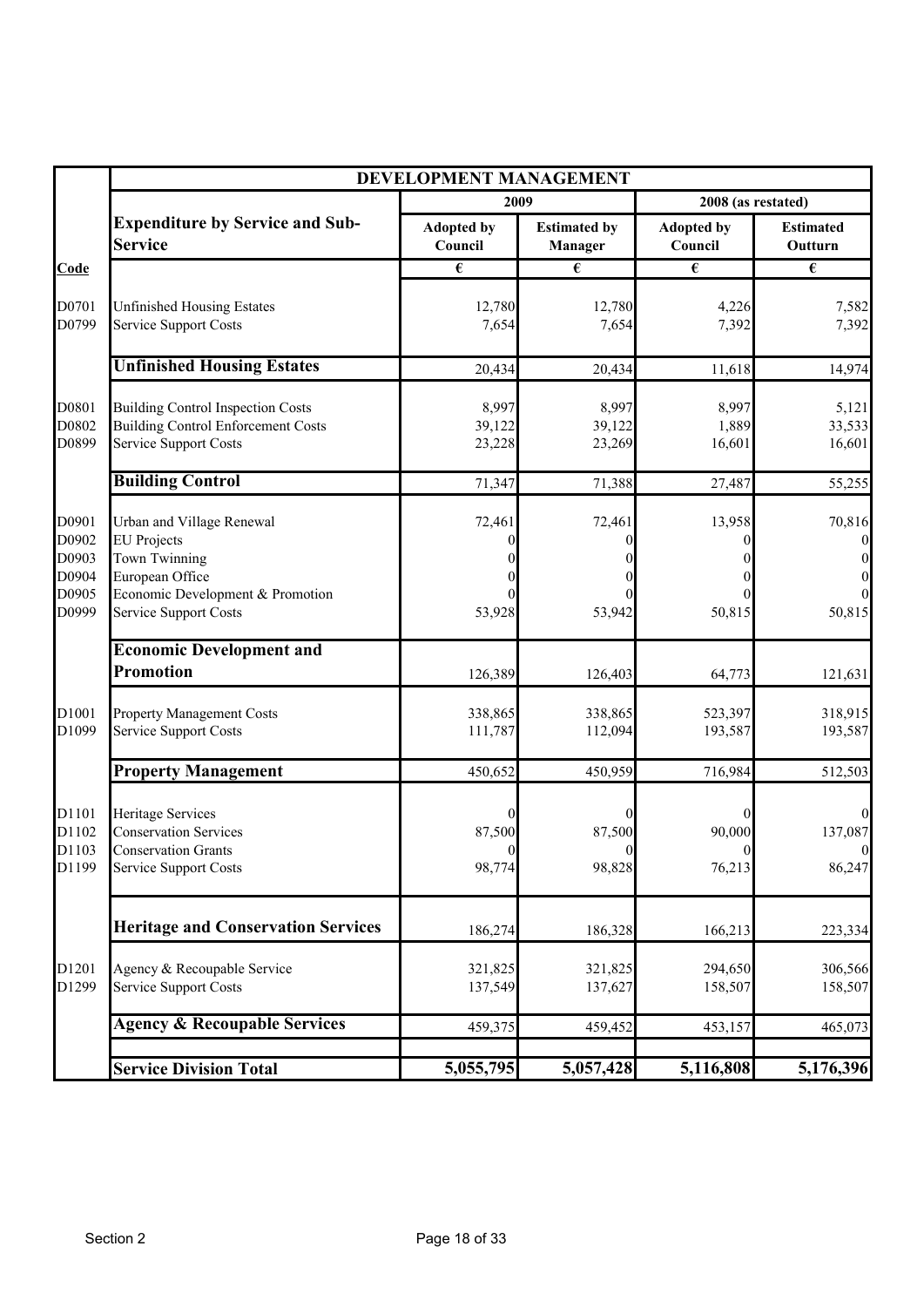| DEVELOPMENT MANAGEMENT                          |                              |                                |                              |                             |  |
|-------------------------------------------------|------------------------------|--------------------------------|------------------------------|-----------------------------|--|
|                                                 | 2009                         |                                | 2008                         |                             |  |
| <b>Income by Source</b>                         | <b>Adopted by</b><br>Council | <b>Estimated by</b><br>Manager | <b>Adopted by</b><br>Council | <b>Estimated</b><br>Outturn |  |
|                                                 | €                            | €                              | €                            | €                           |  |
| <b>Government Grants</b>                        |                              |                                |                              |                             |  |
| Environment, Heritage & Local Government        | 488,116                      | 488,116                        | 485,524                      | 485,524                     |  |
| Arts, Sports & Tourism                          |                              |                                |                              |                             |  |
| Other                                           | 0                            |                                |                              | $\overline{0}$              |  |
| <b>Total Grants &amp; Subsidies</b><br>(a)      | 488,116                      | 488,116                        | 485,524                      | 485,524                     |  |
| <b>Goods and Services</b>                       |                              |                                |                              |                             |  |
| <b>Planning Fees</b>                            | 484,700                      | 484,700                        | 548,000                      | 570,500                     |  |
| Sale/Leasing of other property/Industrial Sites | 274,637                      | 274,637                        | 324,005                      | 274,005                     |  |
| Superannuation                                  | 87,523                       | 87,523                         | 64,481                       | 64,481                      |  |
| Agency Services & Repayable Works               |                              |                                |                              | $\bf{0}$                    |  |
| <b>Local Authority Contributions</b>            |                              |                                |                              |                             |  |
| Other income                                    | 100,000                      | 100,000                        | 95,000                       | 95,000                      |  |
| <b>Total Goods and Services</b><br>(b)          | 946,860                      | 946,860                        | 1,031,486                    | 1,003,986                   |  |
| <b>Total Income</b><br>$c=(a+b)$                | 1,434,977                    | 1,434,977                      | 1,517,010                    | 1,489,510                   |  |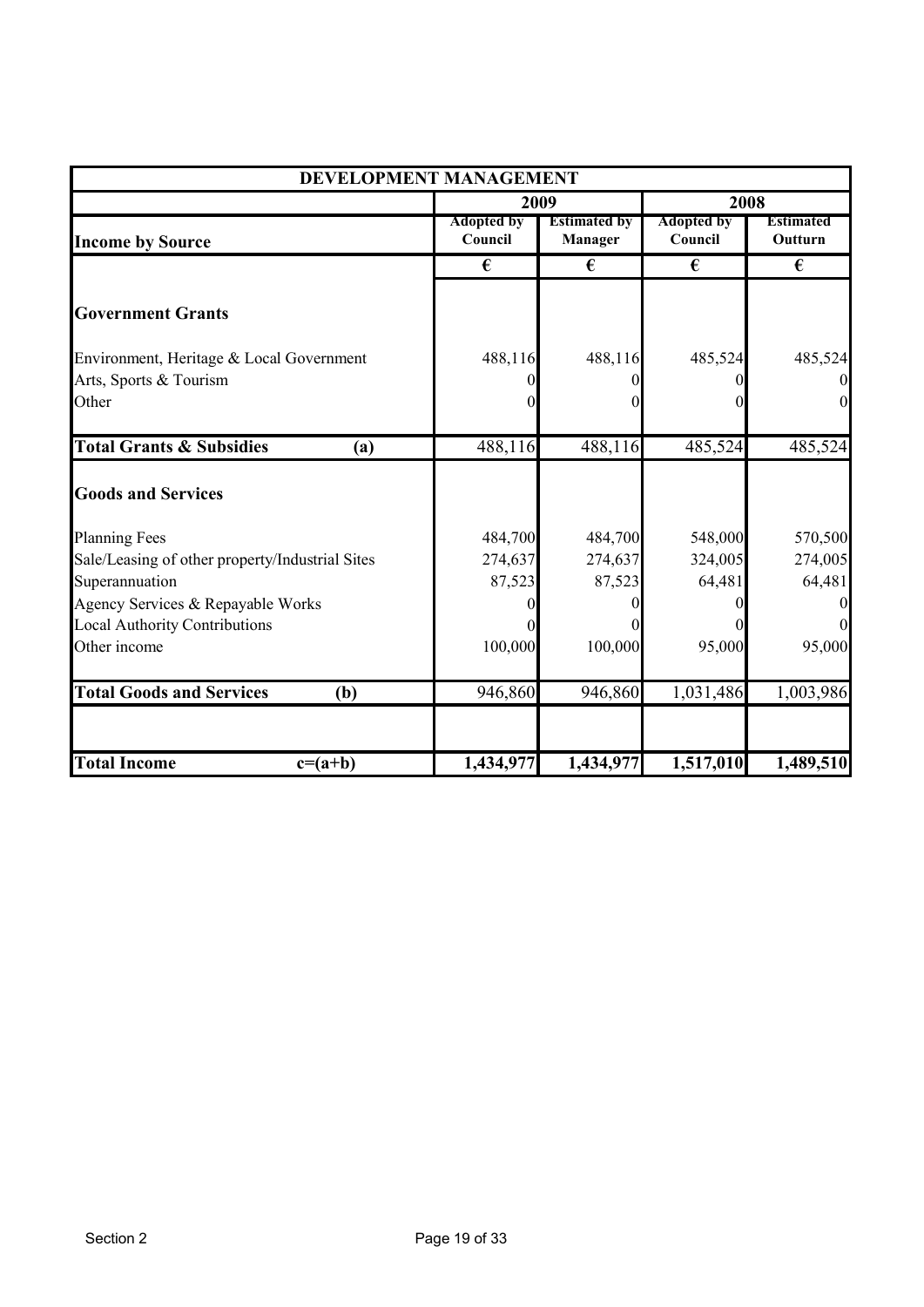|                | <b>ENVIRONMENTAL SERVICES</b>                                                  |                   |                     |                    |                   |  |
|----------------|--------------------------------------------------------------------------------|-------------------|---------------------|--------------------|-------------------|--|
|                |                                                                                | 2009              |                     | 2008 (as restated) |                   |  |
|                |                                                                                | <b>Adopted by</b> | <b>Estimated by</b> | <b>Adopted by</b>  | <b>Estimated</b>  |  |
|                | <b>Expenditure by Service and Sub-Service</b>                                  | Council           | <b>Manager</b>      | Council            | Outturn           |  |
| Code           |                                                                                | €                 | €                   | €                  | €                 |  |
| E0101          |                                                                                |                   |                     |                    |                   |  |
| E0102          | <b>Landfill Operations</b><br>Contribution to other LA's - Landfill Facilities |                   |                     |                    |                   |  |
| E0103          | Landfill Aftercare Costs.                                                      | 75,000            | 75,000              | 75,000             | 75,000            |  |
| E0199          | <b>Service Support Costs</b>                                                   | 53,747            | 53,953              | 80,054             | 76,054            |  |
|                | <b>Landfill Operation and Aftercare</b>                                        | 128,747           | 128,953             | 155,054            | 151,054           |  |
| E0201          | <b>Recycling Facilities Operations</b>                                         |                   |                     | 90,000             |                   |  |
| E0202          | <b>Bring Centres Operations</b>                                                | 79,000            | 79,000              |                    | 69,293            |  |
| E0204          | Other Recycling Services                                                       | 5,000             | 5,000               | 6,999              | 4,942             |  |
| E0299          | Service Support Costs                                                          | 125,921           | 126,110             | 102,691            | 122,710           |  |
|                | <b>Recovery &amp; Recycling Facilities</b>                                     |                   |                     |                    |                   |  |
|                | <b>Operations</b>                                                              | 209,921           | 210,110             | 199,690            | 196,945           |  |
| E0301          | Waste to Energy Facilities Operations                                          |                   |                     |                    |                   |  |
| E0399          | <b>Service Support Costs</b>                                                   |                   |                     |                    |                   |  |
|                |                                                                                |                   |                     |                    |                   |  |
|                | <b>Waste to Energy Facilities Operations</b>                                   | $\theta$          | $\theta$            | $\theta$           |                   |  |
| E0401          | Recycling Waste Collection Services                                            |                   |                     |                    |                   |  |
| E0402          | Organic Waste Collection Services                                              |                   |                     |                    |                   |  |
| E0403          | <b>Residual Waste Collection Services</b>                                      | 100,000           | 100,000             |                    | 92,095            |  |
| E0404          | <b>Commercial Waste Collection Services</b>                                    |                   |                     |                    |                   |  |
| E0406<br>E0407 | Contribution to Waste Collection Services<br>Other Costs Waste Collection      | 600,000           | 600,000             | 530,000<br>65,000  | 529,710           |  |
| E0499          | Service Support Costs                                                          | 113,599           | 113,674             | 113,975            | 113,975           |  |
|                | <b>Provision of Waste to Collection Services</b>                               |                   |                     |                    |                   |  |
|                |                                                                                | 813,599           | 813,674             | 708,975            | 735,780           |  |
|                |                                                                                |                   |                     |                    |                   |  |
|                | E0501 Litter Warden Service                                                    | 216,578           | 216,578             | 213,389            | 210,273           |  |
| E0502<br>E0503 | <b>Litter Control Initiatives</b><br><b>Environmental Awareness Services</b>   | 128,966           | 128,966             | 142,001            | 132,487           |  |
| E0599          | Service Support Costs                                                          | 25,300<br>348,473 | 25,300<br>348,832   | 25,300<br>396,757  | 27,787<br>385,723 |  |
|                |                                                                                |                   |                     |                    |                   |  |
|                | <b>Litter Management</b>                                                       | 719,317           | 719,676             | 777,447            | 756,270           |  |
| E0601          | Operation of Street Cleaning Service                                           | 2,737,736         | 2,737,736           | 2,785,889          | 2,609,827         |  |
| E0602          | Provision and Improvement of Litter Bins                                       | 480,000           | 480,000             | 449,999            | 447,879           |  |
| E0699          | Service Support Costs                                                          | 844,871           | 846,006             | 661,449            | 661,449           |  |
|                | <b>Street Cleaning</b>                                                         | 4,062,607         | 4,063,742           | 3,897,337          | 3,719,155         |  |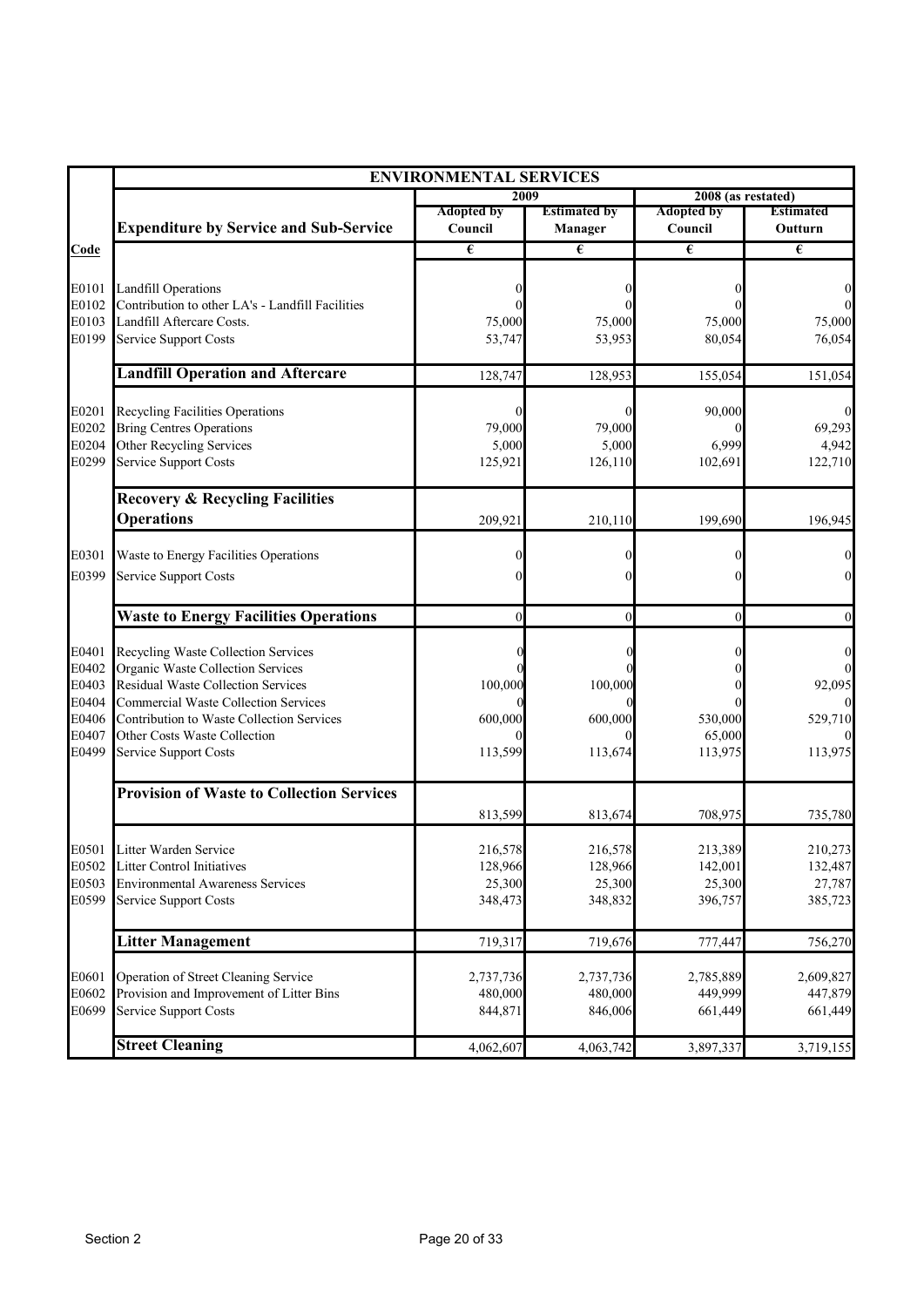|                                                    | <b>ENVIRONMENTAL SERVICES</b>                                                                                                                                        |                                                 |                                                 |                                                  |                                                                    |
|----------------------------------------------------|----------------------------------------------------------------------------------------------------------------------------------------------------------------------|-------------------------------------------------|-------------------------------------------------|--------------------------------------------------|--------------------------------------------------------------------|
|                                                    |                                                                                                                                                                      | 2009                                            |                                                 | 2008 (as restated)                               |                                                                    |
|                                                    | <b>Expenditure by Service and Sub-Service</b>                                                                                                                        | <b>Adopted by</b><br>Council                    | <b>Estimated by</b><br>Manager                  | <b>Adopted by</b><br>Council                     | <b>Estimated</b><br>Outturn                                        |
| Code                                               |                                                                                                                                                                      | €                                               | €                                               | €                                                | $\overline{\epsilon}$                                              |
| E0701<br>E0702<br>E0799                            | Monitoring of Waste Regs (incl Private Landfills)<br><b>Enforcement of Waste Regulations</b><br><b>Service Support Costs</b>                                         | 199,967<br>1,500<br>76,281                      | 199,967<br>1,500<br>76,286                      | 144,841<br>1,500<br>101,353                      | 189,639<br>1,500<br>101,353                                        |
|                                                    | <b>Enforcement</b>                                                                                                                                                   | 277,748                                         | 277,753                                         | 247,694                                          | 292,492                                                            |
| E0801                                              | Waste Management Plan                                                                                                                                                |                                                 | 0                                               |                                                  | $\boldsymbol{0}$                                                   |
| E0802<br>E0899                                     | Contrib to Other Bodies Waste Management Planning<br><b>Service Support Costs</b>                                                                                    | 59,641<br>107,796                               | 59,641<br>107,803                               | 52,238<br>118,744                                | 52,238<br>118,744                                                  |
|                                                    | <b>Waste Management Planning</b>                                                                                                                                     | 167,437                                         | 167,444                                         | 170,982                                          | 170,982                                                            |
| E0901<br>E0999                                     | Maintenance of Burial Grounds<br>Service Support Costs                                                                                                               | 467,451<br>170,780                              | 467,451<br>171,230                              | 467,930<br>157,577                               | 466,590<br>157,577                                                 |
|                                                    | <b>Maintenance and Upkeep of Burial</b><br><b>Grounds</b>                                                                                                            | 638,232                                         | 638,681                                         | 625,507                                          | 624,167                                                            |
| E1001<br>E1002<br>E1003<br>E1004<br>E1005<br>E1099 | <b>Operation Costs Civil Defence</b><br>Dangerous Buildings<br><b>Emergency Planning</b><br><b>Derelict Sites</b><br>Water Safety Operation<br>Service Support Costs | 114,395<br>10,000<br>25,000<br>10,000<br>88,870 | 114,395<br>10,000<br>25,000<br>10,000<br>89,326 | 132,592<br>10,000<br>15,000<br>11,000<br>116,726 | 106,299<br>10,995<br>$\overline{0}$<br>13,480<br>11,000<br>116,726 |
|                                                    | <b>Safety of Structures and Places</b>                                                                                                                               | 248,265                                         | 248,721                                         | 285,318                                          | 258,500                                                            |
| E1101<br>E1103<br>E1104<br>E1199                   | Operation of Fire Brigade Service<br><b>Fire Services Training</b><br>Operation of Ambulance Service<br><b>Service Support Costs</b>                                 | 5,749,980<br>180,000<br>3,027,364               | 5,749,980<br>180,000<br>3,029,734               | 6,010,078<br>202,999<br>2,990,190                | 5,887,876<br>189,373<br>2,883,624                                  |
|                                                    | <b>Operation of Fire Service</b>                                                                                                                                     | 8,957,344                                       | 8,959,715                                       | 9,203,267                                        | 8,960,873                                                          |
| E1201<br>E1202<br>E1203<br>E1299                   | Fire Safety Control Cert Costs<br>Fire Prevention and Education<br>Inspection/Monitoring of Commercial Facilities<br><b>Service Support Costs</b>                    | 11,586<br>15,000<br>$\Omega$<br>4,180           | 11,586<br>15,000<br>$\theta$<br>4,180           | 10,000<br>2,502                                  | 11,732<br>10,000<br>$\overline{0}$<br>2,502                        |
|                                                    | <b>Fire Prevention</b>                                                                                                                                               | 30,765                                          | 30,765                                          | 12,502                                           | 24,234                                                             |
|                                                    |                                                                                                                                                                      |                                                 |                                                 |                                                  |                                                                    |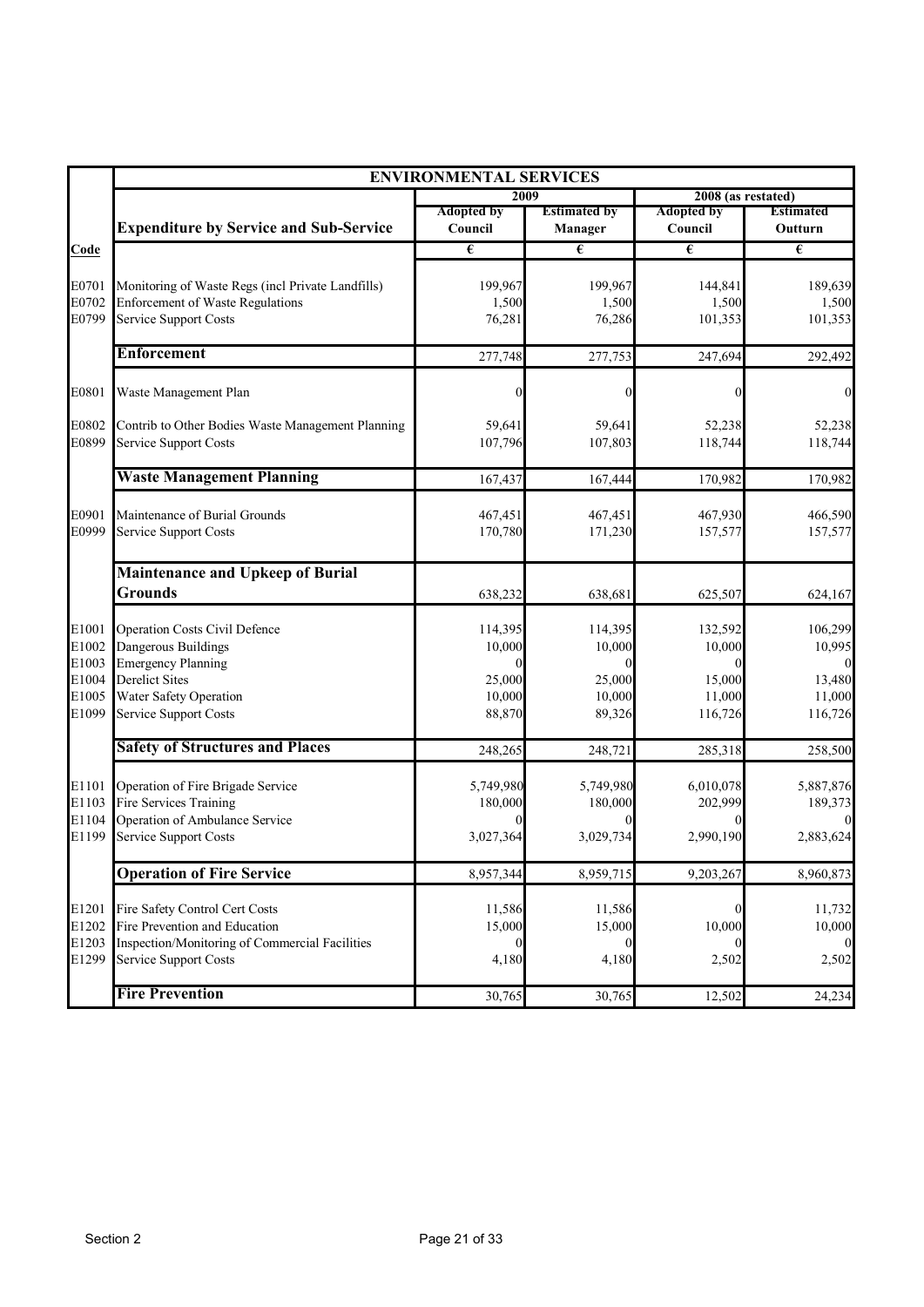|                | <b>ENVIRONMENTAL SERVICES</b>                                                     |                              |                                |                              |                             |  |  |
|----------------|-----------------------------------------------------------------------------------|------------------------------|--------------------------------|------------------------------|-----------------------------|--|--|
|                |                                                                                   | 2009                         |                                | 2008 (as restated)           |                             |  |  |
|                | <b>Expenditure by Service and Sub-Service</b>                                     | <b>Adopted by</b><br>Council | <b>Estimated by</b><br>Manager | <b>Adopted by</b><br>Council | <b>Estimated</b><br>Outturn |  |  |
| Code           |                                                                                   | €                            | €                              | €                            | €                           |  |  |
| E1301          | Water Quality Management                                                          | 90,293                       | 90,293                         | 93,653                       | 93,445                      |  |  |
| E1302<br>E1399 | Licensing and Monitoring of Air and Noise Quality<br><b>Service Support Costs</b> | 45,926                       | 46,087                         | 48,375                       | $\theta$<br>48,375          |  |  |
|                | <b>Water Quality, Air and Noise Pollution</b>                                     | 136,219                      | 136,380                        | 142,028                      | 141,820                     |  |  |
| E1401<br>E1499 | Agency & Recoupable Service<br><b>Service Support Costs</b>                       | 2,854,281<br>492,642         | 2,854,281<br>493,666           | 2,883,374<br>161,729         | 2,878,374<br>161,729        |  |  |
|                | <b>Agency &amp; Recoupable Services</b>                                           | 3,346,923                    | 3,347,947                      | 3,045,103                    | 3,040,103                   |  |  |
|                | <b>Service Division Total</b>                                                     | 19,737,125                   | 19,743,562                     | 19,470,903                   | 19,072,375                  |  |  |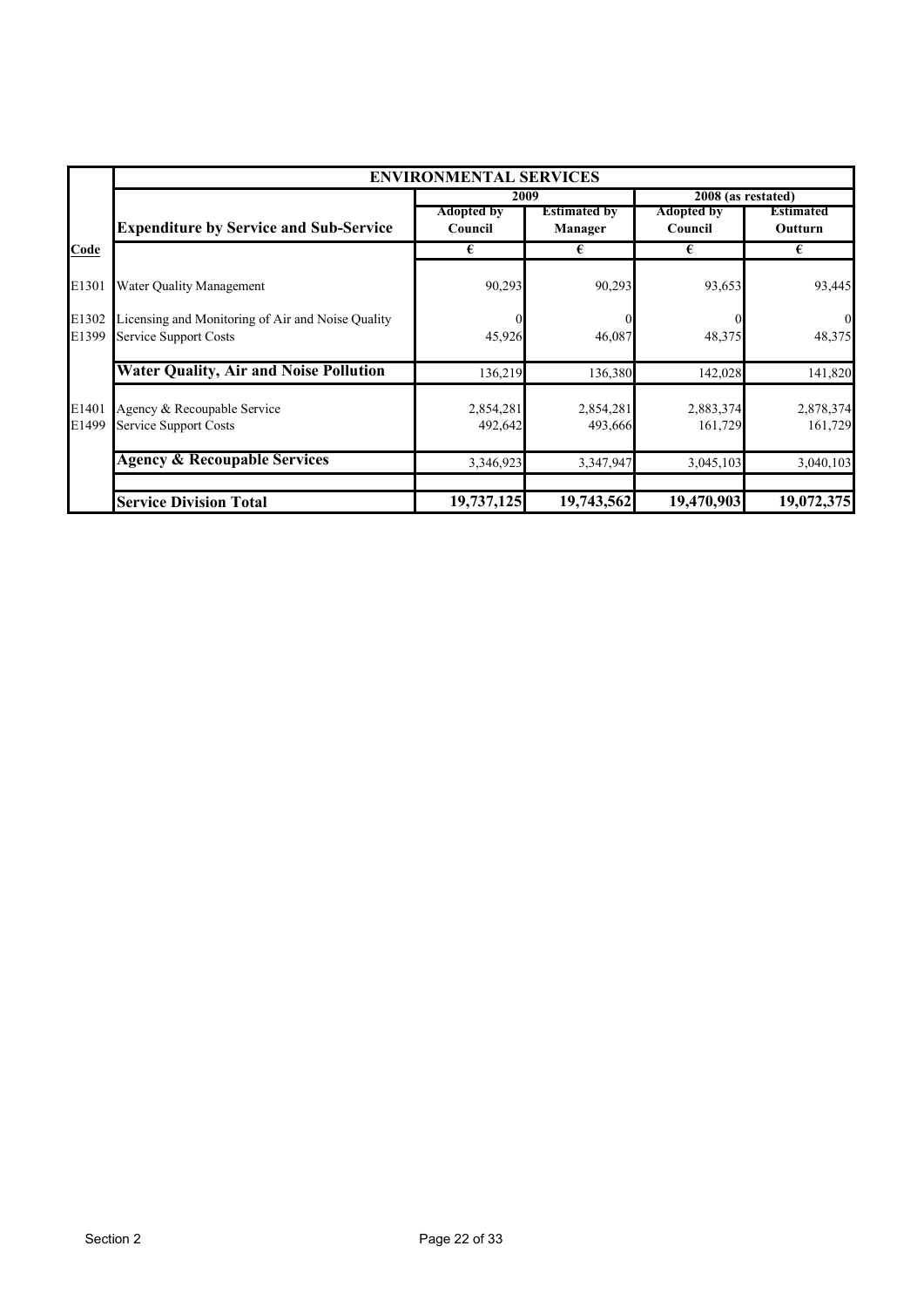|                                            | <b>ENVIRONMENTAL SERVICES</b> |                                |                              |                             |
|--------------------------------------------|-------------------------------|--------------------------------|------------------------------|-----------------------------|
|                                            |                               | 2009                           |                              | 2008                        |
| <b>Income by Source</b>                    | <b>Adopted by</b><br>Council  | <b>Estimated by</b><br>Manager | <b>Adopted by</b><br>Council | <b>Estimated</b><br>Outturn |
|                                            | €                             | €                              | €                            | €                           |
| <b>Government Grants</b>                   |                               |                                |                              |                             |
| Environment, Heritage & Local Government   | 305,250                       | 305,250                        | 351,000                      | 351,000                     |
| Social & Family Affairs                    | 142,000                       | 142,000                        | 142,000                      | 142,000                     |
| Defence                                    | 82,219                        | 82,219                         | 92,889                       | 82,889                      |
| Other                                      | 4,000                         | 4,000                          | 6,000                        | 6,000                       |
| <b>Total Grants &amp; Subsidies</b><br>(a) | 533,469                       | 533,469                        | 591,889                      | 581,889                     |
| <b>Goods and Services</b>                  |                               |                                |                              |                             |
| Domestic Refuse Charges                    |                               |                                | $\Omega$                     | $\boldsymbol{0}$            |
| <b>Commercial Refuse Charges</b>           |                               |                                | $\Omega$                     | $\boldsymbol{0}$            |
| <b>Landfill Charges</b>                    |                               |                                | $\Omega$                     | $\overline{0}$              |
| Fire Charges                               | 315,787                       | 315,787                        | 319,000                      | 366,000                     |
| Superannuation                             | 446,060                       | 446,060                        | 326,514                      | 326,514                     |
| Agency Services & Repayable Works          | 0                             | $\Omega$                       | $\Omega$                     | $\boldsymbol{0}$            |
| <b>Local Authority Contributions</b>       | 5,654,086                     | 5,654,086                      | 6,159,936                    | 5,859,936                   |
| Other income                               | 460,749                       | 460,749                        | 439,949                      | 464,949                     |
| <b>Total Goods and Services</b><br>(b)     | 6,876,682                     | 6,876,682                      | 7,245,399                    | 7,017,399                   |
| <b>Total Income</b><br>$c=(a+b)$           | 7,410,151                     | 7,410,151                      | 7,837,288                    | 7,599,288                   |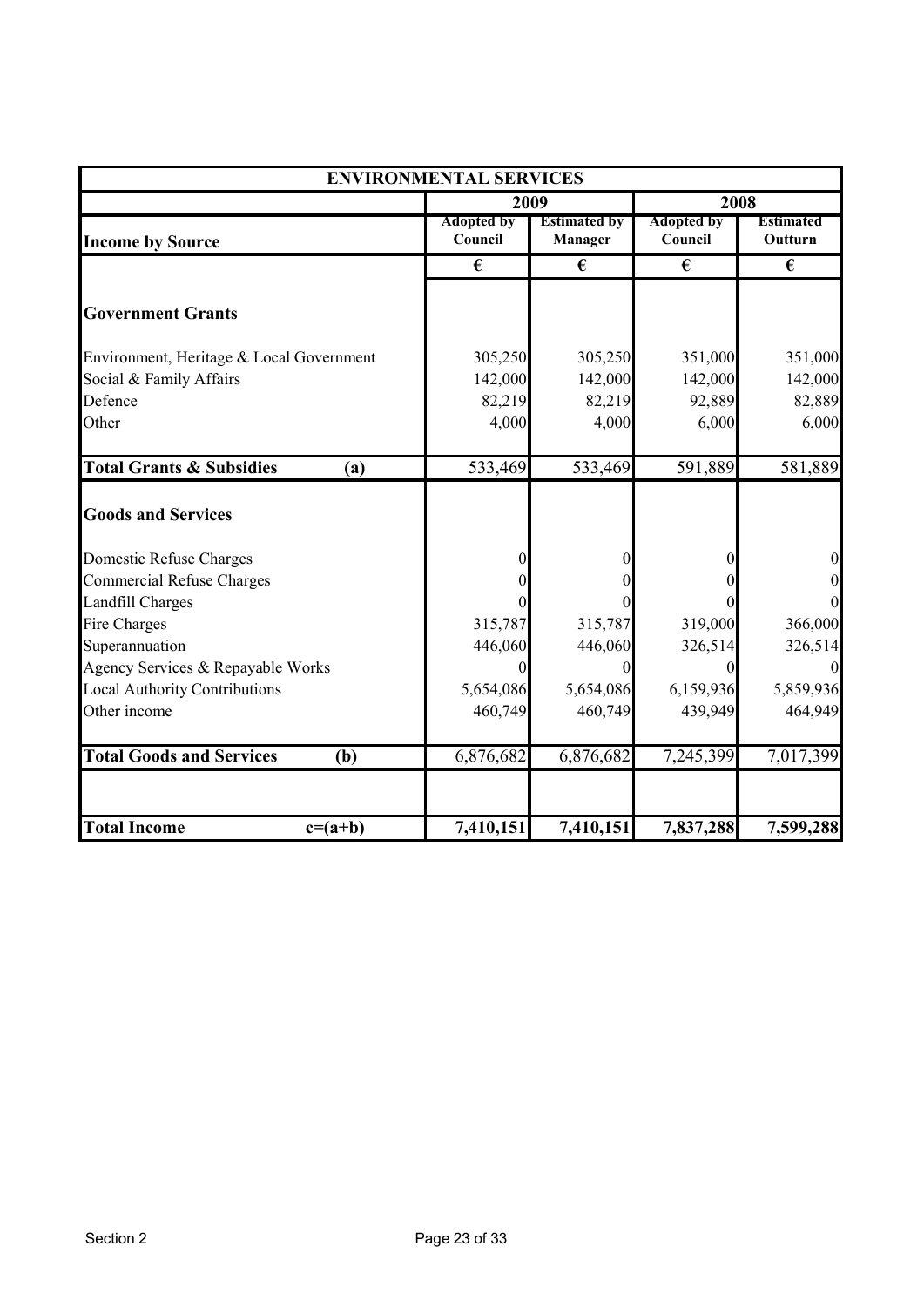|      | <b>RECREATION &amp; AMENITY</b>                                                                                                                                                |                                                      |                                                      |                                                        |                                                        |  |
|------|--------------------------------------------------------------------------------------------------------------------------------------------------------------------------------|------------------------------------------------------|------------------------------------------------------|--------------------------------------------------------|--------------------------------------------------------|--|
|      |                                                                                                                                                                                | 2009                                                 |                                                      | 2008 (as restated)                                     |                                                        |  |
|      | <b>Expenditure by Service and Sub-</b><br><b>Service</b>                                                                                                                       | <b>Adopted by</b><br>Council                         | <b>Estimated by</b><br>Manager                       | <b>Adopted by</b><br>Council                           | <b>Estimated</b><br>Outturn                            |  |
| Code |                                                                                                                                                                                | $\overline{\epsilon}$                                | €                                                    | $\overline{\epsilon}$                                  | $\overline{\epsilon}$                                  |  |
|      | F0101 Leisure Facilities Operations<br>Contribution to External Bodies Leisure                                                                                                 | 508,384                                              | 508,384                                              | 257,500                                                | 377,500                                                |  |
|      | F0103 Facilities<br>F0199 Service Support Costs                                                                                                                                | 65,000<br>2,029                                      | 65,000<br>2,049                                      | 75,000<br>1,805                                        | 75,000<br>1,805                                        |  |
|      | <b>Leisure Facilities Operations</b>                                                                                                                                           | 575,413                                              | 575,433                                              | 334,305                                                | 454,305                                                |  |
|      | F0201 Library Service Operations<br>F0202 Archive Service<br>F0204 Purchase of Books, CD's etc.<br>F0205 Contributions to Library Organisations<br>F0299 Service Support Costs | 1,693,105<br>123,341<br>134,800<br>19,300<br>726,827 | 1,693,105<br>123,341<br>134,800<br>19,300<br>728,748 | 1,679,827<br>141,128<br>193,700<br>20,500<br>1,169,466 | 1,701,278<br>132,703<br>166,612<br>20,500<br>1,169,466 |  |
|      | <b>Operation of Library and Archival</b>                                                                                                                                       | 2,697,373                                            | 2,699,294                                            | 3,204,621                                              | 3,190,559                                              |  |
|      | F0301 Parks, Pitches & Open Spaces<br>F0302 Playgrounds<br>F0303 Beaches                                                                                                       | 1,539,661<br>22,000                                  | 1,539,661<br>22,000                                  | 1,558,091<br>27,000                                    | 1,595,525<br>17,000                                    |  |
|      | F0399 Service Support Costs                                                                                                                                                    | 480,661                                              | 481,573                                              | 385,883                                                | 385,883                                                |  |
|      | <b>Outdoor Leisure Areas Operations</b>                                                                                                                                        | 2,042,321                                            | 2,043,234                                            | 1,970,974                                              | 1,998,408                                              |  |
|      | F0401 Community Grants<br>F0402 Operation of Sports Hall/Stadium<br>F0403 Community Facilities                                                                                 | 55,000                                               | 55,000                                               | 90,000                                                 | 90,000                                                 |  |
|      | F0404 Recreational Development<br>F0499 Service Support Costs                                                                                                                  | 25,000<br>7,890                                      | 25,000<br>7,969                                      | 35,000<br>8,207                                        | 36,988<br>8,207                                        |  |
|      | <b>Community Sport and Recreational</b><br>Development                                                                                                                         | 87,890                                               | 87,969                                               | 133,207                                                | 135,195                                                |  |
|      | F0501 Administration of the Arts Programme                                                                                                                                     | 579,245                                              | 579,245                                              | 605,832                                                | 643,088                                                |  |
|      | F0502 Contributions to other Bodies Arts Programme<br>F0503 Museums Operations<br>F0504 Heritage/Interpretive Facilities Operations                                            | 134,000<br>249,359                                   | 134,000<br>249,359                                   | 179,500<br>248,378                                     | 187,095<br>278,400                                     |  |
|      | F0505 Festivals & Concerts<br>F0599 Service Support Costs                                                                                                                      | 307,928                                              | 309,354                                              | 352,617                                                | 352,617                                                |  |
|      | <b>Operation of Arts Programme</b>                                                                                                                                             | 1,270,531                                            | 1,271,957                                            | 1,386,327                                              | 1,461,200                                              |  |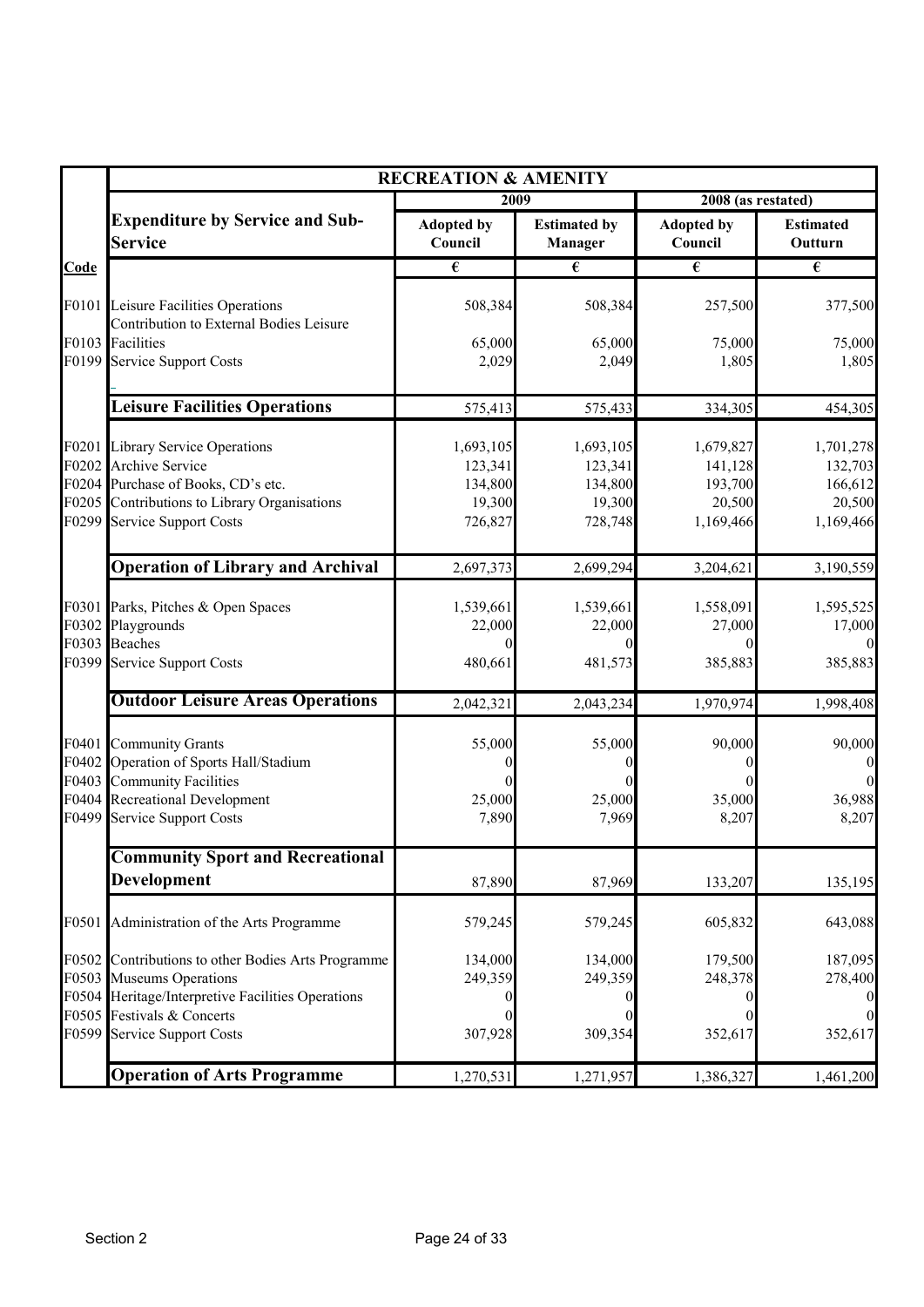|      | <b>RECREATION &amp; AMENITY</b>                                  |                              |                                       |                              |                             |  |  |
|------|------------------------------------------------------------------|------------------------------|---------------------------------------|------------------------------|-----------------------------|--|--|
|      |                                                                  | 2009                         |                                       |                              | 2008 (as restated)          |  |  |
|      | <b>Expenditure by Service and Sub-</b><br><b>Service</b>         | <b>Adopted by</b><br>Council | <b>Estimated by</b><br><b>Manager</b> | <b>Adopted by</b><br>Council | <b>Estimated</b><br>Outturn |  |  |
| Code |                                                                  | €                            |                                       | €                            |                             |  |  |
|      | F0601 Agency & Recoupable Service<br>F0699 Service Support Costs |                              |                                       |                              | 0<br>$\overline{0}$         |  |  |
|      | <b>Agency &amp; Recoupable Services</b>                          |                              |                                       |                              | 0                           |  |  |
|      |                                                                  |                              |                                       |                              |                             |  |  |
|      | <b>Service Division Total</b>                                    | 6,673,528                    | 6,677,888                             | 7,029,433                    | 7,239,666                   |  |  |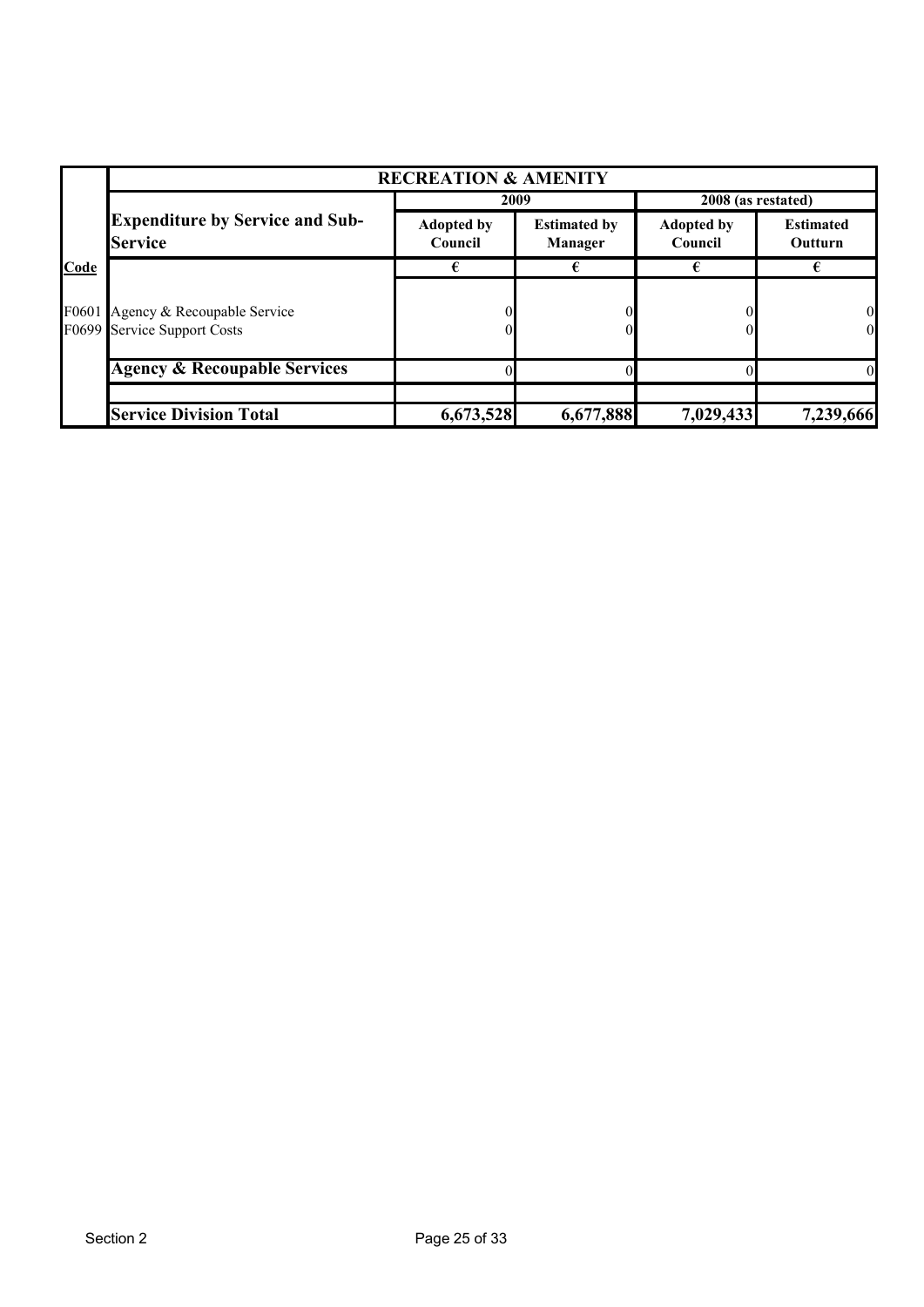| <b>RECREATION &amp; AMENITY</b>            |                              |                                       |                              |                             |
|--------------------------------------------|------------------------------|---------------------------------------|------------------------------|-----------------------------|
|                                            | 2009                         |                                       |                              | <b>2008</b>                 |
| <b>Income by Source</b>                    | <b>Adopted by</b><br>Council | <b>Estimated by</b><br><b>Manager</b> | <b>Adopted by</b><br>Council | <b>Estimated</b><br>Outturn |
|                                            | €                            | €                                     | €                            | €                           |
| <b>Government Grants</b>                   |                              |                                       |                              |                             |
| Environment, Heritage & Local Government   | 25,000                       | 25,000                                | 23,000                       | 23,000                      |
| <b>Education and Science</b>               |                              | 0                                     |                              |                             |
| Arts, Sports and Tourism                   |                              |                                       |                              | $\Omega$                    |
| Social & Family Affairs                    | 61,000                       | 61,000                                | 61,000                       | 61,000                      |
| Library Council                            |                              | $\theta$                              | 31,000                       | 31,000                      |
| Arts Council                               | 224,700                      | 224,700                               | 224,700                      | 224,700                     |
| Other                                      |                              | 0                                     |                              |                             |
| <b>Total Grants &amp; Subsidies</b><br>(a) | 310,700                      | 310,700                               | 339,700                      | 339,700                     |
| <b>Goods and Services</b>                  |                              |                                       |                              |                             |
| Library Fees/Fines                         |                              | 0                                     |                              | 0                           |
| Recreation/Amenity/Culture                 |                              |                                       |                              | $\Omega$                    |
| Superannuation                             | 113,162                      | 113,162                               | 94,679                       | 94,679                      |
| Agency Services & Repayable Works          |                              | 0                                     |                              | $\Omega$                    |
| <b>Local Authority Contributions</b>       |                              |                                       |                              | $\Omega$                    |
| Other income                               | 108,600                      | 108,600                               | 112,600                      | 112,600                     |
| <b>Total Goods and Services</b><br>(b)     | 221,762                      | 221,762                               | 207,279                      | 207,279                     |
| <b>Total Income</b><br>$c=(a+b)$           | 532,462                      | 532,462                               | 546,979                      | 546,979                     |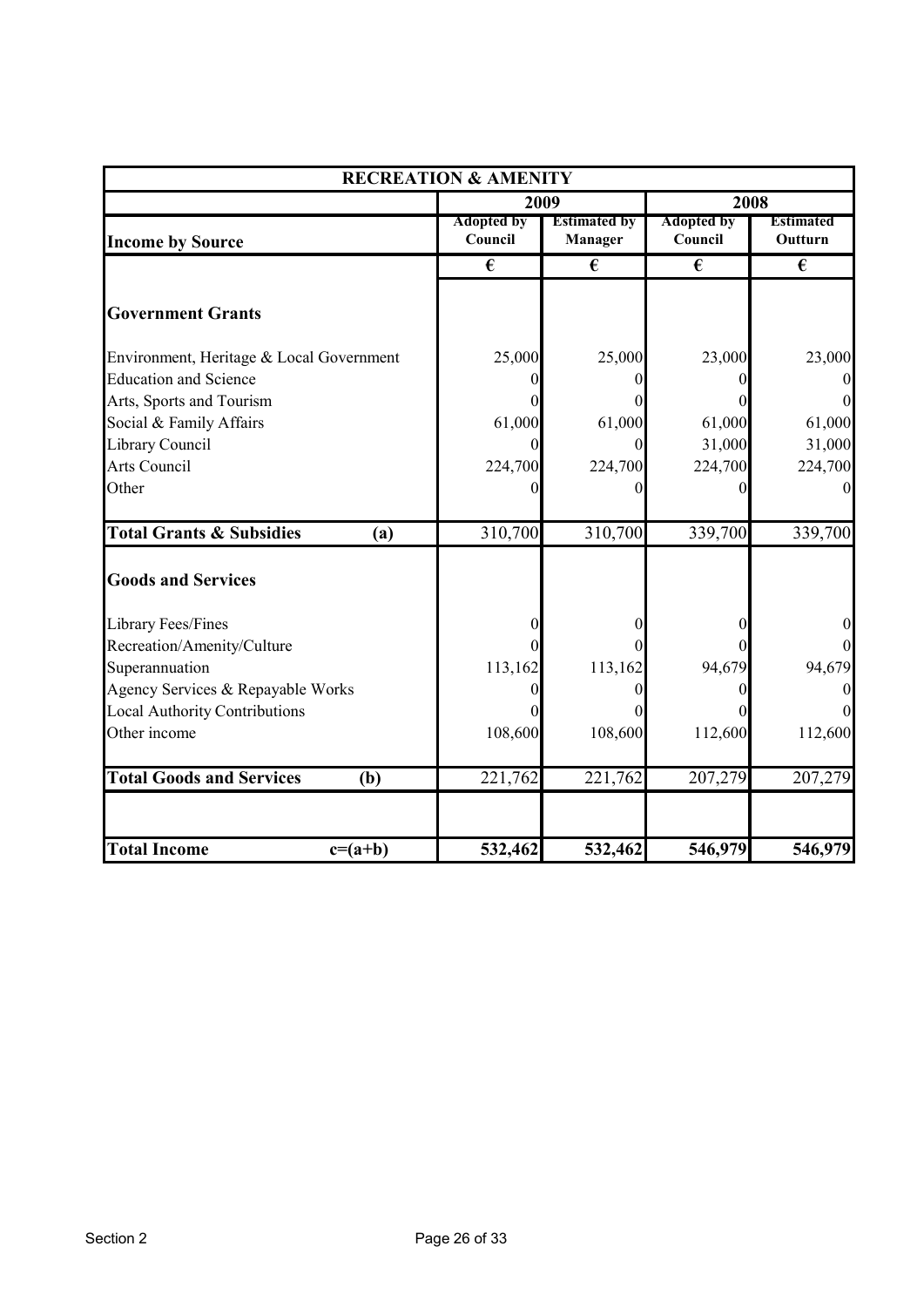|                         | <b>AGRICULTURE, EDUCATION, HEALTH &amp; WELFARE</b>                                                           |                              |                                |                              |                                                          |
|-------------------------|---------------------------------------------------------------------------------------------------------------|------------------------------|--------------------------------|------------------------------|----------------------------------------------------------|
|                         |                                                                                                               | 2009                         |                                | 2008 (as restated)           |                                                          |
|                         | <b>Expenditure by Service and Sub-</b><br><b>Service</b>                                                      | <b>Adopted by</b><br>Council | <b>Estimated by</b><br>Manager | <b>Adopted by</b><br>Council | <b>Estimated</b><br>Outturn                              |
| Code                    |                                                                                                               | €                            | €                              | €                            | €                                                        |
| G0101                   | Maintenance of Land Drainage Areas                                                                            |                              |                                |                              | $\boldsymbol{0}$                                         |
| G0102<br>G0103<br>G0199 | Contributions to Joint Drainage Bodies<br>Payment of Agricultural Pensions<br><b>Service Support Costs</b>    |                              |                                |                              | $\boldsymbol{0}$<br>$\boldsymbol{0}$<br>$\boldsymbol{0}$ |
|                         | <b>Land Drainage Costs</b>                                                                                    | $\theta$                     | $\boldsymbol{0}$               | $\mathbf{0}$                 | $\vert 0 \vert$                                          |
| G0201<br>G0203<br>G0299 | Operation of Piers<br>Operation of Harbours<br><b>Service Support Costs</b>                                   |                              |                                |                              | $\boldsymbol{0}$<br>$\boldsymbol{0}$<br>$\mathbf{0}$     |
|                         | <b>Operation and Maintenance of</b><br><b>Piers and Harbours</b>                                              | $\theta$                     | 0                              |                              | $\vert 0 \vert$                                          |
| G0301<br>G0302<br>G0399 | General Maintenance - Costal Regions<br>Planned Protection of Coastal Regions<br><b>Service Support Costs</b> |                              |                                |                              | $\boldsymbol{0}$<br>$\boldsymbol{0}$<br>$\boldsymbol{0}$ |
|                         | <b>Coastal Protection</b>                                                                                     | $\theta$                     | $\theta$                       |                              | $\boldsymbol{0}$                                         |
| G0401<br>G0402<br>G0403 | Provision of Veterinary Service<br>Inspection of Abattoirs etc<br>Food Safety                                 |                              |                                | 243,907                      | 243,907<br>$\mathbf{0}$<br>$\theta$                      |
| G0404                   | Operation of Dog Warden Service<br>Other Animal Welfare Services (incl Horse                                  | 85,653                       | 85,653                         | 86,096                       | 86,096                                                   |
| G0405<br>G0499          | Control)<br><b>Service Support Costs</b>                                                                      | 102,700                      | 102,700                        | 145,000<br>72,122            | 145,000<br>72,122                                        |
|                         | <b>Veterinary Service</b>                                                                                     | 188,353                      | 188,353                        | 547,125                      | 547,125                                                  |
| G0501<br>G0502          | Payment of Higher Education Grants<br>Administration Higher Education Grants                                  | 1,594,000                    | 1,594,000                      | 1,594,000                    | 1,571,852<br>$\mathbf{0}$                                |
| G0503<br>G0504          | Payment of VEC Pensions<br>Administration VEC Pension                                                         | 4,415,554                    | 4,415,554                      | 4,052,578                    | 5,487,180<br>$\theta$                                    |
| G0505<br>G0506          | Contribution to VEC<br>Other Educational Services                                                             | 40,000<br>10,000             | 40,000<br>10,000               | 40,000<br>15,000             | 40,000<br>9,807                                          |
| G0507<br>G0599          | School Meals<br><b>Service Support Costs</b>                                                                  | 130,000                      | 130,000                        | 130,300<br>80,139            | 130,300<br>80,139                                        |
|                         | <b>Educational Support Services</b>                                                                           | 6,189,554                    | 6,189,554                      | 5,912,017                    | 7,319,278                                                |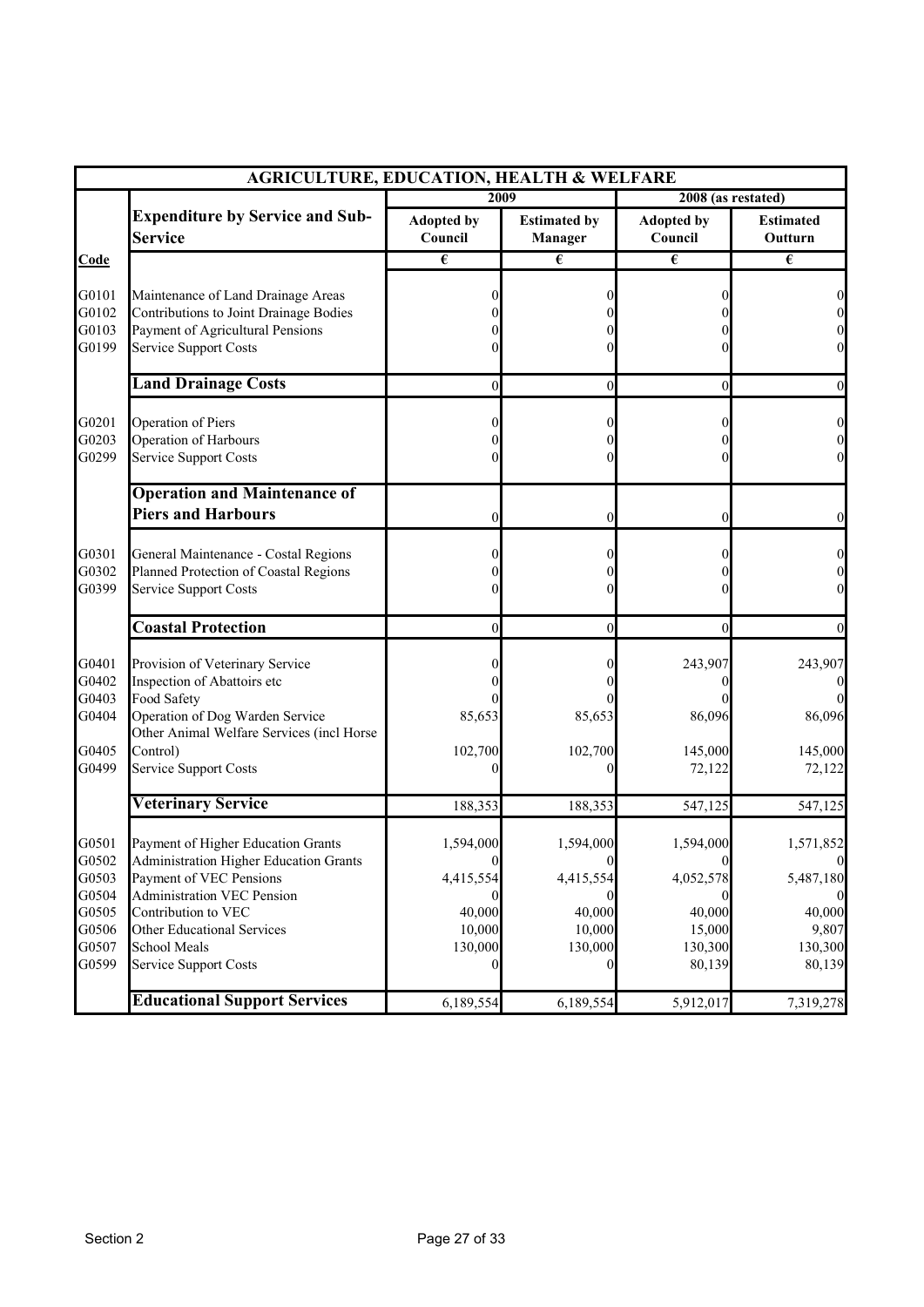|                                                          | <b>AGRICULTURE, EDUCATION, HEALTH &amp; WELFARE</b>         |                              |                                |                              |                             |  |  |
|----------------------------------------------------------|-------------------------------------------------------------|------------------------------|--------------------------------|------------------------------|-----------------------------|--|--|
|                                                          |                                                             |                              | 2009                           |                              | $2008$ (as restated)        |  |  |
| <b>Expenditure by Service and Sub-</b><br><b>Service</b> |                                                             | <b>Adopted by</b><br>Council | <b>Estimated by</b><br>Manager | <b>Adopted by</b><br>Council | <b>Estimated</b><br>Outturn |  |  |
| Code                                                     |                                                             |                              |                                |                              |                             |  |  |
| G0601<br>G0699                                           | Agency & Recoupable Service<br><b>Service Support Costs</b> |                              |                                |                              | $\overline{0}$<br>111       |  |  |
|                                                          | <b>Agency &amp; Recoupable Services</b>                     |                              |                                |                              |                             |  |  |
|                                                          | <b>Service Division Total</b>                               | 6,377,907                    | 6,377,907                      | 6,459,153                    | 7,866,414                   |  |  |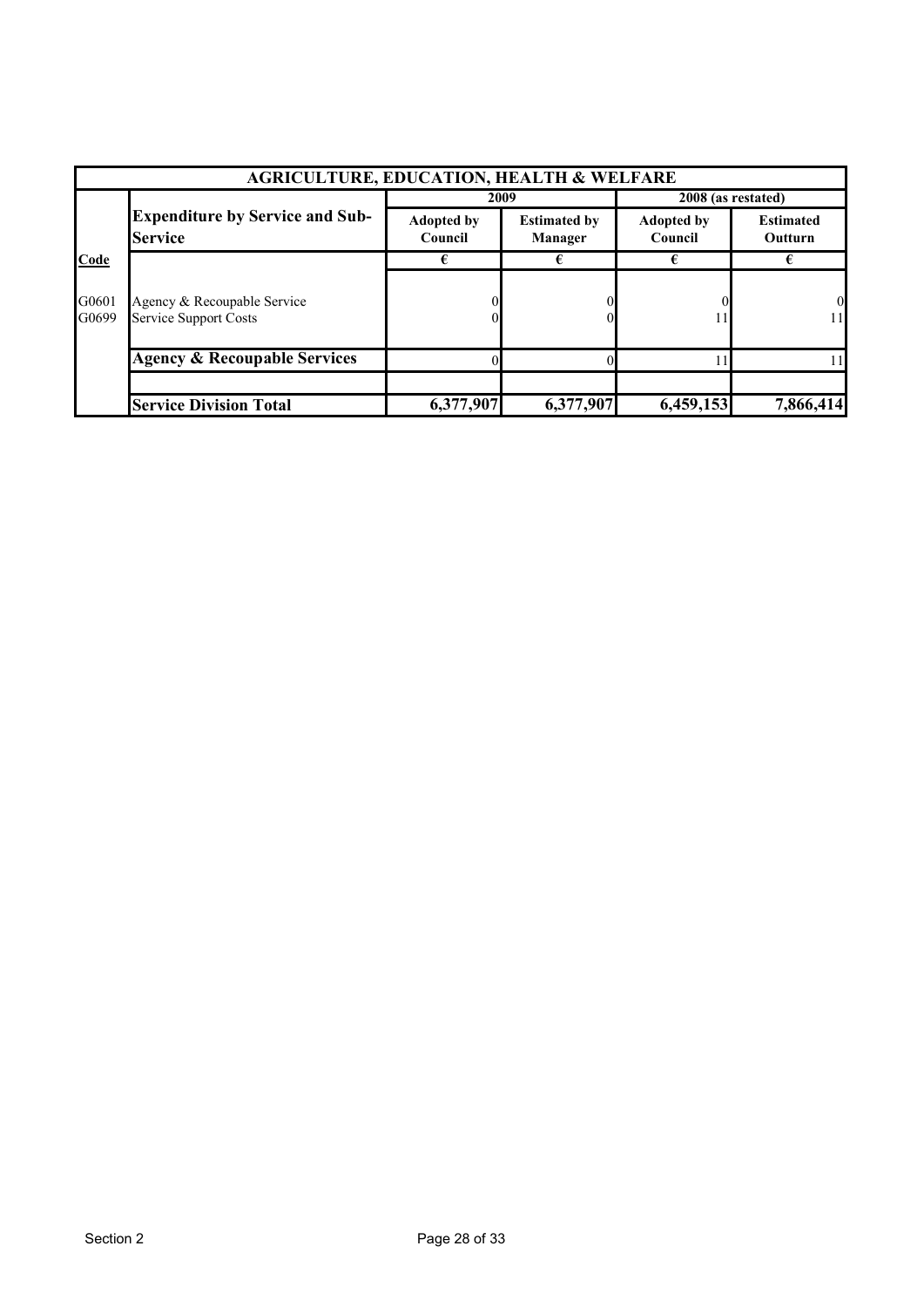| <b>AGRICULTURE, EDUCATION, HEALTH &amp; WELFARE</b> |                              |                                |                              |                             |
|-----------------------------------------------------|------------------------------|--------------------------------|------------------------------|-----------------------------|
|                                                     | 2009                         |                                |                              | 2008                        |
| <b>Income by Source</b>                             | <b>Adopted by</b><br>Council | <b>Estimated by</b><br>Manager | <b>Adopted by</b><br>Council | <b>Estimated</b><br>Outturn |
|                                                     | €                            | €                              | €                            | €                           |
| <b>Government Grants</b>                            |                              |                                |                              |                             |
| Environment, Heritage & Local Government            | 65,000                       | 65,000                         | 65,000                       | 65,000                      |
| Arts, Sports & Tourism                              |                              | $\Omega$                       | 0                            | $\overline{0}$              |
| <b>Education and Science</b>                        | 6,009,554                    | 6,009,554                      | 5,646,578                    | 7,059,032                   |
| <b>Transport and Marine</b>                         | 80,000                       | 80,000                         | 130,000                      | 130,000                     |
| Other                                               |                              | 0                              |                              | $\boldsymbol{0}$            |
| <b>Total Grants &amp; Subsidies</b><br>(a)          | 6,154,554                    | 6,154,554                      | 5,841,578                    | 7,254,032                   |
| <b>Goods and Services</b>                           |                              |                                |                              |                             |
| Superannuation                                      |                              | 0                              | 8,463                        | 8,463                       |
| Agency Services & Repayable Works                   | 12,000                       | 12,000                         | 12,000                       | 12,000                      |
| <b>Local Authority Contributions</b>                |                              | $\Omega$                       | 130,000                      | 130,000                     |
| Other income                                        | 19,000                       | 19,000                         | 27,450                       | 27,450                      |
| <b>Total Goods and Services</b><br>(b)              | 31,000                       | 31,000                         | 177,913                      | 177,913                     |
| <b>Total Income</b><br>$c=(a+b)$                    | 6,185,554                    | 6,185,554                      | 6,019,491                    | 7,431,945                   |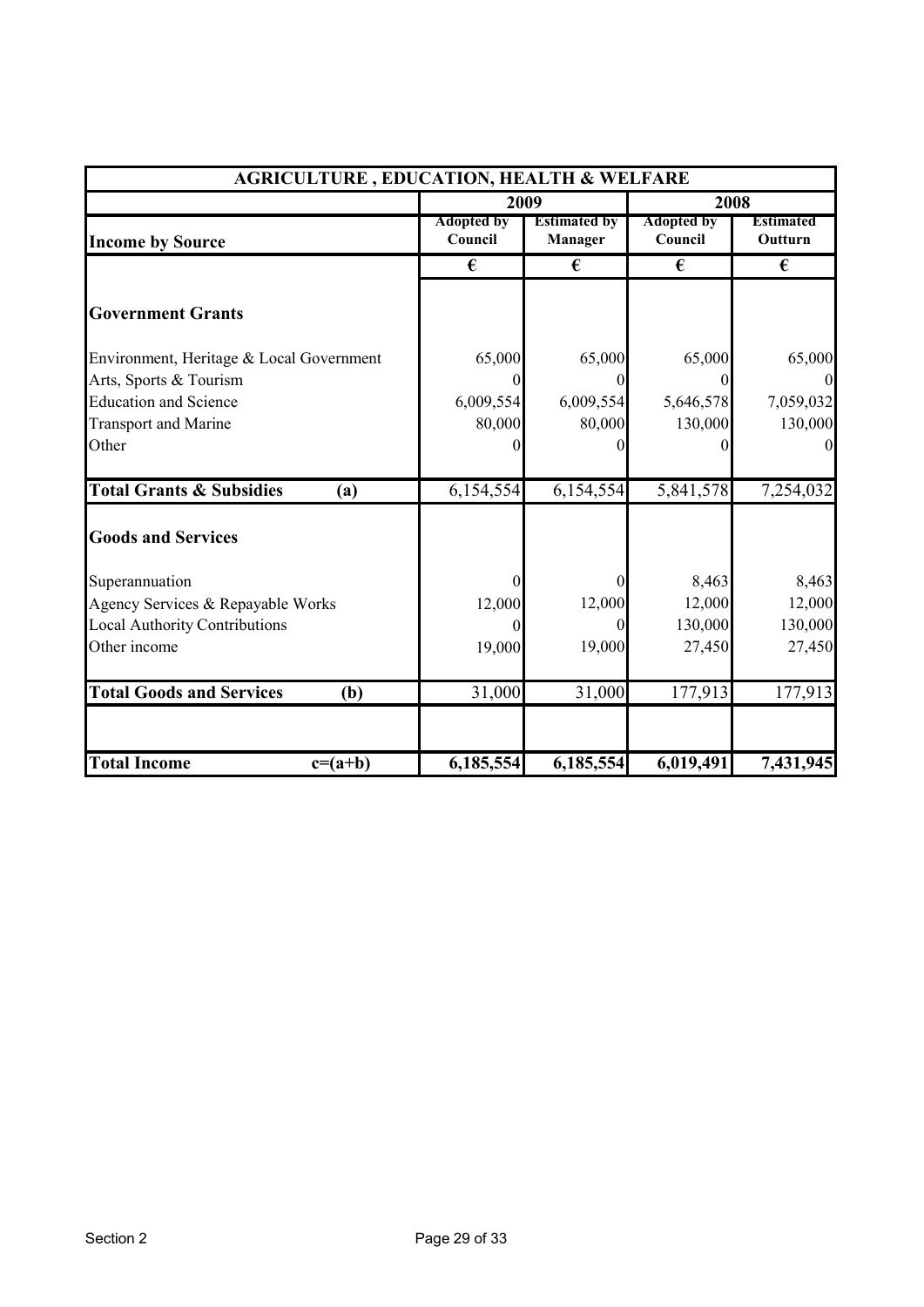|                |                                                             | <b>MISCELLANEOUS SERVICES</b> |                                       |                              |                             |
|----------------|-------------------------------------------------------------|-------------------------------|---------------------------------------|------------------------------|-----------------------------|
|                |                                                             |                               | 2009                                  | 2008 (as restated)           |                             |
|                | <b>Expenditure by Service and Sub-Service</b>               | <b>Adopted by</b><br>Council  | <b>Estimated by</b><br><b>Manager</b> | <b>Adopted by</b><br>Council | <b>Estimated</b><br>Outturn |
| Code           |                                                             | €                             | $\overline{\epsilon}$                 | €                            | $\overline{\epsilon}$       |
|                |                                                             |                               |                                       |                              |                             |
| H0101          | Maintenance of Machinery Service                            | 519,201                       | 519,201                               | 299,761                      | 297,132                     |
| H0102          | <b>Plant and Machinery Operations</b>                       | $\Omega$                      |                                       | $\Omega$                     |                             |
| H0199          | Service Support Costs                                       | 85,014                        | 85,410                                | 71,885                       | 71,885                      |
|                | <b>Profit/Loss Machinery Account</b>                        | 604,215                       | 604,610                               | 371,646                      | 369,017                     |
| H0201          | Purchase of Materials, Stores                               | $-78,565$                     | $-78,565$                             | $-75,837$                    | $-74,023$                   |
| H0202          | <b>Administrative Costs Stores</b>                          | 91,884                        | 91,884                                | 78,950                       | 83,320                      |
| H0203          | Upkeep of Buildings, stores                                 | $\Omega$                      | $\Omega$                              | $\theta$                     |                             |
| H0299          | Service Support Costs                                       | 46,016                        | 46,138                                | 30,345                       | 30,345                      |
|                | <b>Profit/Loss Stores Account</b>                           | 59,335                        | 59,457                                | 33,458                       | 39,642                      |
|                |                                                             |                               |                                       |                              |                             |
| H0301          | Administration of Rates Office                              | 50,000                        | 50,000                                | 57,850                       | 50,850                      |
| H0302          | Debt Management Service Rates                               | 446,767                       | 446,767                               | 468,575                      | 468,575                     |
| H0303          | Refunds and Irrecoverable Rates                             | 2,583,697                     | 2,612,656                             | 1,706,103                    | 2,156,103                   |
| H0399          | Service Support Costs                                       | 201,708                       | 201,962                               | 255,540                      | 255,540                     |
|                | <b>Administration of Rates</b>                              | 3,282,172                     | 3,311,385                             | 2,488,068                    | 2,931,068                   |
|                |                                                             |                               |                                       |                              |                             |
| H0401          | Register of Elector Costs                                   | 45,000                        | 45,000                                | 48,578                       | 48,578                      |
| H0402<br>H0499 | <b>Local Election Costs</b><br><b>Service Support Costs</b> | 125,000<br>71,993             | 125,000<br>72,054                     | $\Omega$<br>58,457           | 58,457                      |
|                |                                                             |                               |                                       |                              |                             |
|                | <b>Franchise Costs</b>                                      | 241,993                       | 242,054                               | 107,035                      | 107,035                     |
| H0501          | Coroner Fees and Expenses                                   | 39,345                        | 39,345                                | 46,480                       | 53,951                      |
| H0502          | Operation of Morgue                                         |                               |                                       |                              |                             |
| H0599          | <b>Service Support Costs</b>                                | 17,075                        | 17,172                                | 18,983                       | 18,983                      |
|                | <b>Operation and Morgue and Coroner</b>                     |                               |                                       |                              |                             |
|                | <b>Expenses</b>                                             | 56,419                        | 56,517                                | 65,463                       | 72,934                      |
| H0601          | Weighbridge Operations                                      | 8,000                         | 8,000                                 | 10,190                       | 6,299                       |
| H0699          | Service Support Costs                                       | 7,919                         | 7,999                                 | 24,775                       | 24,775                      |
|                | Weighbridges                                                | 15,919                        | 15,999                                | 34,965                       | 31,074                      |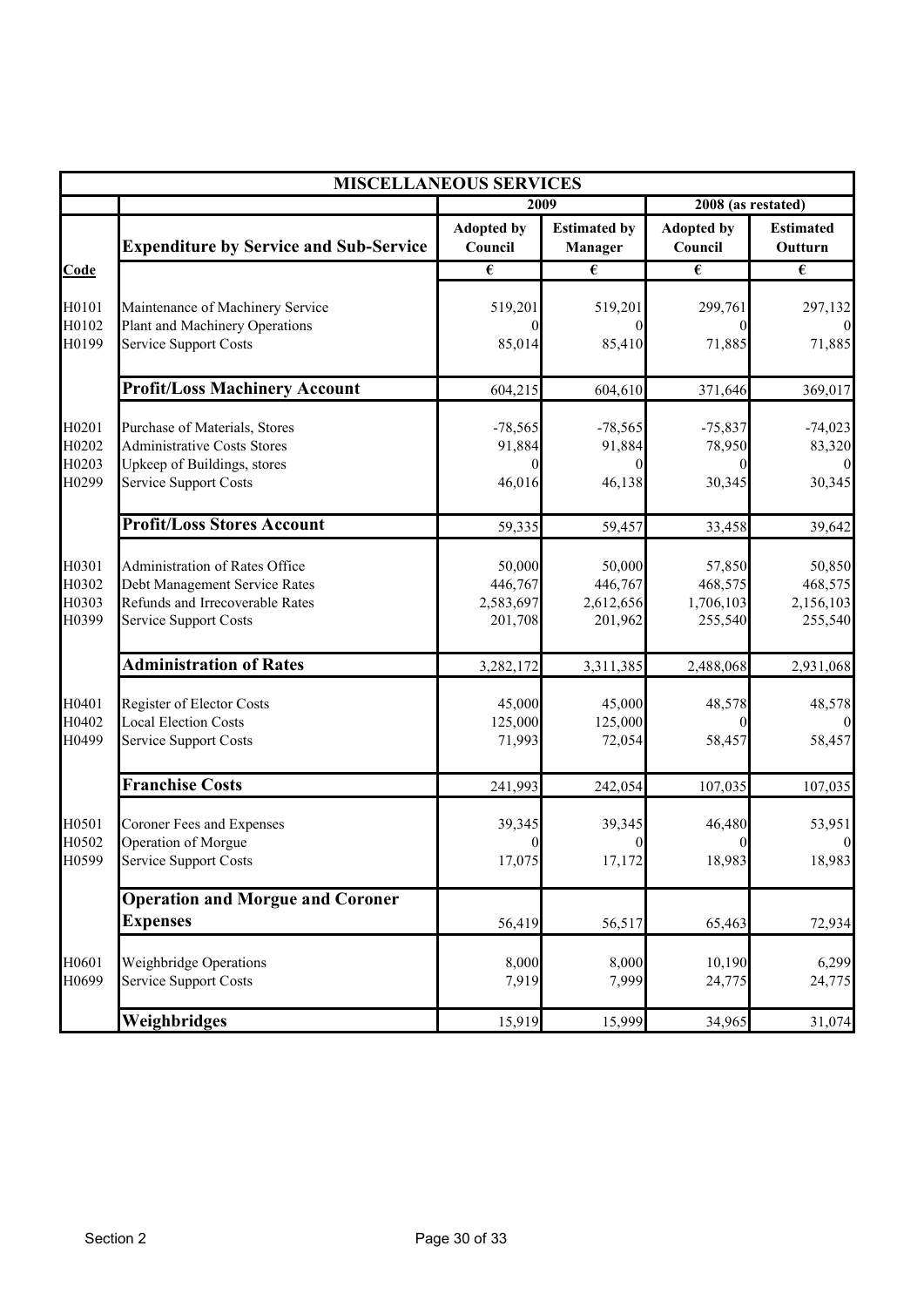|                                                                               | <b>MISCELLANEOUS SERVICES</b>                                                                                                                                                                                                                                                 |                                                                                   |                                                                                        |                                                                                        |                                                                                                       |
|-------------------------------------------------------------------------------|-------------------------------------------------------------------------------------------------------------------------------------------------------------------------------------------------------------------------------------------------------------------------------|-----------------------------------------------------------------------------------|----------------------------------------------------------------------------------------|----------------------------------------------------------------------------------------|-------------------------------------------------------------------------------------------------------|
|                                                                               |                                                                                                                                                                                                                                                                               | 2009                                                                              |                                                                                        | 2008 (as restated)                                                                     |                                                                                                       |
|                                                                               | <b>Expenditure by Service and Sub-Service</b>                                                                                                                                                                                                                                 | <b>Adopted by</b><br>Council                                                      | <b>Estimated by</b><br><b>Manager</b>                                                  | <b>Adopted by</b><br>Council                                                           | <b>Estimated</b><br>Outturn                                                                           |
| Code                                                                          |                                                                                                                                                                                                                                                                               | $\overline{\epsilon}$                                                             | $\overline{\epsilon}$                                                                  | $\overline{\epsilon}$                                                                  | $\overline{\epsilon}$                                                                                 |
| H0701<br>H0702<br>H0799                                                       | Operation of Markets<br><b>Casual Trading Areas</b><br>Service Support Costs                                                                                                                                                                                                  | 12,616                                                                            | 0<br>0<br>12,616                                                                       | 0<br>$\Omega$<br>57,865                                                                | $\boldsymbol{0}$<br>$\mathbf{0}$<br>57,865                                                            |
|                                                                               | <b>Operation of Markets and Casual</b><br><b>Trading</b>                                                                                                                                                                                                                      | 12,616                                                                            | 12,616                                                                                 | 57,865                                                                                 | 57,865                                                                                                |
| H0801<br>H0899                                                                | Malicious Damage<br><b>Service Support Costs</b>                                                                                                                                                                                                                              |                                                                                   | 0                                                                                      | $\theta$<br>$\Omega$                                                                   | $\boldsymbol{0}$<br>$\boldsymbol{0}$                                                                  |
|                                                                               | Malicious Damage                                                                                                                                                                                                                                                              | $\theta$                                                                          | $\boldsymbol{0}$                                                                       | $\mathbf{0}$                                                                           | $\boldsymbol{0}$                                                                                      |
| H0901<br>H0902<br>H0903<br>H0904<br>H0905<br>H0906<br>H0907<br>H0908<br>H0999 | <b>Representational Payments</b><br>Chair/Vice Chair Allowances<br><b>Annual Allowances LA Members</b><br><b>Expenses LA Members</b><br>Other Expenses<br>Conferences Abroad<br><b>Retirement Gratuities</b><br>Contribution to Members Associations<br>Service Support Costs | 352,625<br>75,200<br>107,000<br>188,700<br>45,205<br>35,000<br>131,022<br>253,014 | 352,625<br>75,200<br>107,000<br>188,700<br>45,205<br>35,000<br>0<br>131,022<br>254,092 | 338,077<br>67,200<br>107,000<br>180,500<br>45,205<br>35,000<br>0<br>122,005<br>265,809 | 338,077<br>67,200<br>107,000<br>162,823<br>45,205<br>23,511<br>$\boldsymbol{0}$<br>122,105<br>265,809 |
|                                                                               | <b>Local Representation/Civic Leadership</b>                                                                                                                                                                                                                                  | 1,187,766                                                                         | 1,188,845                                                                              | 1,160,796                                                                              | 1,131,730                                                                                             |
| H1001<br>H1099                                                                | Motor Taxation Operation<br>Service Support Costs                                                                                                                                                                                                                             | 390,804<br>204,883                                                                | 390,804<br>205,149                                                                     | 437,312<br>205,128                                                                     | 439,597<br>205,128                                                                                    |
|                                                                               | <b>Motor Taxation</b>                                                                                                                                                                                                                                                         | 595,687                                                                           | 595,953                                                                                | 642,440                                                                                | 644,725                                                                                               |
| H1101<br>H1199                                                                | Agency & Recoupable Service<br><b>Service Support Costs</b>                                                                                                                                                                                                                   | 344,565<br>28,381                                                                 | 344,565<br>28,385                                                                      | 18,597<br>401                                                                          | 18,597<br>401                                                                                         |
|                                                                               | <b>Agency &amp; Recoupable Services</b>                                                                                                                                                                                                                                       | 372,946                                                                           | 372,951                                                                                | 18,998                                                                                 | 18,998                                                                                                |
|                                                                               | <b>Service Division Total</b>                                                                                                                                                                                                                                                 | 6,429,069                                                                         | 6,460,387                                                                              | 4,980,734                                                                              | 5,404,088                                                                                             |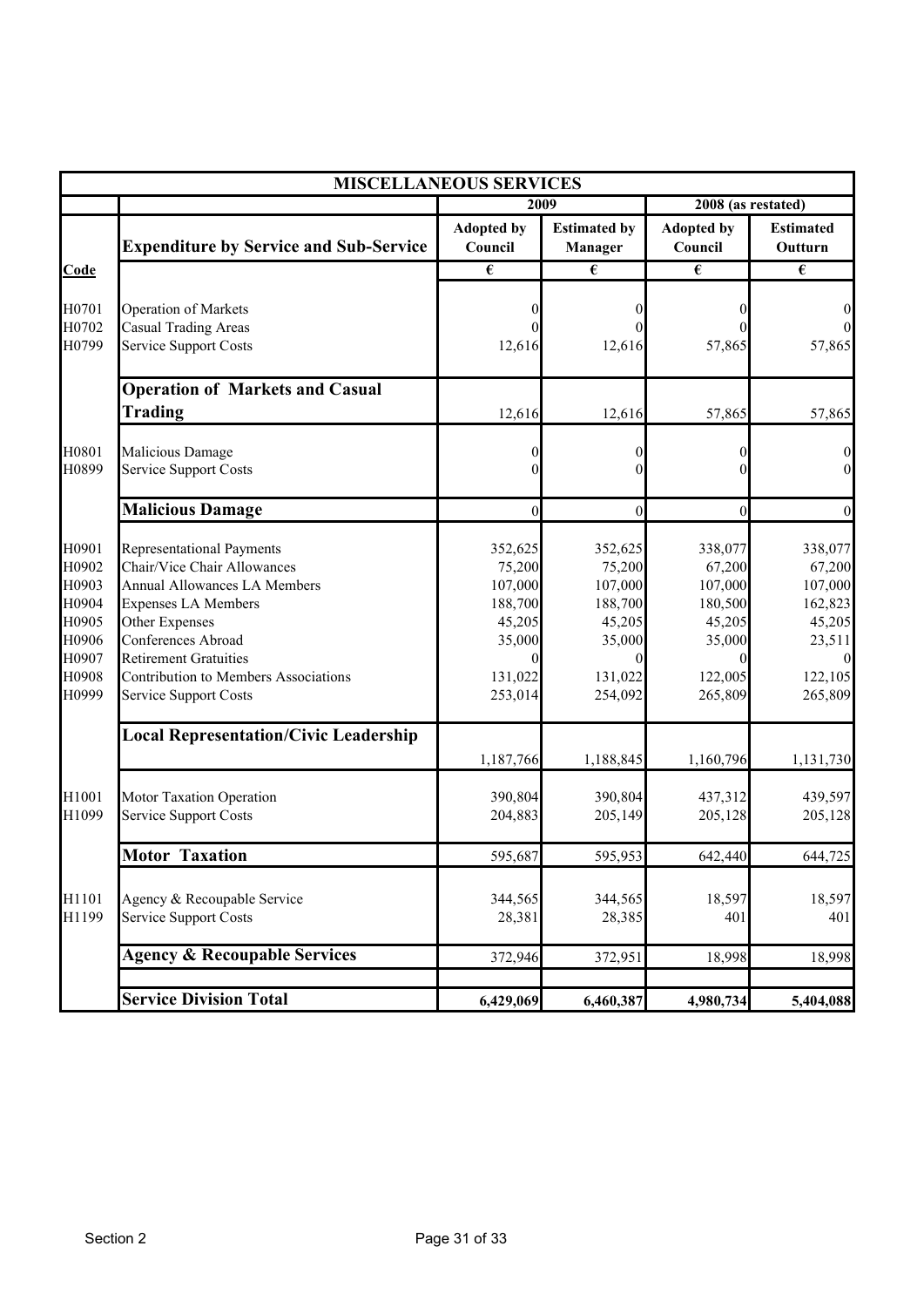| <b>MISCELLANEOUS SERVICES</b>              |                              |                                |                              |                             |  |
|--------------------------------------------|------------------------------|--------------------------------|------------------------------|-----------------------------|--|
|                                            |                              | 2009                           |                              | 2008                        |  |
| <b>Income by Source</b>                    | <b>Adopted by</b><br>Council | <b>Estimated by</b><br>Manager | <b>Adopted by</b><br>Council | <b>Estimated</b><br>Outturn |  |
|                                            | €                            | €                              | €                            | €                           |  |
| <b>Government Grants</b>                   |                              |                                |                              |                             |  |
| Environment, Heritage & Local Government   | 20,059                       | 20,059                         | 172,019                      | 172,019                     |  |
| Agriculture, Fisheries and Food            |                              | 0                              |                              | $\overline{0}$              |  |
| Social and Family Affairs                  | 95,000                       | 95,000                         | 95,000                       | 105,000                     |  |
| Justice, Equality and Law Reform           | 50,000                       | 50,000                         | 42,000                       | 42,000                      |  |
| Non-Dept HFA and BMW                       |                              |                                |                              |                             |  |
| Other                                      |                              |                                |                              | $\overline{0}$              |  |
| <b>Total Grants &amp; Subsidies</b><br>(a) | 165,059                      | 165,059                        | 309,019                      | 319,019                     |  |
| <b>Goods and Services</b>                  |                              |                                |                              |                             |  |
| Superannuation                             | 68,216                       | 68,216                         | 54,627                       | 54,627                      |  |
| Agency services                            | 28,000                       | 28,000                         | 28,000                       | 28,000                      |  |
| <b>Local Authority Contributions</b>       |                              |                                |                              |                             |  |
| Other income                               | 194,376                      | 194,376                        | 193,286                      | 313,286                     |  |
| <b>Total Goods and Services</b><br>(b)     | 290,592                      | 290,592                        | 275,913                      | 395,913                     |  |
| <b>Total Income</b><br>$c=(a+b)$           | 455,651                      | 455,651                        | 584,932                      | 714,932                     |  |